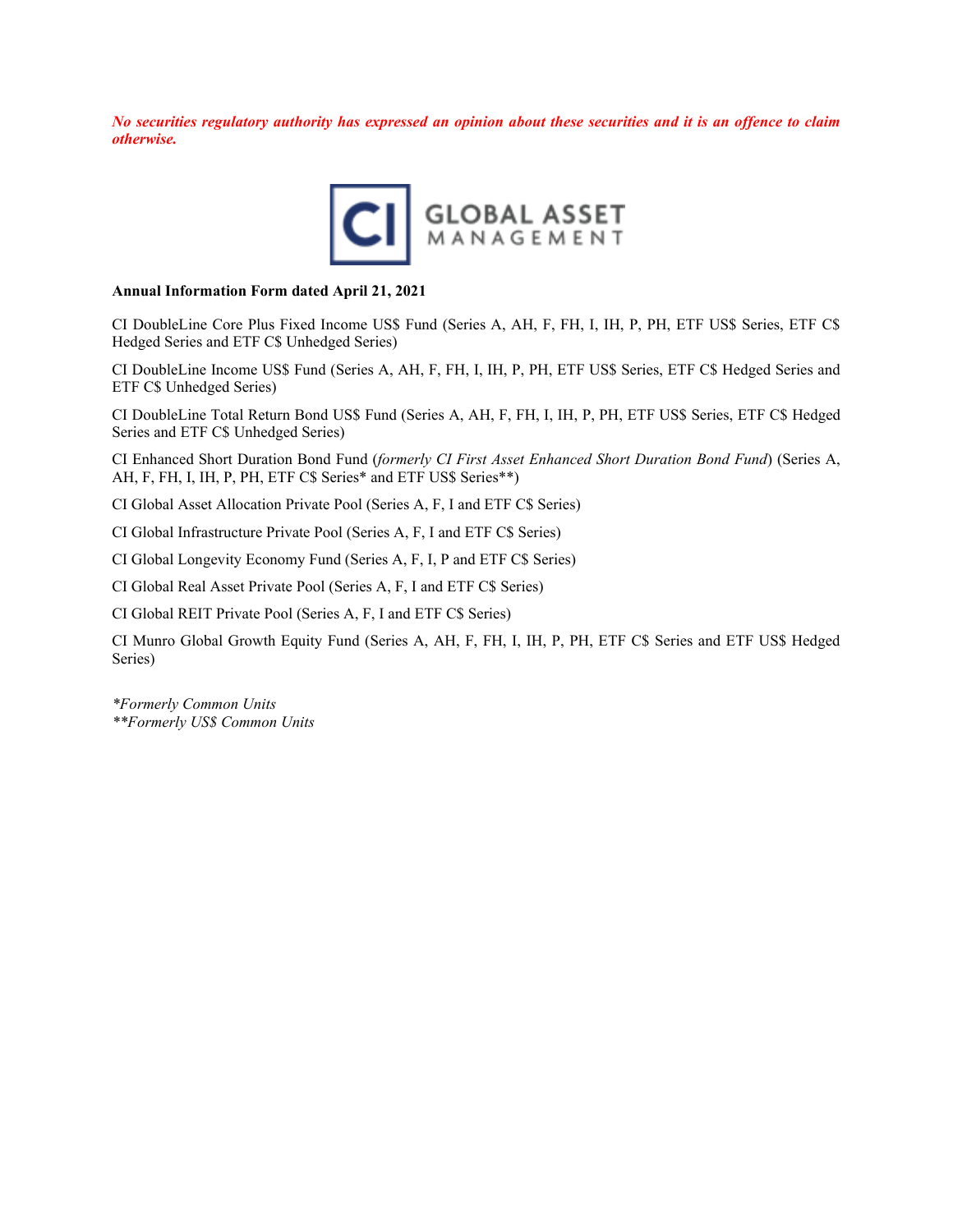## **TABLE OF CONTENTS**

## **PAGE**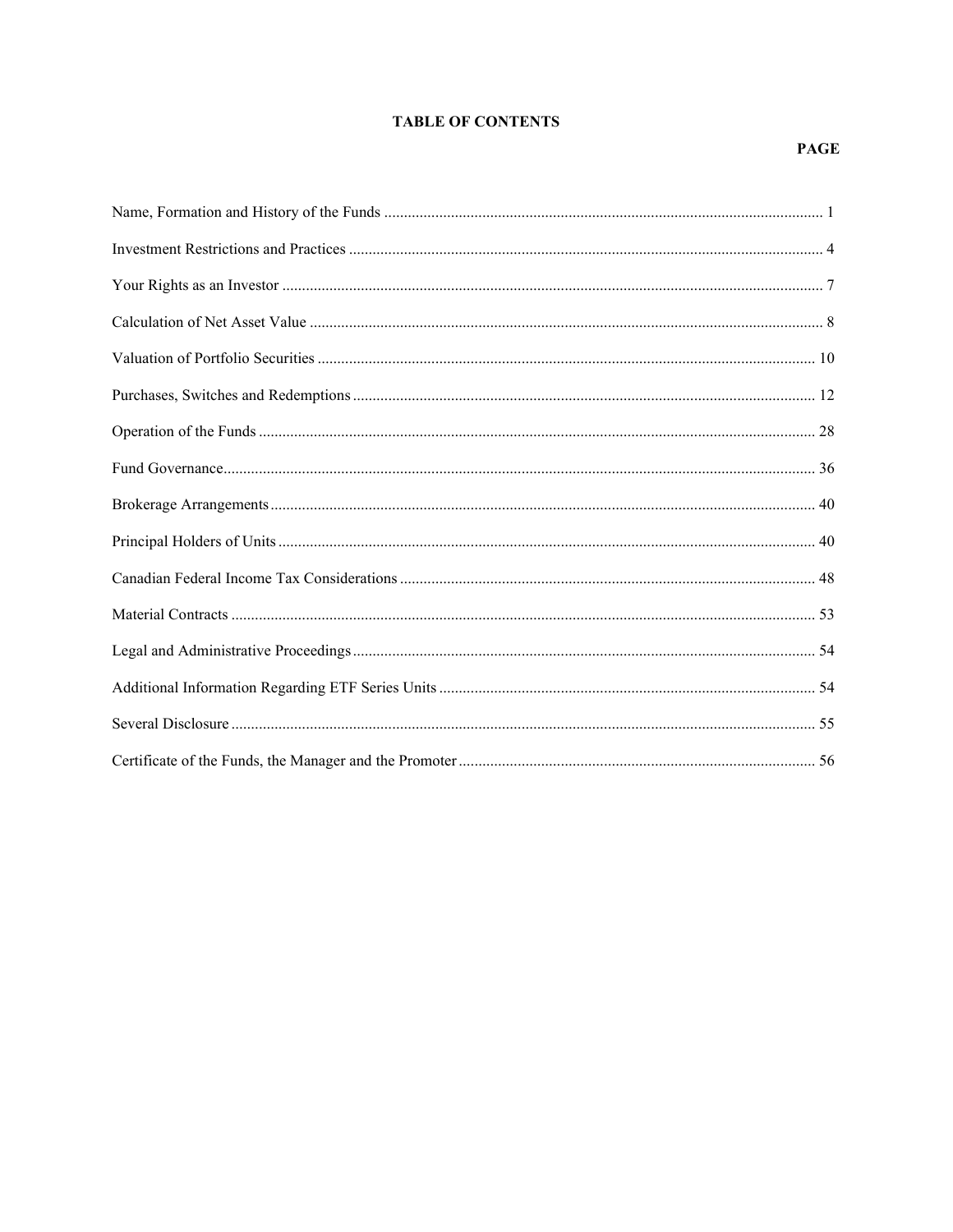# **NAME, FORMATION AND HISTORY OF THE FUNDS**

### <span id="page-2-0"></span>**CI Investments Inc.**

In this document, "we", "*CI*" and "*Manager*" refer to CI Investments Inc., the manager of the funds. A "fund" is a mutual fund described in this annual information form. A "representative" is an individual working as a broker, financial planner or other person who is qualified to sell units of the funds described in this document. A "*dealer*" is the firm with which a representative works. An "*ETF Series*" refers to one or all of ETF US\$ Series, ETF US\$ Hedged Series, ETF C\$ Series, ETF C\$ Unhedged Series and ETF C\$ Hedged Series of a fund. A "*Mutual Fund Series*" refers a series of a fund that is not an ETF Series. A "*Hedged Series*" refers to any of Series AH, FH, IH, PH, ETF US\$ Hedged Series and ETF C\$ Hedged Series of a fund, as well as ETF US\$ Series of CI Enhanced Short Duration Bond Fund. "*CI DoubleLine Funds*" refer to any or all of CI DoubleLine Core Plus Fixed Income US\$ Fund, CI DoubleLine Income US\$ Fund and CI DoubleLine Total Return Bond US\$ Fund. Certain funds had previously issued Class A, F, I, Common Units and US\$ Common Units, which have now been renamed Series A, F, I, ETF C\$ Series and ETF US\$ Series units, respectively.

This annual information form contains details about all of the funds. It is intended to be read along with the simplified prospectus of the funds you are investing in. If you have questions after reading these documents, please contact your representative or the Manager.

The funds are managed by:

CI Investments Inc. 2 Queen Street East, Twentieth Floor Toronto, Ontario M5C 3G7

The address of the funds is the same as that of CI Investments Inc.

No Designated Broker or ETF Dealer has been involved in the preparation of this annual information form nor has any Designated Broker or ETF Dealer performed any review of the contents of this annual information form. "*Designated Broker*" and "*ETF Dealers*" are each defined in the section entitled "*Operation of the Funds*".

#### **How the Funds Are Structured**

Each of the funds (other than CI Enhanced Short Duration Bond Fund) has been established as an investment trust under the laws of Ontario pursuant to an amended and restated master declaration of trust dated April 21, 2020, as may be supplemented, amended or restated from time to time (the "*CI Declaration of Trust*"). CI Enhanced Short Duration Bond Fund has been established as an investment trust under the laws of Ontario pursuant to an amended and restated declaration of trust dated April 21, 2021, as may be supplemented, amended and restated from time to time (the "*FSB Declaration of Trust*", and together with the CI Declaration of Trust, the "*Declarations of Trust*"). Each fund offers "*units*". Each fund shall have one class of units, within which there shall be one or more series of units issuable. The Declaration of Trust may be amended from time to time to add a new mutual fund or a new series of units.

The year-end of each fund, except for CI Enhanced Short Duration Bond Fund, for financial reporting purposes is March 31. The year-end of CI Enhanced Short Duration Bond Fund for financial reporting purposes is December 31.

#### **Qualification for Registered Plans for Mutual Fund Series Units**

Units of a fund are qualified investments under the Income Tax Act (Canada) (the "*Income Tax Act*") for registered plans if the fund is either a "*registered investment*" or a "*mutual fund trust*" within the meaning of such terms in the Income Tax Act. Each fund currently qualifies as a mutual fund trust and is expected to continue to qualify as a mutual fund trust at all material times under the Income Tax Act.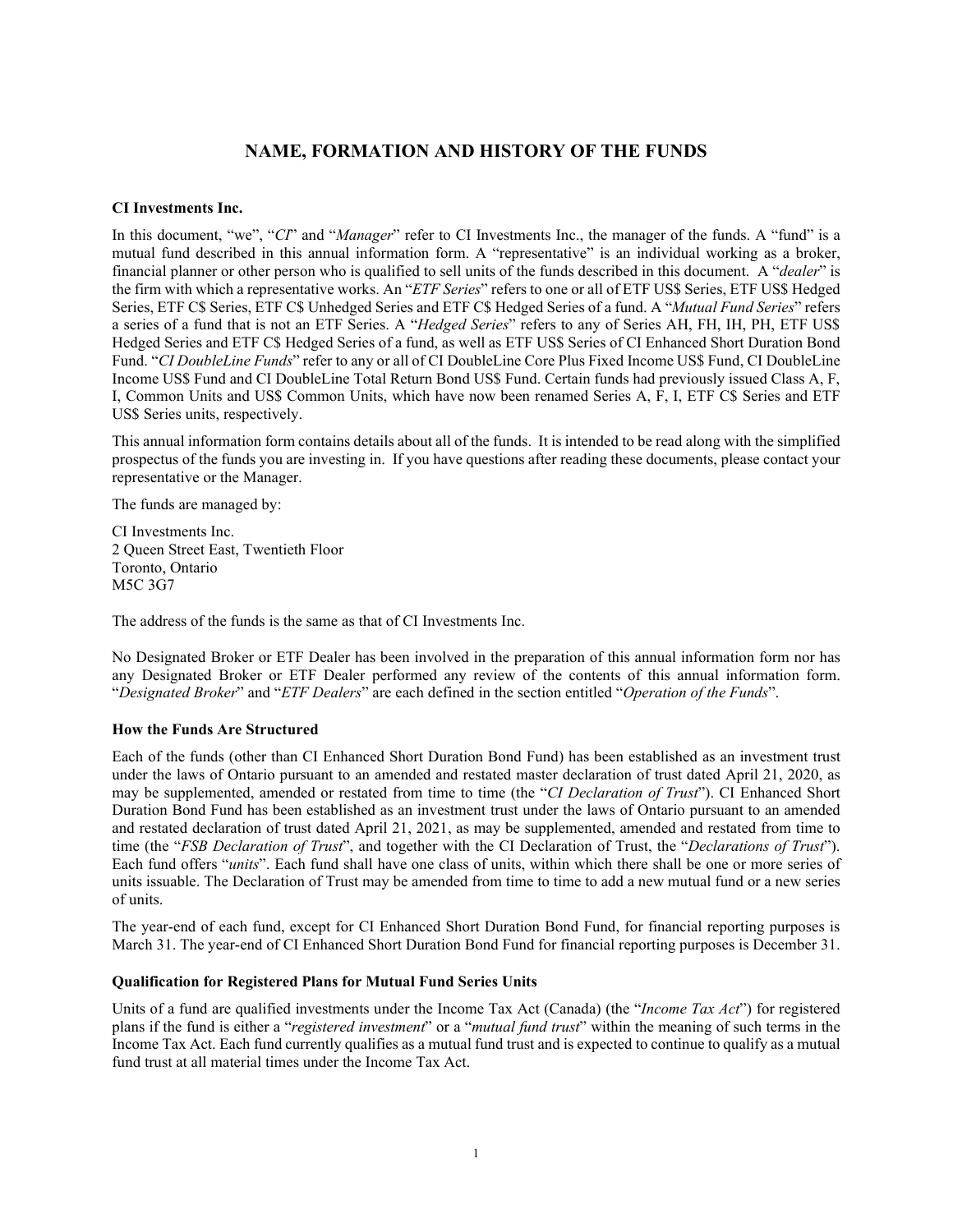ETF Series units are qualified investments under the Income Tax Act for registered plans if the units are listed on a "designated stock exchange" within the meaning of the Income Tax Act, which includes the Toronto Stock Exchange ("*TSX*").

Registered plans for these purposes include:

- Registered Retirement Savings Plans (RRSPs)
- Locked-in Retirement Accounts (LIRAs)
- Locked-in Registered Retirement Savings Plans (LRSPs)
- Registered Retirement Income Funds (RRIFs)
- Locked-in Retirement Income Funds (LRIFs)
- Life Income Funds (LIFs)
- Deferred Profit Sharing Plans (DPSPs)
- Registered Education Savings Plans (RESPs)
- Prescribed Retirement Income Funds (PRIFs)
- Tax-Free Savings Accounts (TFSAs)
- Registered Disability Savings Plans (RDSPs)
- Québec Education Savings Incentive (QESI)

Note that not all of the registered plans are available in all provinces or territories.

Please note that the registered plans the Manager offers are available only in Canadian dollars. The following series and funds may not be held within the Manager's registered plans:

- Series A, F, I and P units of CI DoubleLine Funds; and
- Series AH, FH, IH and PH units of CI Enhanced Short Duration Bond Fund and CI Munro Global Growth Equity Fund.

The following series and funds may not be held within the Manager's RESPs:

- Series IH and PH units of CI DoubleLine Funds; and
- Series I, IH, P and PH of other funds.

The funds may be eligible for other registered plans offered through your representative's firm.

#### **History of the funds**

| <b>Fund Name</b>                                        | Name changes in past<br>years | Date of original<br>declaration of<br>trust (date of<br>formation) | Amendments made<br>to these documents<br>in past years | <b>Mergers</b> with<br>other funds in<br>past years |
|---------------------------------------------------------|-------------------------------|--------------------------------------------------------------------|--------------------------------------------------------|-----------------------------------------------------|
| CI DoubleLine<br>Core Plus Fixed<br>Income US\$<br>Fund |                               | April 21, 2020                                                     |                                                        |                                                     |
| CI DoubleLine<br>Income US\$<br>Fund                    |                               | April 21, 2020                                                     |                                                        |                                                     |
| CI DoubleLine<br>Total Return<br>Bond US\$ Fund         |                               | April 21, 2020                                                     |                                                        |                                                     |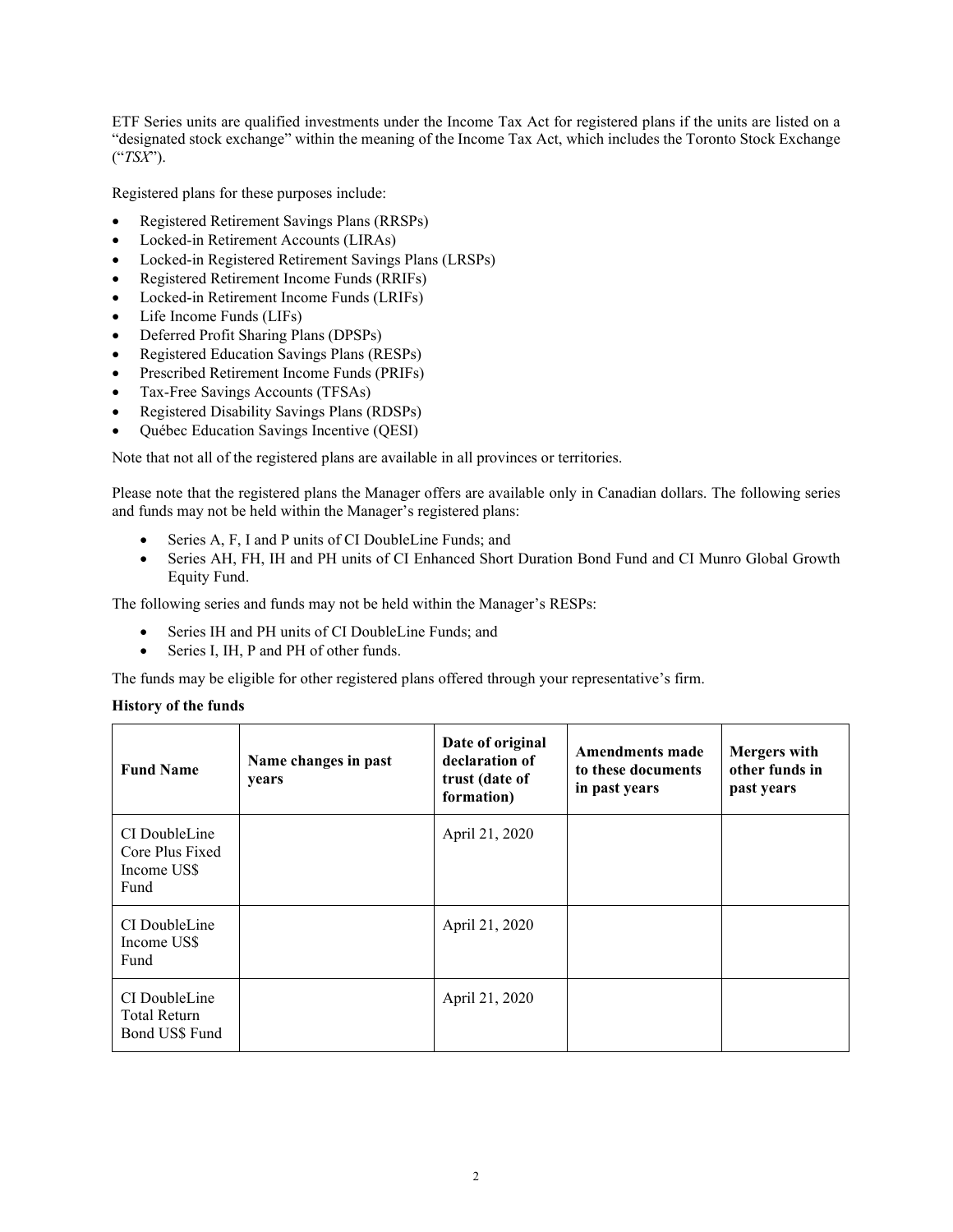| CI Enhanced<br><b>Short Duration</b><br><b>Bond Fund</b> | From First Asset Enhanced<br><b>Short Duration Bond ETF</b><br>to CI First Asset Enhanced<br>Short Duration Bond ETF,<br>April 18, 2019<br>From CI First Asset<br><b>Enhanced Short Duration</b><br>Bond ETF to CI First Asset<br><b>Enhanced Short Duration</b><br>Bond Fund, November 2,<br>2020.<br>From CI First Asset<br><b>Enhanced Short Duration</b><br>Bond Fund to CI Enhanced<br>Short Duration Bond Fund,<br>April 21, 2021 | August 21, 2017  | October 19, 2020, to<br>create Series A, AH,<br>F, FH, I, IH, P and<br>PH units and to<br>specify the name<br>change, effective on<br>or about November 2,<br>2020<br>January 1, 2021, to<br>reflect the<br>introduction of fixed<br>administration fee.<br>April 21, 2021, to<br>change the name of<br>the fund and its ETF<br>Series |                                                                                                                                                            |
|----------------------------------------------------------|-----------------------------------------------------------------------------------------------------------------------------------------------------------------------------------------------------------------------------------------------------------------------------------------------------------------------------------------------------------------------------------------------------------------------------------------|------------------|----------------------------------------------------------------------------------------------------------------------------------------------------------------------------------------------------------------------------------------------------------------------------------------------------------------------------------------|------------------------------------------------------------------------------------------------------------------------------------------------------------|
| CI Global Asset<br>Allocation<br>Private Pool            |                                                                                                                                                                                                                                                                                                                                                                                                                                         | October 24, 2018 | May 27, 2020, to<br>create ETF C\$ Series<br>units of the fund, and<br>to rename Class A, F<br>and I units to Series<br>A, F and I units                                                                                                                                                                                               | Merger of CI<br><b>First Asset</b><br>Global Asset<br><b>Allocation ETF</b><br>into CI Global<br><b>Asset Allocation</b><br>Private Pool, July<br>17, 2020 |
| CI Global<br>Infrastructure<br>Private Pool              |                                                                                                                                                                                                                                                                                                                                                                                                                                         | May 15, 2020     |                                                                                                                                                                                                                                                                                                                                        |                                                                                                                                                            |
| CI Global<br>Longevity<br>Economy Fund                   |                                                                                                                                                                                                                                                                                                                                                                                                                                         | May 14, 2020     |                                                                                                                                                                                                                                                                                                                                        |                                                                                                                                                            |
| CI Global Real<br><b>Asset Private</b><br>Pool           |                                                                                                                                                                                                                                                                                                                                                                                                                                         | May 15, 2020     |                                                                                                                                                                                                                                                                                                                                        |                                                                                                                                                            |
| CI Global REIT<br>Private Pool                           |                                                                                                                                                                                                                                                                                                                                                                                                                                         | May 15, 2020     |                                                                                                                                                                                                                                                                                                                                        |                                                                                                                                                            |
| CI Munro Global<br>Growth Equity<br>Fund                 | From Munro Global Growth<br>Equity Fund to CI Munro<br>Global Growth Equity<br>Fund, July 29, 2020                                                                                                                                                                                                                                                                                                                                      | January 11, 2019 | July 29, 2020, to<br>create Series A, AH,<br>F, FH, IH, P and PH<br>units<br>October 29, 2020, to<br>create ETF C\$ Series<br>and ETF US\$<br>Hedged Series units                                                                                                                                                                      |                                                                                                                                                            |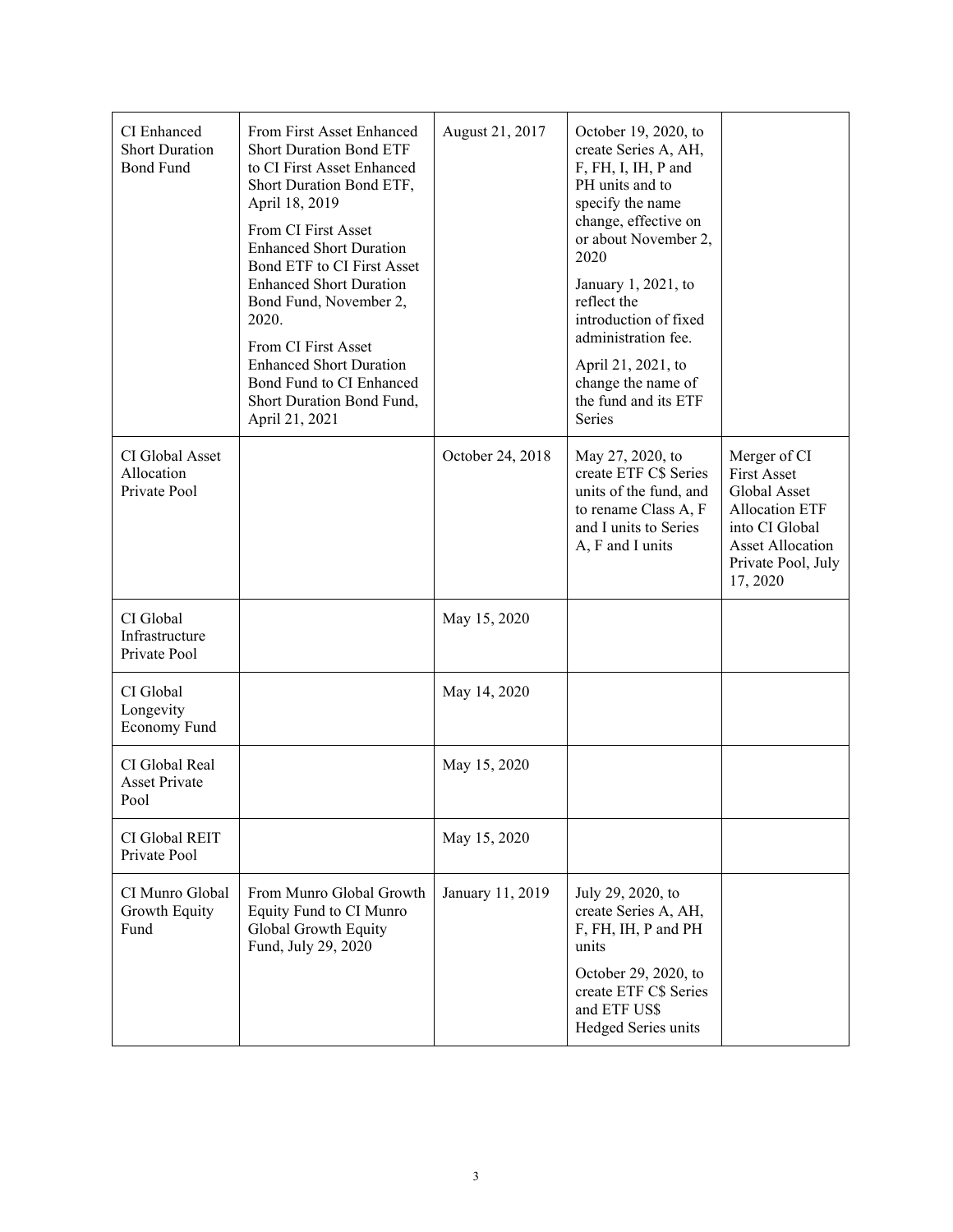# **INVESTMENT RESTRICTIONS AND PRACTICES**

<span id="page-5-0"></span>Except as described below, each of the fundsis subject to and follows the investment practices and restrictions outlined in securities legislation, including National Instrument 81-102 *Investment Funds* ("*NI 81-102*") of the Canadian securities administrators. This helps to ensure that each fund's investments are diversified and relatively easy to trade. They also ensure proper administration of the funds.

None of the funds will engage in any undertaking other than the investment of its fund property for purposes of the Income Tax Act.Each of the funds which is or becomes a registered investment will not acquire an investment which is not a "*qualified investment*" under the Income Tax Act if, as a result thereof, the fund would become subject to a material amount of tax under Part X.2 of the Income Tax Act.

## **IRC Approved Transactions**

Each fund has received permission from its independent review committee (the "*IRC*") to (and may from time to time):

- invest in securities ("*related party investments*") of CI Financial Corp. ("*related party*"), including unlisted debt securities, and
- trade in portfolio securities with other mutual funds managed by the Manager or any of its affiliates ("*inter-fund transfers*").

Related party investments must comply with the rules relating thereto contained in National Instrument 81-107 *Independent Review Committee for Investment Funds* ("*NI 81-107*") of the Canadian securities administrators. Additionally, among other matters, the Manager or the funds' portfolio sub-adviser(s) must certify that the related party investment (i) represented the business judgment of the Manager or the portfolio sub-adviser uninfluenced by considerations other than the best interests of the funds and was, in fact, in the best interests of the funds, (ii) was made free from any influence by the related party or any affiliate or associate thereof (other than the Manager) and without taking into account any consideration relevant to the related party or any associate or affiliate thereof, and (iii) was not part of a series of transactions aiming to support or otherwise influence the price of the securities of the related party or related to another form of misconduct.

Inter-fund transfers are subject to the rules relating thereto contained in NI 81-107. Additionally, among other matters, an inter-fund transfer cannot be intended to (i) smooth out or influence performance results, (ii) realize capital gains or losses, (iii) avoid taxable or distributable income or dividends, or (iv) artificially maintain or otherwise manipulate market prices of the portfolio security.

## **Inter-fund Transfers**

The funds have received permission from the Canadian securities authorities to deviate from the requirements of NI 81-102 and other securities legislation to purchase securities from, or sell debt securities to, related investment funds or fully managed accounts managed or advised by the Manager or its affiliate provided that (i) the IRC of the funds has approved the transaction as contemplated by NI 81-107; and (ii) the transfer complies with certain terms of NI 81-107.

## **Primary Offering Securities**

The funds have received permission from the Canadian securities authorities to deviate from the requirements of Canadian securities legislation to purchase and hold non-exchange traded debt securities of a related party issued pursuant to a primary distribution or treasury offering ("*Primary Offering*") provided that (i) the purchase or holding is consistent with, or is necessary to meet, the investment objective of a fund; (ii) at the time of the purchase the IRC of the fund has approved the transaction in accordance with NI 81-107; (iii) the Manager and the IRC comply with certain requirements of NI 81-107 in connection with the transactions; (iv) the size of the Primary Offering is at least \$100 million; (v) at least 2 purchasers who are independent, arm's length purchasers, collectively purchase at least 20% of the Primary Offering; (vi) no fund shall participate in the Primary Offering if following its purchase the fund together with related funds will hold more than 20% of the securities issued in the Primary Offering; (vii) no fund shall participate in the Primary Offering if following its purchase the fund would have more than 5% of its net assets invested in non-exchange traded debt securities of a related party; (viii) the price paid for the security by a fund in the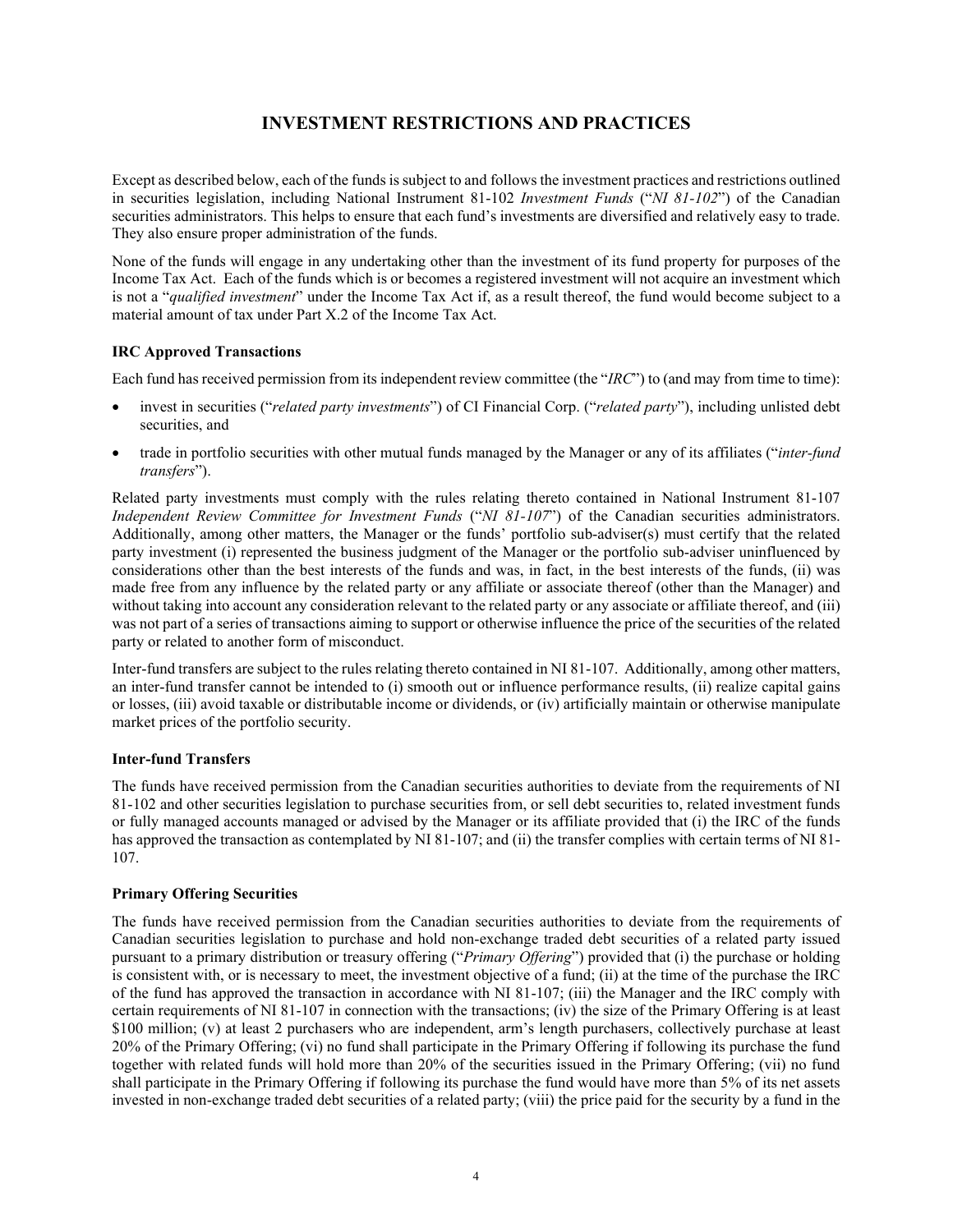Primary Offering shall be no higher than the lowest price paid by any of the arm's length purchasers who participate in the Primary Offering; and (ix) no later than the time a fund files its annual financial statements, the fund files with the securities regulatory authorities or regulator the particulars of any such investments.

### **Investment in U.S. Blocker Corporations**

The funds have received permission from Canadian securities authorities to deviate from requirements of Canadian securities legislation, including subsection 2.2(1) and 4.1(2) of NI 81-102, to allow the funds to invest in certain U.S. pass-through issuers ("*U.S. issuers*"), through a corporation incorporated and domiciled in the United States (a "*U.S. Blocker Corporation*"). Rather than holding securities of the U.S. issuers directly, a fund may hold shares of the U.S. Blocker Corporation, which in-turn invests in the underlying U.S. issuer(s). This structure results in certain funds, either individually or together with other funds, owning 100% of the voting securities of the U.S. Blocker Corporation. Each U.S. issuer is at arm's length from the funds and no U.S. pass-through issuer is an investment fund. A fund's ultimate interest in the underlying U.S. issuer will otherwise comply with applicable securities law so that no fund, either individually or together with the other funds, will exercise control over the U.S. issuer or be a substantial security holder of the U.S. issuer.

## **Investment in Leveraged Exchange-Traded Funds**

The funds have received exemptive relief from the Canadian securities regulatory authorities to permit them to invest in certain exchange-traded funds ("*ETFs*") which utilize leverage in an attempt to magnify returns by either a multiple or an inverse multiple of a specified widely quoted market index ("*Leveraged ETFs*"), and certain ETFs that seek to provide daily results that replicate the daily performance of gold or the value of a specified derivative, the underlying interest of which is gold on an unlevered basis, by a multiple of 200% ("*Leveraged Gold ETFs*"). Investments in the Leveraged ETFs and Leveraged Gold ETFs will be made only in accordance with the investment objective of each fund, and in no case will the aggregate investment in such ETFs plus investments in ETFs that seek to replicate the performance of gold on an unlevered basis ("*Gold ETFs*") exceed 10% of the fund's net assets at the time of purchase. A fund will only invest in a Leveraged ETF that is rebalanced daily to ensure that its performance and exposure to its underlying index will not exceed +/- 200% of the corresponding daily performance of its underlying index. If a fund invested in Leveraged Gold ETFs, the Leveraged Gold ETFs would be rebalanced daily to ensure that their performance and exposure to their underlying gold interest will not exceed +200% of the corresponding daily performance of its underlying gold interest. If a fund engages in short selling, that fund will not short sell securities of the Leveraged ETFs or Leveraged Gold ETFs. In no case will a fund enter into any transaction if, immediately after the transaction, more than 20% of the net assets of the fund, taken at market value at the time of the transaction, would consist of, in aggregate, securities of the Leveraged ETFs, Gold ETFs, Leveraged Gold ETFs and all securities sold short by the fund. The funds may only invest in securities of Leveraged ETFs or Leveraged Gold ETFs that are traded on a stock exchange in Canada or the United States. The funds will not invest in a Leveraged ETF with a benchmark index that is based on (i) a physical commodity, or (ii) a specified derivative (within the meaning of NI 81-102) of which the underlying interest is a physical commodity.

#### **Investments in Exchange-Traded Funds that are not Index Participation Units**

The funds have obtained an exemption from certain provisions of NI 81-102 in order to permit each fund, subject to certain conditions, to: (a) invest up to 100% of its net asset value in securities of any exchange-traded mutual fund that is not an index participation unit ("*IPU*") and is a reporting issuer in Canada (each, a "*Canadian Underlying ETF*"); (b) invest up to 10% of its net asset value in securities of exchange-traded mutual funds that are not IPUs and are not reporting issuers in Canada, but whose securities are listed for trading on a stock exchange in the United States, including exchange-traded mutual funds that seek to replicate the performance of gold or silver (each, a "*U.S. Underlying ETF*"); and (c) pay brokerage commissions in relation to its purchase and sale of securities of Canadian Underlying ETFs and U.S. Underlying ETFs that are managed by the Manager or its affiliate.

## **Investments in Debt Obligations Issued or Guaranteed by the Federal National Mortgage Association ("***Fannie Mae***") or the Federal Home Loan Mortgage Corporation ("***Freddie Mac***")**

The funds have obtained an exemption from certain provisions of NI 81-102 in order to permit each fund to invest more than 10% of its net assets in debt obligations issued or guaranteed by either Fannie Mae or Freddie Mac ("*Fannie or Freddie Securities*") by purchasing securities of an issuer, entering into a specified derivative transaction or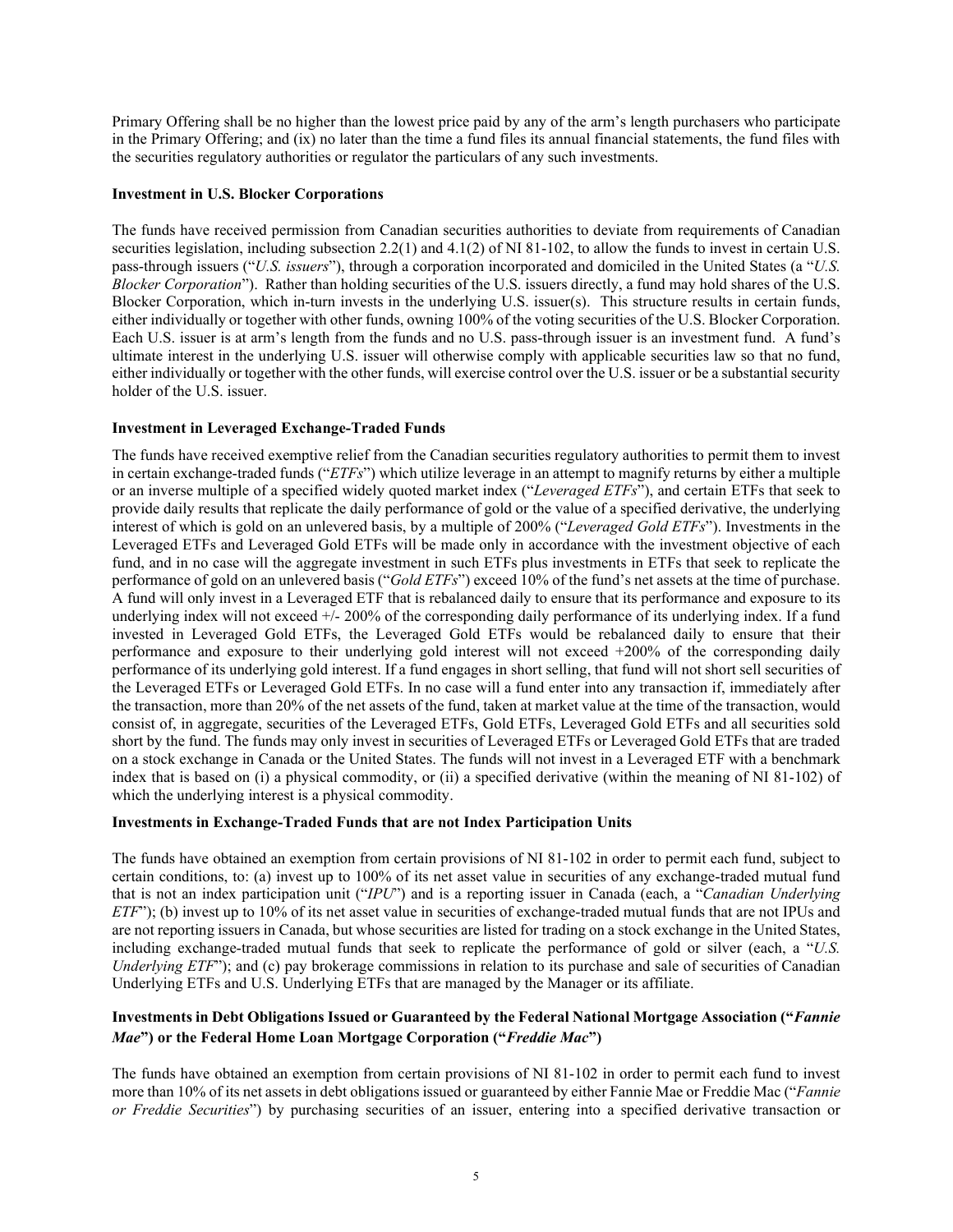purchasing index participation units, provided that: (a) such investments are consistent with the fund's investment objective; (b) the Fannie or Freddie Securities or the corporate debt of Fannie Mae or Freddie Mac ("*Fannie or Freddie Debt*"), as applicable, maintain a credit rating assigned by Standard & Poor's Rating Services (Canada) or an equivalent rating assigned by one or more other designated rating organizations to a Fannie or Freddie Security or Fannie or Freddie Debt, as applicable, that is not less than the credit rating when assigned by such designated rating organization to the debt of the United States government of approximately the same term as the remaining term to maturity of, and denominated in the same currency as, the Fannie or Freddie Security or the Fannie or Freddie Debt, as applicable; and (c) such rating is not less than a credit rating of BBB- assigned by Standard & Poor's Rating Services or an equivalent rating by one or more other designated rating organizations.

#### **Investments in Foreign Underlying ETFs and Dublin iShare ETFs**

The funds have obtained exemptions from certain provisions of NI 81-102 in order to permit the funds, subject to certain conditions, to: (a) purchase and/or hold securities of TOPIX Exchange Traded Fund, NEXT FUNDS Nomura Shareholder Yield 70 ETF, iShares FTSE A50 China Index ETF and the ChinaAMC CSI 300 Index ETF (together, the "*Foreign Underlying ETFs*"); (b) purchase and/or hold securities of one or more ETFs which are, or will be, listed and traded on the London Stock Exchange and managed by BlackRock Asset Management Ireland Limited or its affiliate (each, a "*Dublin iShare ETF*"); and (c) purchase and/or hold a security of another investment fund managed by the Manager or its affiliate that holds more than 10% of its net asset value in securities of one or more Foreign Underlying ETFs or Dublin iShare ETFs.

## **Depositing Portfolio Assets with Borrowing Agents**

The funds have obtained exemptive relief to permit each fund to deposit portfolio assets with a borrowing agent (that is not the fund's custodian or sub-custodian) as security in connection with a short sale of securities, provided that the aggregate market value of the portfolio assets being deposited, excluding the aggregate market value of the proceeds from outstanding short sales of securities held by the borrowing agent, does not exceed 10% of the net asset value of the fund at the time of deposit.

## **Investments in Underlying Pools**

The funds have obtained exemptive relief to permit each fund, subject to certain conditions, to invest a portion of its assets in CI Global Private Real Estate Fund and CI Adams Street Global Private Markets Fund and/or any other future collective investment funds that is or will be managed by the Manager and will have similar non-traditional investment strategies.

#### **Tax-Related Investment Restrictions**

A fund will not make an investment or conduct any activity that would result in the fund (i) failing to qualify as a "*unit trust*" or "*mutual fund trust*" within the meaning of the Income Tax Act or (ii) being subject to the tax for "*SIFT trusts*" for purposes of the Income Tax Act. In addition, a fund will not (i) make or hold any investment in property that would be "*taxable Canadian property*" (if the definition of such term in the Income Tax Act were read without reference to paragraph (b) thereof) if more than 10% of the fund's property consisted of such property.

In addition, none of the funds will (i) invest in or hold (a) securities of or an interest in any non-resident entity, an interest in or a right or option to acquire such property, or an interest in a partnership which holds any such property if the fund (or the partnership) would be required to include significant amounts in income pursuant to section 94.1 of the Income Tax Act, (b) an interest in a trust (or a partnership which holds such an interest) which would require the fund (or the partnership) to report significant amounts of income in connection with such interest pursuant to the rules in section 94.2 of the Income Tax Act, or (c) any interest in a non-resident trust other than an "exempt foreign trust" for the purposes of section 94 of the Income Tax Act (or a partnership which holds such an interest); (ii) invest in any security that would be a "tax shelter investment" within the meaning of section 143.2 of the Income Tax Act; or (iii) invest in any security of an issuer that would be a "foreign affiliate" of the fund for purposes of the Tax Act.

In addition, the fund may not enter into any arrangement (including the acquisition of securities for its portfolio) where the result is a "dividend rental arrangement" for the purposes of the Income Tax Act, and the fund may not engage in securities lending that does not constitute a "securities lending arrangement" for purposes of the Income Tax Act.

Investment restrictions, including additional tax-related investment restrictions specific to a particular fund are described Part B of the simplified prospectus.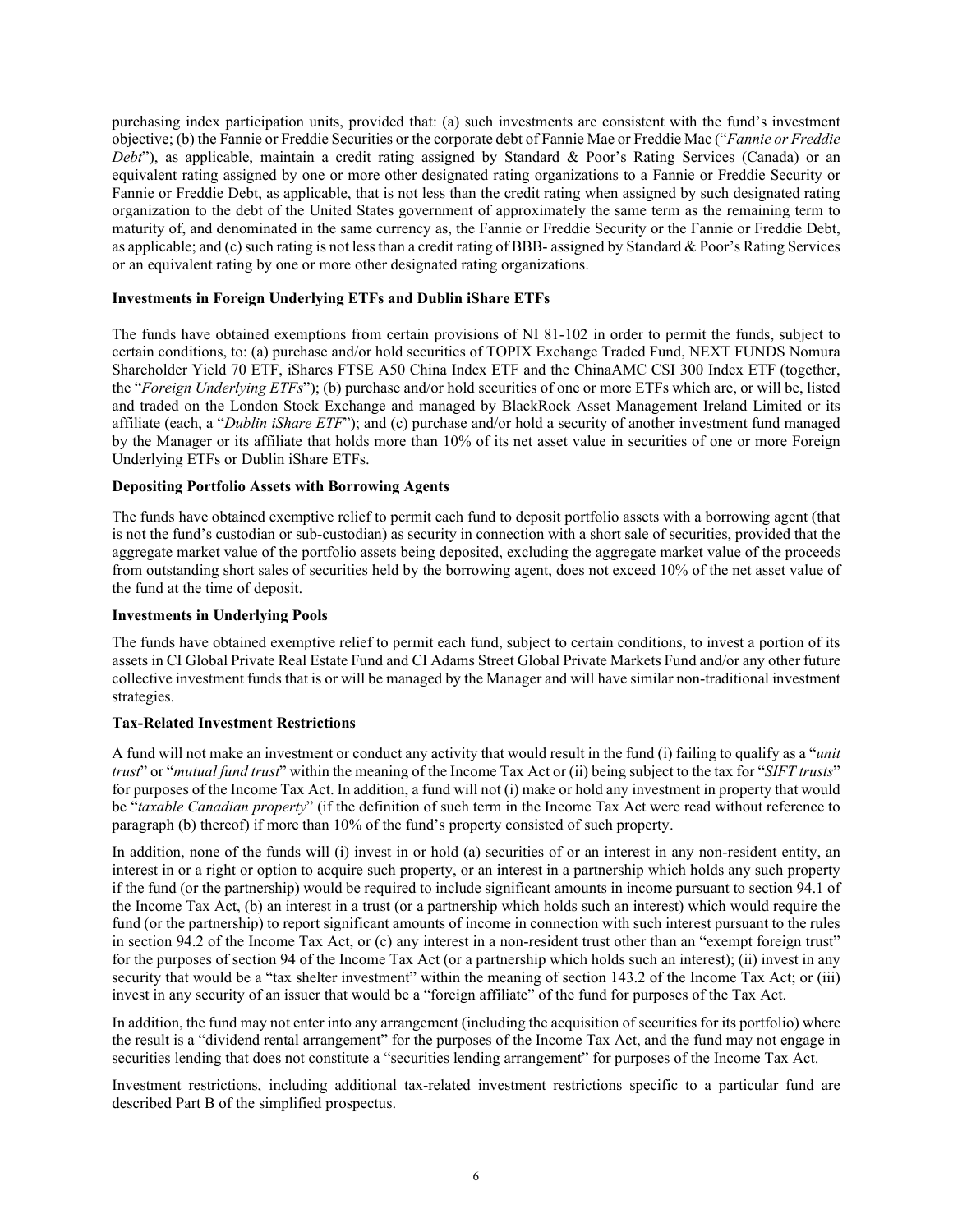# **YOUR RIGHTS AS AN INVESTOR**

<span id="page-8-0"></span>As an investor, you have the right to share in any distributions (other than management fee distributions and distributions paid in respect of a different series of units that are intended to constitute a return of capital) that the funds make. You can sell your units and transfer from one fund to other mutual funds managed by the Manager at any time. If a fund stops operating, you have the right to share in the fund's net assets after it has paid any outstanding debts. You can pledge your units as security, but you may not transfer or assign them to another party. Pledging units held in a registered plan may result in adverse tax consequences.

You are entitled to receive notice of unitholder meetings, where you will have one vote for each whole unit you own. You have the right to vote on the following matters:

- a change in the method of calculating, or the introduction of, a fee or expense charged to the fund if the change could increase the charges to the fund or its unitholders;
- appointment of a new manager, unless the new manager is an affiliate of the current manager;
- a change in the fund's fundamental investment objective;
- any decrease in the frequency of calculating the net asset value per unit of the fund;
- in certain circumstances, a merger with, or transfer of assets to, another issuer if:
	- the fund will be discontinued, and
	- investors in the discontinued fund will become investors in the other issuer;
- a merger with, or acquisition of assets from, another issuer if:
	- the fund will continue:
	- investors in the other issuer will become investors in the fund, and
	- the transaction would be a significant change to the fund; and
- a restructuring of the fund into a non-redeemable investment fund or into an issuer that is not an investment fund.

If you own units of any series of a fund, you will be entitled to vote at any meeting of unitholders of that series, for example, to change the management fee payable by that series. You will also be entitled to vote at any meeting called that affects the fund as a whole, for example, to change the investment objective of the fund. A change to the investment objective of the fund would require a majority of votes cast at a meeting of unitholders.

Each fund that invests in an underlying fund managed by the Manager or its affiliate will not vote any of the securities it holds of the underlying funds. However, the Manager may arrange for you to vote your share of those securities.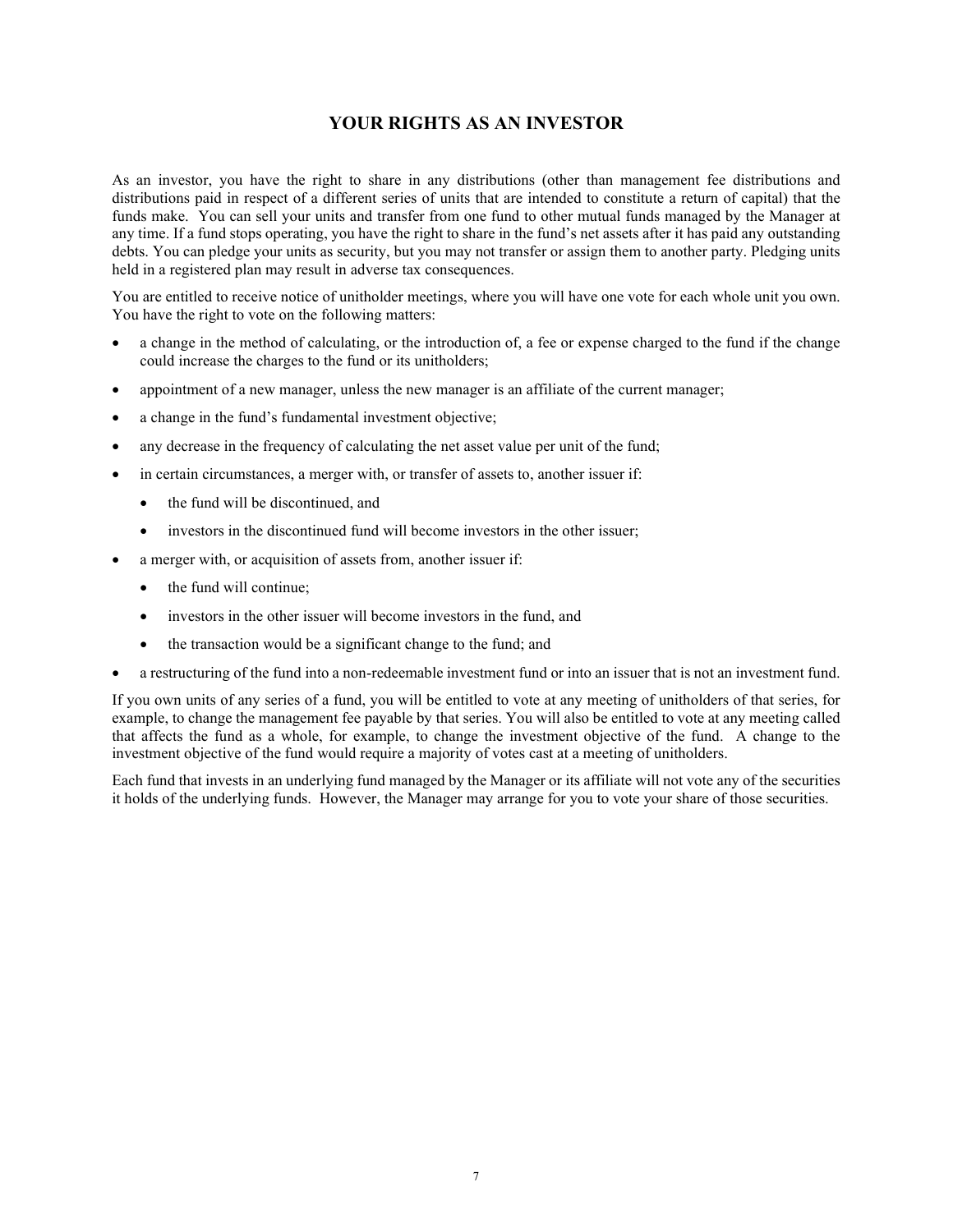# **CALCULATION OF NET ASSET VALUE**

<span id="page-9-0"></span>You can buy funds, transfer from one fund to another mutual fund managed by us or change units of one series to another series of the same fund through a qualified representative. "*Transferring*", which involves moving money from one investment to another, is also known as "*switching*".

You can sell your fund investment either through your representative or by contacting us directly. Selling your investment is also known as "*redeeming*".

#### **Mutual Fund Series Units**

#### *Net asset value or NAV per Mutual Fund Series unit*

The *"net asset value"* or "*NAV*" per unit of each Mutual Fund Series of a fund is the price used for all purchases, switches or redemptions of units. The price at which units are issued or redeemed is based on the next NAV per unit determined after receipt of the purchase, switch or redemption order.

All transactions are based on the Mutual Fund Series' NAV per unit of the particular fund. The Manager calculates NAV of each fund and each of its Mutual Fund Series at 4:00 p.m. (Eastern time) (the "*Valuation Time*") on each "*Valuation Day*", which is any day that the Manager is open for a full day of business.

#### *How the Manager calculates NAV per Mutual Fund Series unit*

The NAV per unit for Series A, F, I and P units of the funds (except for CI DoubleLine Funds) is determined in Canadian dollars. The NAV per unit for Series AH, FH, IH and PH units of the funds (except for CI DoubleLine Funds) is determined in U.S. dollars.

In the case of CI DoubleLine Funds, the NAV per unit for Series A, F, I and P units is determined in U.S. dollars, and the NAV per unit for Series AH, FH, IH and PH units is determined in Canadian dollars.

A separate NAV per unit is calculated for each Mutual Fund Series by taking the value of the assets of the fund, subtracting any liabilities of the fund common to all series (including the ETF Series), subtracting any liabilities of the particular Mutual Fund Series, and dividing the balance by the number of units held by investors in such Mutual Fund Series of the fund. Please note that the NAV per unit for each Hedged Series takes into account the use of derivatives such as forward currency contracts, as applicable, and the costs and gains or losses of hedging transactions undertaken by such Hedged Series will accrue solely to it.

When you place your order through a representative, the representative sends it to us. If the Manager receives your properly completed order before 4:00 p.m. Eastern time on a Valuation Day, the Manager will process it using that day's NAV. If the Manager receives your order after that time, the Manager will use the NAV on the next Valuation Day. The Valuation Say used to process your order is called the "*trade date*".

#### **ETF Series Units**

#### *NAV per ETF Series unit*

Each funds issues ETF Series units directly to the Designated Broker and ETF Dealers. The ETF Series units are offered for sale at a price equal to the NAV of the ETF Series units determined at the Valuation Time on the effective date of the subscription order on each "*Trading Day*", meaning a day on which a session of the stock exchange on which ETF Series units are listed is held. From time-to-time and as may be agreed between a fund and the Designated Broker or an ETF Dealer, such Designated Broker and ETF Dealer may deliver a group of securities and/or assets determined by the Manager from time to time representing the constituent securities of the fund (a "*Basket of Securities*") as payment for the ETF Series units. See "*Purchases, Switches and Redemptions – Purchasing ETF Series units – Issuance of ETF Series units*".

The ETF Series units are listed on the TSX and investors are able to buy or sell such units on the TSX through registered brokers and dealers in the province or territory where the investor resides.

Investors may incur customary brokerage commissions in buying or selling ETF Series units. No fees are paid by investors to the Manager or the funds in connection with buying or selling of ETF Series units on the TSX.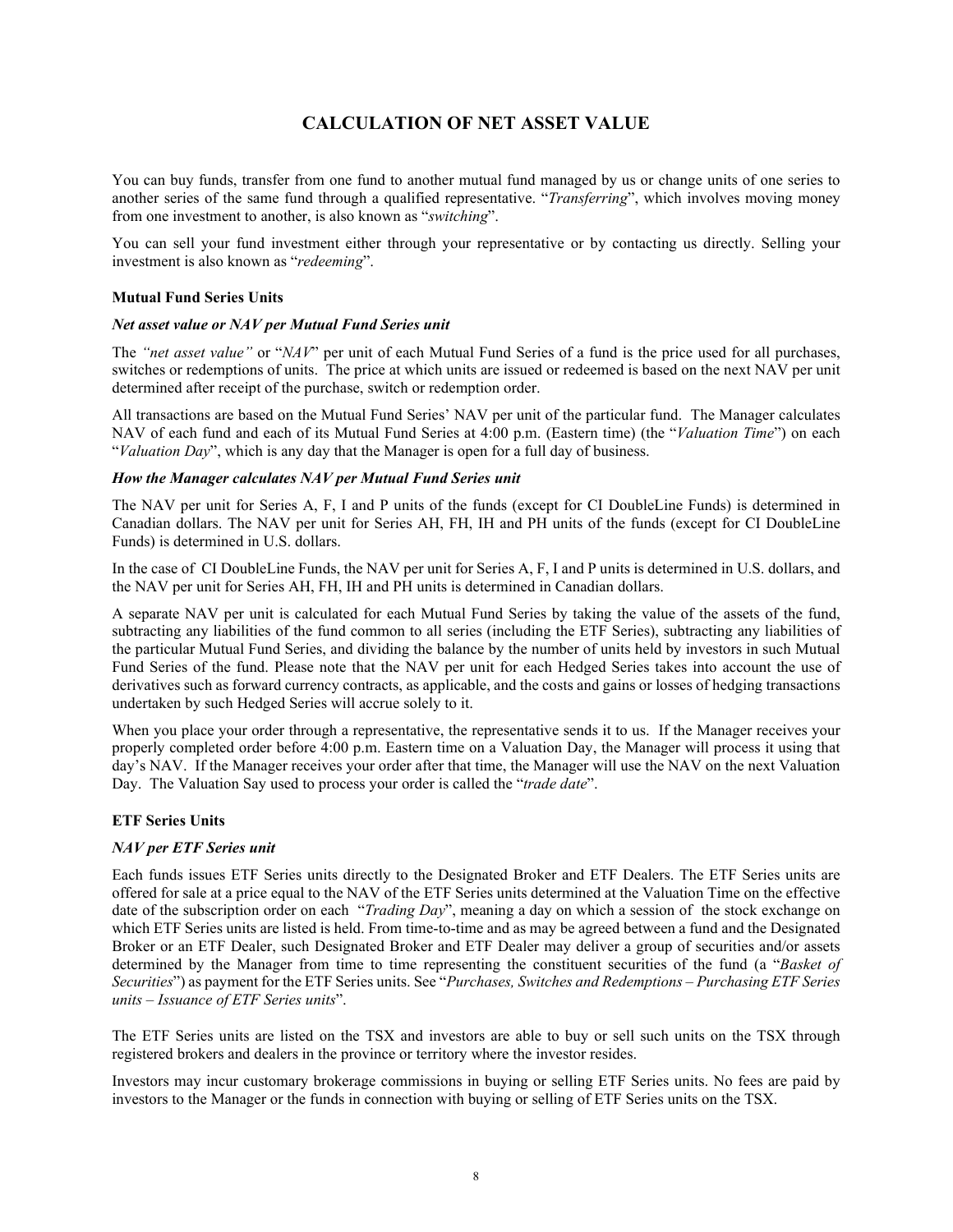#### *How the Manager calculates NAV per ETF Series unit*

The NAV per unit for the ETF C\$ Series, ETF C\$ Unhedged Series and ETF C\$ Hedged Series is determined in Canadian dollars. The NAV per unit for ETF US\$ Series and ETF US\$ Hedged Series is determined in U.S. dollars.

A separate NAV per unit is calculated for each ETF Series by taking the value of the assets of the fund, subtracting any liabilities of the fund common to all series (including the Mutual Fund Series), subtracting any liabilities of the particular ETF Series, and dividing the balance by the number of units held by investors in such ETF Series of the fund. Please note that the NAV per unit for each Hedged Series takes into account the use of derivatives such as forward currency contracts, as applicable, and the costs and gains of hedging transactions undertaken by each such Hedged Series will accrue solely to it.

The Manager calculates NAV of each fund and each of its ETF Series at the Valuation Time on each Valuation Day. The NAV per unit of an ETF Series of a fund so determined will remain in effect until the next Valuation Day. Following the Valuation Time on each Valuation Day, the most recent NAV or NAV per unit of an ETF Series of each fund will be made available, at no cost, by calling the Manager at 1-800-792-9355 or checking the funds' website at www.firstasset.com.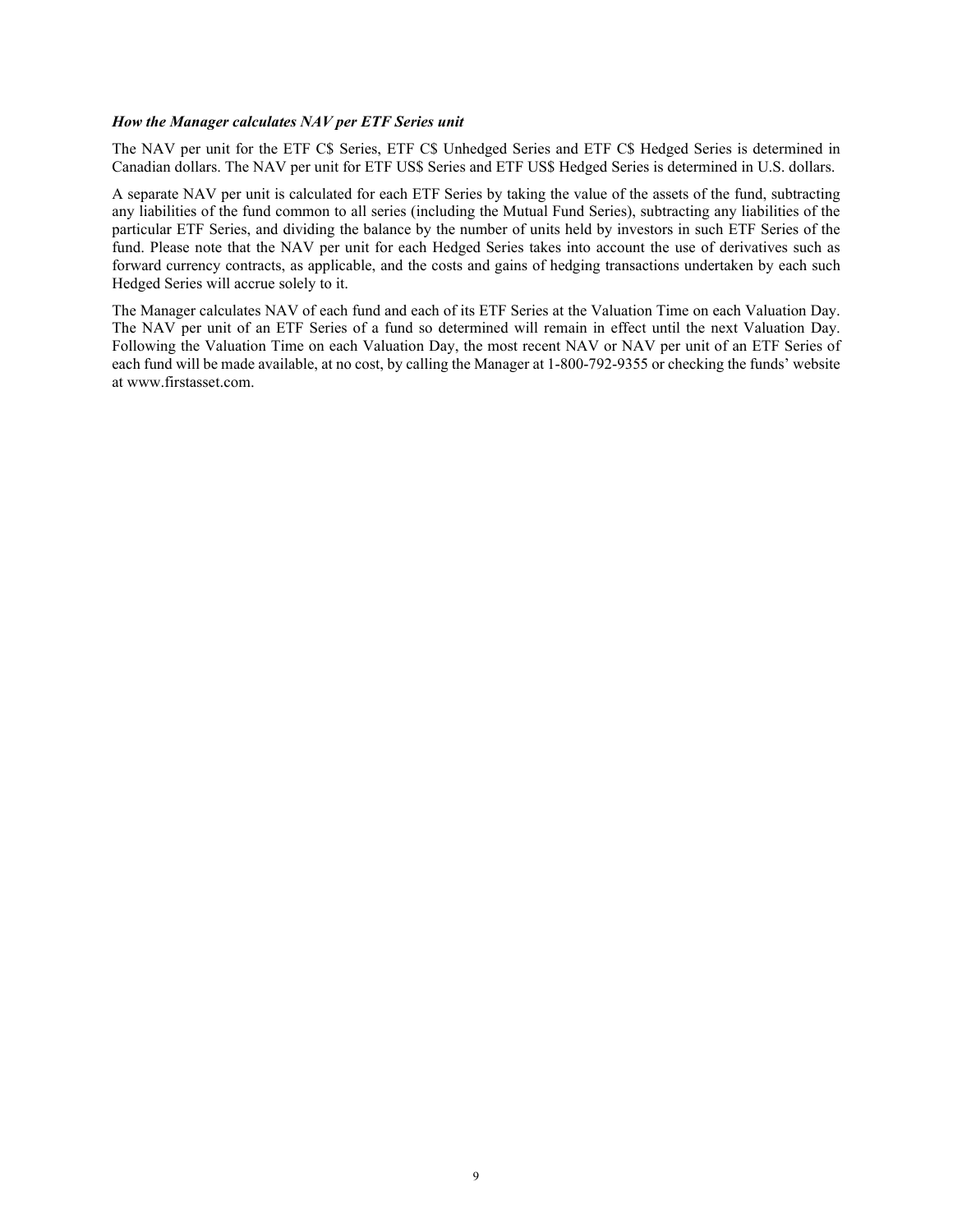# **VALUATION OF PORTFOLIO SECURITIES**

<span id="page-11-0"></span>In calculating the NAV, the funds value the various assets as described below. The Manager may deviate from these valuation practices in circumstances where this would be appropriate, for example, if trading in a security is halted because of significant negative news about the company.

| Type of asset                                                                                                                                                 | <b>Method of valuation</b>                                                                                                                                                                                                                                                                                                                                                                                                                                                                                                                                                                                                                         |
|---------------------------------------------------------------------------------------------------------------------------------------------------------------|----------------------------------------------------------------------------------------------------------------------------------------------------------------------------------------------------------------------------------------------------------------------------------------------------------------------------------------------------------------------------------------------------------------------------------------------------------------------------------------------------------------------------------------------------------------------------------------------------------------------------------------------------|
| Liquid assets, including cash on<br>hand or on deposit, accounts<br>receivable and prepaid expenses                                                           | Valued at full face value unless the Manager determines the asset is not<br>worth full face value, in which case the Manager will determine a fair value.                                                                                                                                                                                                                                                                                                                                                                                                                                                                                          |
| Money market instruments                                                                                                                                      | The purchase cost amortized to the instrument's due date.                                                                                                                                                                                                                                                                                                                                                                                                                                                                                                                                                                                          |
| Bonds, term notes, shares,<br>subscription rights and other<br>securities listed or traded on a stock<br>exchange, including exchange-<br>traded mutual funds | The latest available sale price reported by any means in common use. If a<br>price is not available, the Manager determines a price not higher than the<br>latest available ask price and not lower than the latest available bid price. If<br>the securities are listed or traded on more than one exchange, the fund<br>calculates the value in a manner that the Manager believes accurately<br>reflects fair value. If the Manager believes stock exchange quotations do not<br>accurately reflect the price the fund would receive from selling a security, it<br>can value the security at a price the Manager believes reflects fair value. |
| Bonds, term notes, shares,<br>subscription rights and other<br>securities not listed or traded on a<br>stock exchange                                         | The price quotation or valuation that the Manager believes best reflects fair<br>value.                                                                                                                                                                                                                                                                                                                                                                                                                                                                                                                                                            |
| Restricted securities as defined in NI<br>81-102                                                                                                              | The market value of securities of the same class which are not restricted,<br>multiplied by the percentage that the fund's acquisition cost was of the<br>market value of such securities at the time of acquisition, provided that a<br>gradual taking into account of the actual value of the securities may be made<br>where the date on which the restrictions will be lifted is known or such lower<br>value as may be available from reported quotations in common use.                                                                                                                                                                      |
| Long positions in clearing<br>corporation options, options on<br>futures, over-the-counter options,<br>debt-like securities and listed<br>warrants            | The current market value.                                                                                                                                                                                                                                                                                                                                                                                                                                                                                                                                                                                                                          |
| Premiums received from written<br>clearing corporation options,<br>options on futures or over-the-<br>counter options                                         | Treated as deferred credits and valued at an amount equal to the market<br>value that would trigger closing the position. The deferred credit is deducted<br>when calculating the NAV of the fund. Any securities that are the subject of<br>a written clearing corporation option or over-the-counter option will be<br>valued as described above.                                                                                                                                                                                                                                                                                                |
| Futures contracts, forward contracts<br>and swaps                                                                                                             | Valued according to the gain or loss the fund would realize if the position<br>were closed out on the day of the valuation. If daily limits are in effect, the<br>value will be based on the current market value of the underlying interest.                                                                                                                                                                                                                                                                                                                                                                                                      |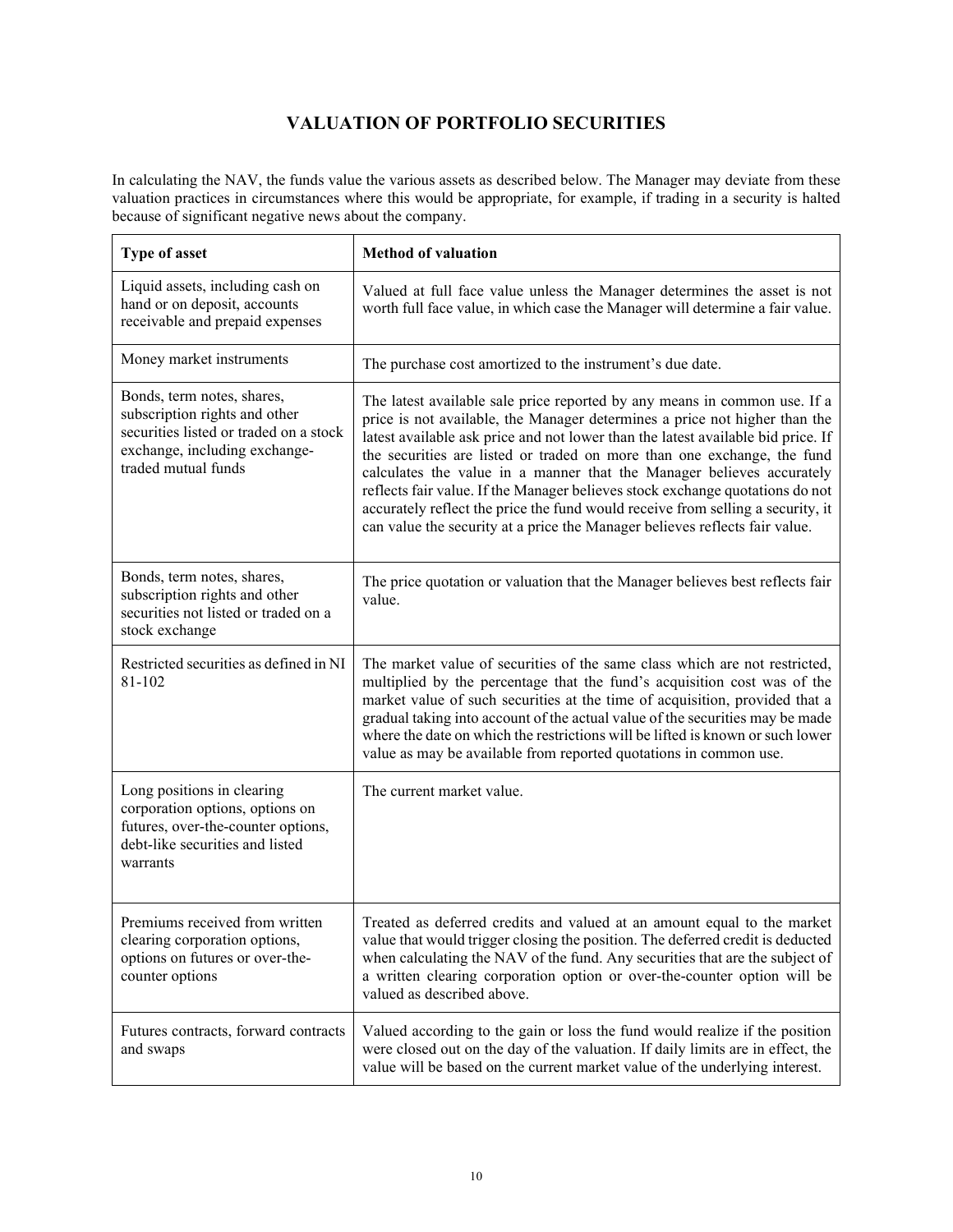| <b>Type of asset</b>                                                                                                                                                                                        | <b>Method of valuation</b>                                                                                                                                                                                      |
|-------------------------------------------------------------------------------------------------------------------------------------------------------------------------------------------------------------|-----------------------------------------------------------------------------------------------------------------------------------------------------------------------------------------------------------------|
| Assets valued in foreign currency,<br>deposits, contractual obligations<br>payable to a fund in foreign<br>currency and liabilities and<br>contractual obligations the fund<br>must pay in foreign currency | Valued using the exchange rate at the Valuation Time on that Valuation<br>Day.                                                                                                                                  |
| Precious metals                                                                                                                                                                                             | Precious metals (certificates or bullion) and other commodities are valued<br>at their fair market value, generally based on prevailing market prices as<br>reported on exchanges or other markets.             |
| Securities of other mutual funds.<br>other than exchange-traded mutual<br>funds.                                                                                                                            | The value of the securities will be the NAV per security on that day or, if<br>the day is not a Valuation Day of the mutual fund, the NAV per security on<br>the most recent Valuation Day for the mutual fund. |

CIBC Mellon Global Securities Services Company has been appointed to perform valuation services for the funds. Any valuation services will be done using the methods of valuation described above.

When a portfolio transaction becomes binding, the transaction is included in the next calculation of the fund's NAV. Sales and purchases of fund securities are included in the next calculation of NAV after the purchase or sale is completed.

The following are liabilities of the funds:

- all bills and accounts payable;
- all administrative expenses payable and/or accrued;
- all contractual obligations to pay money or property, including distributions the fund has declared but not yet paid, provided that any unpaid distribution (including any tax required by law to be deducted therefrom) declared payable in respect of any units of an ETF Series of a fund to unitholders of record of the units of an ETF Series of a fund on a distribution record date shall be deemed to be a liability of the fund only in respect of a Valuation Day that occurs during the period commencing on and including the business day that the rules of the exchange provide such units will commence trading on an ex-dividend basis and ending on and including the business day that is the distribution payment date for that distribution;
- allowance that the Manager has approved for taxes or contingencies; and
- all other fund liabilities except liabilities to investors for outstanding units.

National Instrument 81-106 *Investment Fund Continuous Disclosure* ("*NI 81-106*") requires each fund to calculate its NAV by determining the fair value of its assets and liabilities. In doing so, each fund calculates the fair value of its assets and liabilities using the valuation policies described above. The financial statements of each fund will contain a comparison of the net assets in accordance with International Financial Reporting Standards and the NAV used by the fund for all other purposes, if applicable.

Each transaction of purchase or sale of a portfolio asset effected by a fund shall be reflected by no later than the next time that the NAV of the fund and the NAV per unit of the fund is calculated.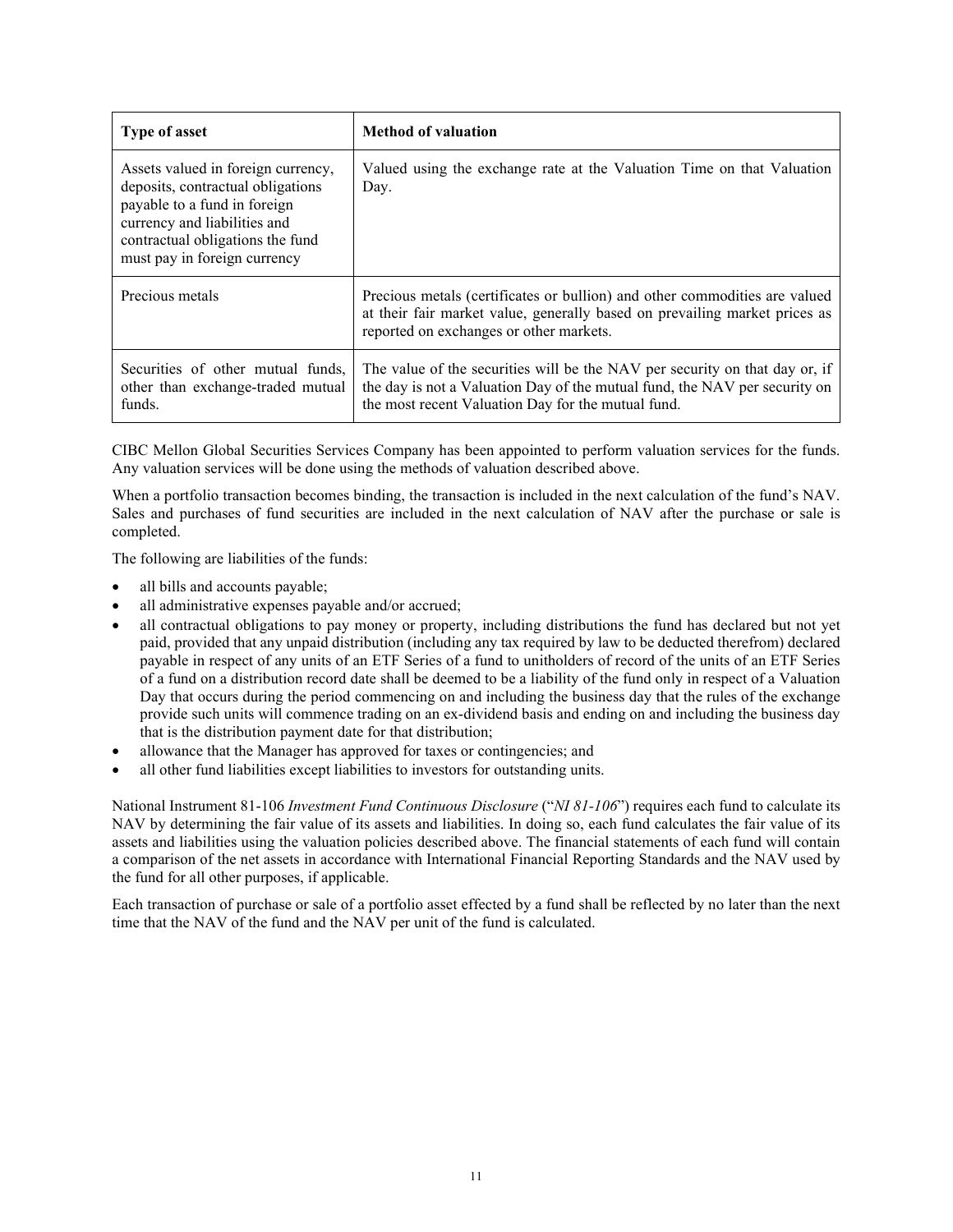# **PURCHASES, SWITCHES AND REDEMPTIONS**

<span id="page-13-0"></span>Each fund offers one or more series of units. You will find a list of all of the funds and the series of units they offer on the front cover of this annual information form.

Each series of units offered by a fund is different from other series offered by that fund. The choice of different purchase options may require you to pay different fees and expenses and may affect the amount of compensation that is paid to your representative's firm. These differences are summarized below.

| <b>Series</b>                | <b>Features</b>                                                                                                                                                                                                                                                                                                                                                                             |  |
|------------------------------|---------------------------------------------------------------------------------------------------------------------------------------------------------------------------------------------------------------------------------------------------------------------------------------------------------------------------------------------------------------------------------------------|--|
| <b>Generally</b> available   |                                                                                                                                                                                                                                                                                                                                                                                             |  |
| Series A units               | Series A units are available to all investors.                                                                                                                                                                                                                                                                                                                                              |  |
| Series AH units              | Series AH units are available to all investors. They are similar to Series A<br>units, but are intended for investors who wish to purchase, transfer and<br>redeem units of a fund in Canadian dollars (in the case of CI DoubleLine<br>Funds) or U.S. dollars (in the case of all other applicable funds) and hedge<br>against currency fluctuations between the Canadian and U.S. dollar. |  |
|                              | Series AH units are available for purchase in Canadian dollars only (in the<br>case of CI DoubleLine Funds) or U.S. dollars only (in the case of other<br>applicable funds).                                                                                                                                                                                                                |  |
| ETF C\$ Series units         | The ETF C\$ Series units are listed on the TSX, and investors are able to buy<br>or sell such units on the TSX through registered brokers and dealers in the<br>province or territory where the investor resides.                                                                                                                                                                           |  |
|                              | ETF C\$ Series units are available for purchase in Canadian dollars only.                                                                                                                                                                                                                                                                                                                   |  |
| ETF US\$ Series units        | The ETF US\$ Series units are listed on the TSX and investors are able to<br>buy or sell such units on the TSX through registered brokers and dealers in<br>the province or territory where the investor resides.                                                                                                                                                                           |  |
|                              | ETF US\$ Series units are available for purchase in U.S. dollars only.                                                                                                                                                                                                                                                                                                                      |  |
|                              | With respect to ETF US\$ Series units of CI Enhanced Short Duration Bond<br>Fund, these units are intended for investors who wish to purchase and<br>redeem units in U.S. dollars and hedge against currency fluctuations<br>between the U.S. dollar and Canadian dollar.                                                                                                                   |  |
| ETF US\$ Hedged Series units | The ETF US\$ Hedged Series units are listed on the TSX and investors are<br>able to buy or sell such units on the TSX through registered brokers and<br>dealers in the province or territory where the investor resides.                                                                                                                                                                    |  |
|                              | ETF US\$ Hedged Series units are intended for investors who wish to<br>purchase and redeem units in U.S. dollars and hedge against currency<br>fluctuations between the U.S. dollar and Canadian dollar.                                                                                                                                                                                    |  |
|                              | ETF US\$ Hedged Series units are available for purchase in U.S. dollars only.                                                                                                                                                                                                                                                                                                               |  |
| ETF C\$ Hedged Series units  | The ETF C\$ Hedged Series units are listed on the TSX and investors are<br>able to buy or sell such units on the TSX through registered brokers and<br>dealers in the province or territory where the investor resides.                                                                                                                                                                     |  |
|                              | ETF C\$ Hedged Series units are similar to ETF US\$ Series units of the same<br>funds, but are intended for investors who wish to purchase and redeem units                                                                                                                                                                                                                                 |  |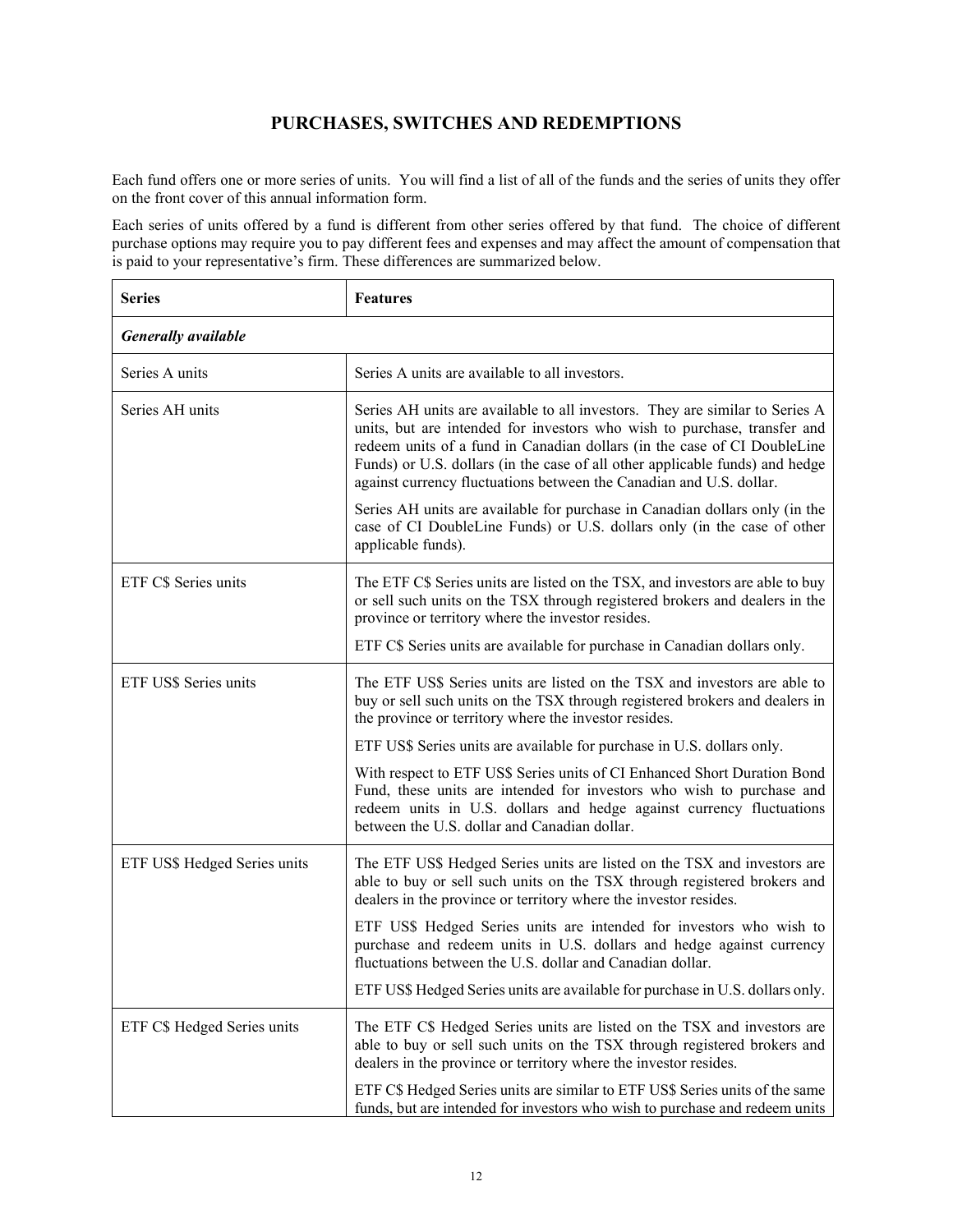| <b>Series</b>                   | <b>Features</b>                                                                                                                                                                                                                                                                                                                                                                                                                                                                                                                                                                                                                                                                                                                                                                                                                                                       |
|---------------------------------|-----------------------------------------------------------------------------------------------------------------------------------------------------------------------------------------------------------------------------------------------------------------------------------------------------------------------------------------------------------------------------------------------------------------------------------------------------------------------------------------------------------------------------------------------------------------------------------------------------------------------------------------------------------------------------------------------------------------------------------------------------------------------------------------------------------------------------------------------------------------------|
|                                 | of a fund in in Canadian dollars and hedge against currency fluctuations<br>between the Canadian and U.S. dollar.                                                                                                                                                                                                                                                                                                                                                                                                                                                                                                                                                                                                                                                                                                                                                     |
|                                 | ETF C\$ Hedged Series units are available for purchase in Canadian dollars<br>only.                                                                                                                                                                                                                                                                                                                                                                                                                                                                                                                                                                                                                                                                                                                                                                                   |
| ETF C\$ Unhedged Series units   | The C\$ Unhedged Series units are listed on the TSX and investors are able<br>to buy or sell such units on the TSX through registered brokers and dealers<br>in the province or territory where the investor resides.                                                                                                                                                                                                                                                                                                                                                                                                                                                                                                                                                                                                                                                 |
|                                 | ETF C\$ Unhedged Series units are similar to ETF US\$ Series units of the<br>same funds, but are intended for investors who wish to purchase and redeem<br>units of a fund and receive distributions in Canadian dollars. This series is<br>offered as a convenience for purchasing and redeeming ETF US\$ Series<br>units with Canadian dollars and is not a means to hedge against currency<br>fluctuations between the Canadian and U.S. dollar.                                                                                                                                                                                                                                                                                                                                                                                                                   |
|                                 | ETF C\$ Unhedged Series units are available for purchase in Canadian<br>dollars only.                                                                                                                                                                                                                                                                                                                                                                                                                                                                                                                                                                                                                                                                                                                                                                                 |
| Series P units                  | Series P units are available to all investors. No management fees are charged<br>to the funds with respect to Series P units; each investor will be charged a<br>management fee directly by the Manager and payable directly to the<br>Manager. Each investor also pays an investment advisory fee to his or her<br>representative's firm, which the investor negotiates with his or her<br>representative (acting on behalf of the representative's firm).                                                                                                                                                                                                                                                                                                                                                                                                           |
| Series PH units                 | Series PH units are available to all investors. They are similar to Series P<br>units, but are intended for investors who wish to purchase, transfer and<br>redeem units of a fund in Canadian dollars (in the case of CI DoubleLine<br>Funds) or U.S. dollars (in the case of other applicable funds) and hedge<br>against currency fluctuations between the Canadian and U.S. dollar.                                                                                                                                                                                                                                                                                                                                                                                                                                                                               |
|                                 | Series PH units are available for purchase in Canadian dollars only (in the<br>case of CI DoubleLine Funds) or U.S. dollars only (in the case of other<br>applicable funds).                                                                                                                                                                                                                                                                                                                                                                                                                                                                                                                                                                                                                                                                                          |
| Available to fee-based accounts |                                                                                                                                                                                                                                                                                                                                                                                                                                                                                                                                                                                                                                                                                                                                                                                                                                                                       |
| Series F units                  | Series F units are generally only available to investors who participate in<br>fee-based programs through their representative's firm. These investors pay<br>their representative's firm an investment advisory fee directly, and since the<br>Manager pays no commissions or trailing commissions to their<br>representative's firm, the Manager charges a lower management fee to a<br>fund in respect of these series than the Manager may charge the fund for its<br>other series of units. In certain cases, however, the Manager may collect the<br>investment advisory fee on behalf of the representative's firm, which the<br>investor negotiates with his or her representative (acting on behalf of the<br>representative's firm). Availability of Series F units through your<br>representative's firm is subject to the Manager's terms and conditions. |
| Series FH units                 | Series FH units are similar to Series F units, but are intended for investors<br>who wish to purchase, transfer and redeem units of a fund in Canadian<br>dollars (in the case of CI DoubleLine Funds) or U.S. dollars (in the case of                                                                                                                                                                                                                                                                                                                                                                                                                                                                                                                                                                                                                                |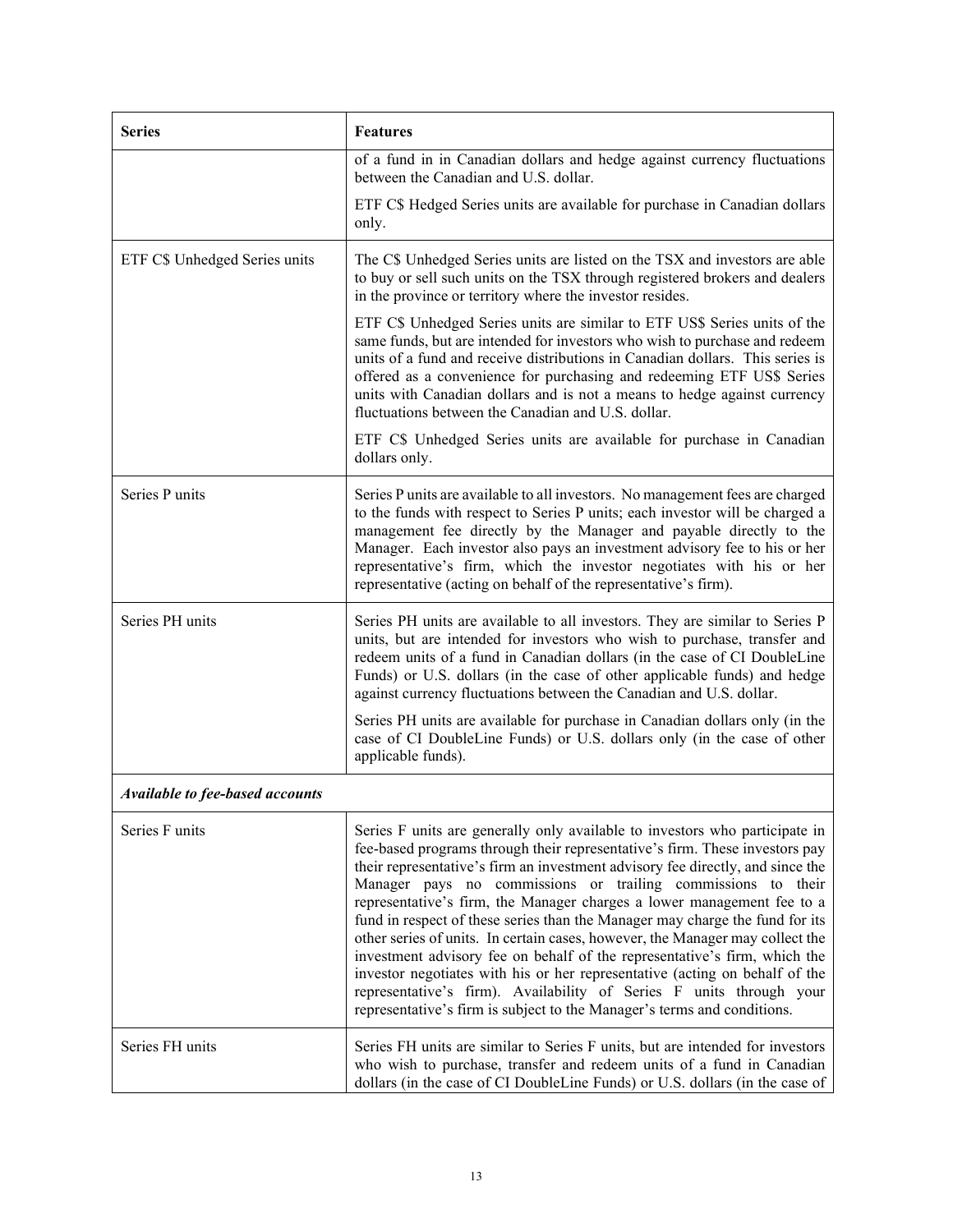| <b>Series</b>                        | <b>Features</b>                                                                                                                                                                                                                                                                                                                                                                                                                                                                                                                                                                                                                                                                                                                                                                                                                                                                                                                                                                                                                       |
|--------------------------------------|---------------------------------------------------------------------------------------------------------------------------------------------------------------------------------------------------------------------------------------------------------------------------------------------------------------------------------------------------------------------------------------------------------------------------------------------------------------------------------------------------------------------------------------------------------------------------------------------------------------------------------------------------------------------------------------------------------------------------------------------------------------------------------------------------------------------------------------------------------------------------------------------------------------------------------------------------------------------------------------------------------------------------------------|
|                                      | other applicable funds) and hedge against currency fluctuations between the<br>Canadian and U.S. dollar.                                                                                                                                                                                                                                                                                                                                                                                                                                                                                                                                                                                                                                                                                                                                                                                                                                                                                                                              |
|                                      | Series FH units are available for purchase in Canadian dollars only (in the<br>case of CI DoubleLine Funds) or U.S. dollars only (in the case of other<br>applicable funds).                                                                                                                                                                                                                                                                                                                                                                                                                                                                                                                                                                                                                                                                                                                                                                                                                                                          |
| Available to institutional investors |                                                                                                                                                                                                                                                                                                                                                                                                                                                                                                                                                                                                                                                                                                                                                                                                                                                                                                                                                                                                                                       |
| Series I units                       | Series I units are available only to institutional clients and investors who<br>have been approved by the Manager and have entered into a Series I Account<br>Agreement with the Manager. The criteria for approval may include the size<br>of the investment, the expected level of account activity and the investor's<br>total investment with the Manager. The minimum initial investment for<br>Series I units is determined when the investor enters into a Series I Account<br>Agreement with the Manager. No management fees are charged to the funds<br>with respect to Series I units; each investor negotiates a separate<br>management fee which is payable directly to the Manager. Each investor<br>also pays an investment advisory fee to his or her representative's firm,<br>which the investor negotiates with his or her representative (acting on behalf<br>of the representative's firm). Series I units are also available to the<br>Manager's directors and employees, as well as to those of its affiliates. |
| Series IH units                      | Series IH units are similar to Series I units, but are intended for investors<br>who wish to purchase, transfer and redeem units of a fund in Canadian<br>dollars (in the case of CI DoubleLine Funds) or U.S. dollars (in the case of<br>other applicable funds) and hedge against currency fluctuations between the<br>Canadian and U.S. dollar.                                                                                                                                                                                                                                                                                                                                                                                                                                                                                                                                                                                                                                                                                    |
|                                      | Series IH units are available for purchase in Canadian dollars only (in the<br>case of CI DoubleLine Funds) or U.S. dollars only (in the case of other<br>applicable funds).                                                                                                                                                                                                                                                                                                                                                                                                                                                                                                                                                                                                                                                                                                                                                                                                                                                          |

Each fund can issue as many units of a series as it chooses, including fractions.

To buy the Mutual Fund Series units of the funds or transfer your investment to other mutual funds managed by the Manager, contact a representative. Transferring is also known as "*switching*".

To sell your Mutual Fund Series units, contact your representative or the Manager. Selling your units is also known as "*redeeming*".

With respect to Mutual Fund Series units, the Manager bases all transactions on the next NAV per unit calculated after receiving your order to buy, transfer or sell.

## **Minimum Balance for Mutual Fund Series Units**

If the value of your Mutual Fund Series units in a fund is less than \$500 (in the case of CI DoubleLine Funds, CI Enhanced Short Duration Bond Fund, CI Global Longevity Economy Fund and CI Munro Global Growth Equity Fund), or \$25,000 (in the case of CI Global Asset Allocation Private Pool, CI Global Infrastructure Private Pool, CI Global Real Asset Private Pool and CI Global REIT Private Pool) (or such other amount agreed by the Manager), the Manager has the right, to be exercised in its discretion, to redeem your units and send you the proceeds.

The Manager will give you and/or your representative 30 days' notice that such redemption will take place. If you wish to avoid a redemption, you can make an additional investment to bring your account up to the required minimum balance. The Manager will not redeem your units if your account falls below the required minimum balance as a result of market movement rather than your redemption of units.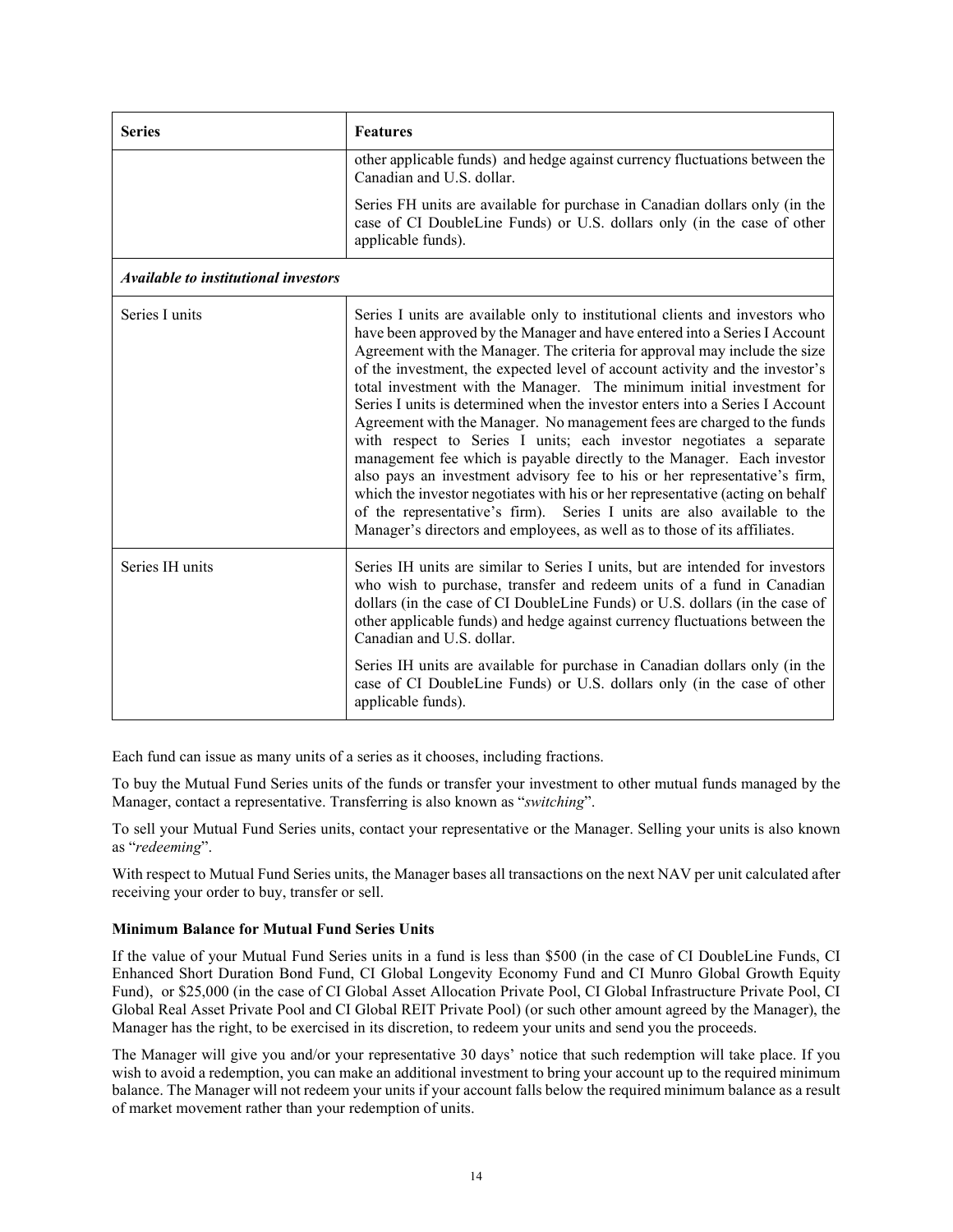The minimum balance amounts described above are determined from time to time by the Manager in itssole discretion. They may also be waived by the Manager and are subject to change without notice.

## **How to Buy the Funds**

#### *Purchasing Mutual Fund Series units*

You can invest in any Mutual Fund Series units of the funds by completing a purchase application, which you can get from your representative.

In the case of CI DoubleLine Funds, CI Enhanced Short Duration Bond Fund, CI Global Longevity Economy Fund and CI Munro Global Growth Equity Fund, the minimum initial investment for Series A, AH, F, FH, P and PH units of the funds, as applicable, is \$500.

In the case of CI Global Asset Allocation Private Pool, CI Global Infrastructure Private Pool, CI Global Real Asset Private Pool and CI Global REIT Private Pool, the minimum initial investment for Series A and F units of the funds is \$25,000.

The minimum for each subsequent investment is \$25.

The minimum initial investment for Series I or IH units is determined by the Manager when you enter into a Series I or IH Account Agreement with the Manager.

These amounts are determined from time to time by the Manager, in its sole discretion. They may also be waived by the Manager and are subject to change without prior notice. Currently, in the case of CI Global Asset Allocation Private Pool, CI Global Infrastructure Private Pool, CI Global Real Asset Private Pool and CI Global REIT Private Pool, the minimum investment amount is waived for investors who purchase through a discretionary account and whose representative has signed an acknowledgement of portfolio management registration with the Manager.

Your representative's firm or the Manager will send you a confirmation once the Manager has processed your order. If you buy through the pre-authorized chequing plan described in the section entitled "*Optional Services – Preauthorized chequing plan*" in Part A of the simplified prospectus of the funds, the Manager will send you a confirmation only for the first transaction and all other transactions will be reported on your regular account statements. A confirmation shows details of your transaction, including the name of the fund, the number and series of units you bought, the purchase price and the trade date. The Manager does not issue certificates of ownership for the funds.

The Manager may reject your purchase order within one business day of receiving it. If rejected, any monies sent with your order will be returned immediately to your representative's firm, without interest, once the payment clears. If the Manager accepts your order but does not receive payment within two business days, it will redeem your Mutual Fund Series units on the next business day. If the proceeds are greater than the payment you owe, the difference will belong to the fund. If the proceeds are less than the payment you owe, your representative's firm will be required to pay the difference and is entitled to collect this amount and any associated expenses from you.

You and your representative are responsible for ensuring that your purchase order is accurate and that the Manager receives all necessary documents and/or instructions. If the Manager receives a payment or a purchase order that is otherwise valid but fails to specify a mutual fund, or if any other documentation in respect of your purchase order is incomplete, the Manager may invest your money in Series A units of CI US Money Market Fund or CI Money Market Fund, as applicable, under the initial sales charge option at 0% sales charge. An investment in CI US Money Market Fund or CI Money Market Fund, as applicable, will earn you daily interest until the Manager receives complete instructions regarding the mutual fund(s) you have selected and all documentation in respect of your purchase is received in good order. Your total investment, including interest, will then be switched into the mutual fund(s) you have chosen under the series and purchase option you have selected, without additional charge, at the unit price of the fund(s) on the applicable switch date. For more information regarding CI US Money Market Fund or CI Money Market Fund, please see the simplified prospectus and fund facts of these funds which can be found on the Manager's website at www.ci.com or at [www.sedar.com.](http://www.sedar.com/)

From time to time, the Manager may close certain funds to new purchasers. Where a fund is closed to new purchasers, the Manager may still permit new investors who purchase through a discretionary account and whose representative has signed an acknowledgement of portfolio management registration with the Manager to purchase units of the fund.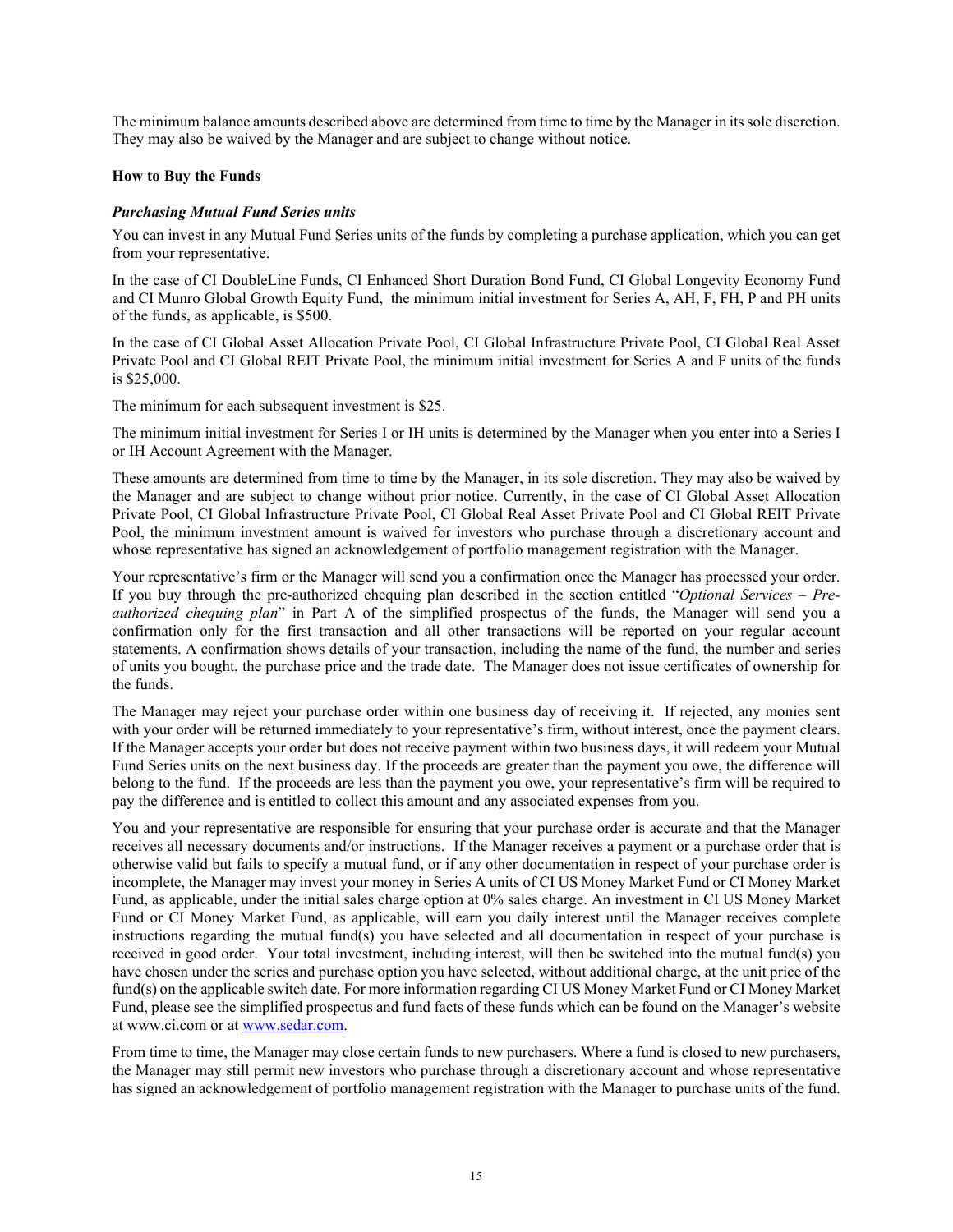## *Purchasing ETF Series units*

The ETF Series units are listed on the TSX and investors are able to buy or sell such units on the TSX through registered brokers and dealers in the province or territory where the investor resides.

From time to time as may be agreed to by the fund and the Designated Broker and ETF Dealers, the Designated Broker and ETF Dealers may agree to accept constituent securities of the fund as payment for ETF Series units from prospective purchasers.

Investors may incur customary brokerage commissions in buying or selling the ETF Series units. No fees are paid by investors to the Manager or the funds in connection with buying or selling of ETF Series units on the TSX.

| Fund                                       | <b>Series</b>           | <b>Ticker Symbol</b> |
|--------------------------------------------|-------------------------|----------------------|
| CI DoubleLine Core Plus Fixed              | ETF US\$ Series         | CCOR.U               |
| Income US\$ Fund                           | ETF C\$ Hedged Series   | <b>CCOR</b>          |
|                                            | ETF C\$ Unhedged Series | CCOR.B               |
| CI DoubleLine Income US\$ Fund             | ETF US\$ Series         | CINC.U               |
|                                            | ETF C\$ Hedged Series   | <b>CINC</b>          |
|                                            | ETF C\$ Unhedged Series | CINC.B               |
| CI DoubleLine Total Return Bond            | ETF US\$ Series         | CDLB.U               |
| US\$ Fund                                  | ETF C\$ Hedged Series   | <b>CDLB</b>          |
|                                            | ETF C\$ Unhedged Series | CDLB.B               |
| <b>CI Enhanced Short Duration Bond</b>     | ETF C\$ Series*         | <b>FSB</b>           |
| Fund                                       | ETF US\$ Series**       | FSB.U                |
| CI Global Asset Allocation Private<br>Pool | <b>ETF C\$ Series</b>   | <b>CGAA</b>          |
| CI Global Infrastructure Private Pool      | ETF C\$ Series          | <b>CINF</b>          |
| CI Global Longevity Economy Fund           | ETF C\$ Series          | <b>LONG</b>          |
| CI Global Real Asset Private Pool          | ETF C\$ Series          | <b>CGRA</b>          |
| CI Global REIT Private Pool                | ETF C\$ Series          | <b>CGRE</b>          |
| CI Munro Global Growth Equity<br>Fund      | ETF C\$ Series          | <b>CMGG</b>          |
|                                            | ETF US\$ Hedged Series  | CMGG.U               |

*\*Formerly Common Units* 

*\*\*Formerly US\$ Common Units*

#### *Issuance of ETF Series units*

ETF Series units of each fund are issued and sold on a continuous basis and there is no maximum number of units that may be issued.

#### *To Designated Broker and ETF Dealers*

All orders to purchase ETF Series units directly from a fund must be placed by a Designated Broker or ETF Dealers. Each fund reserves the absolute right to reject any subscription order placed by the Designated Broker and/or an ETF Dealer. No fees will be payable by a fund to the Designated Broker or an ETF Dealer in connection with the issuance of ETF Series units. On the issuance of ETF Series units, the Manager may, at its discretion, charge an administrative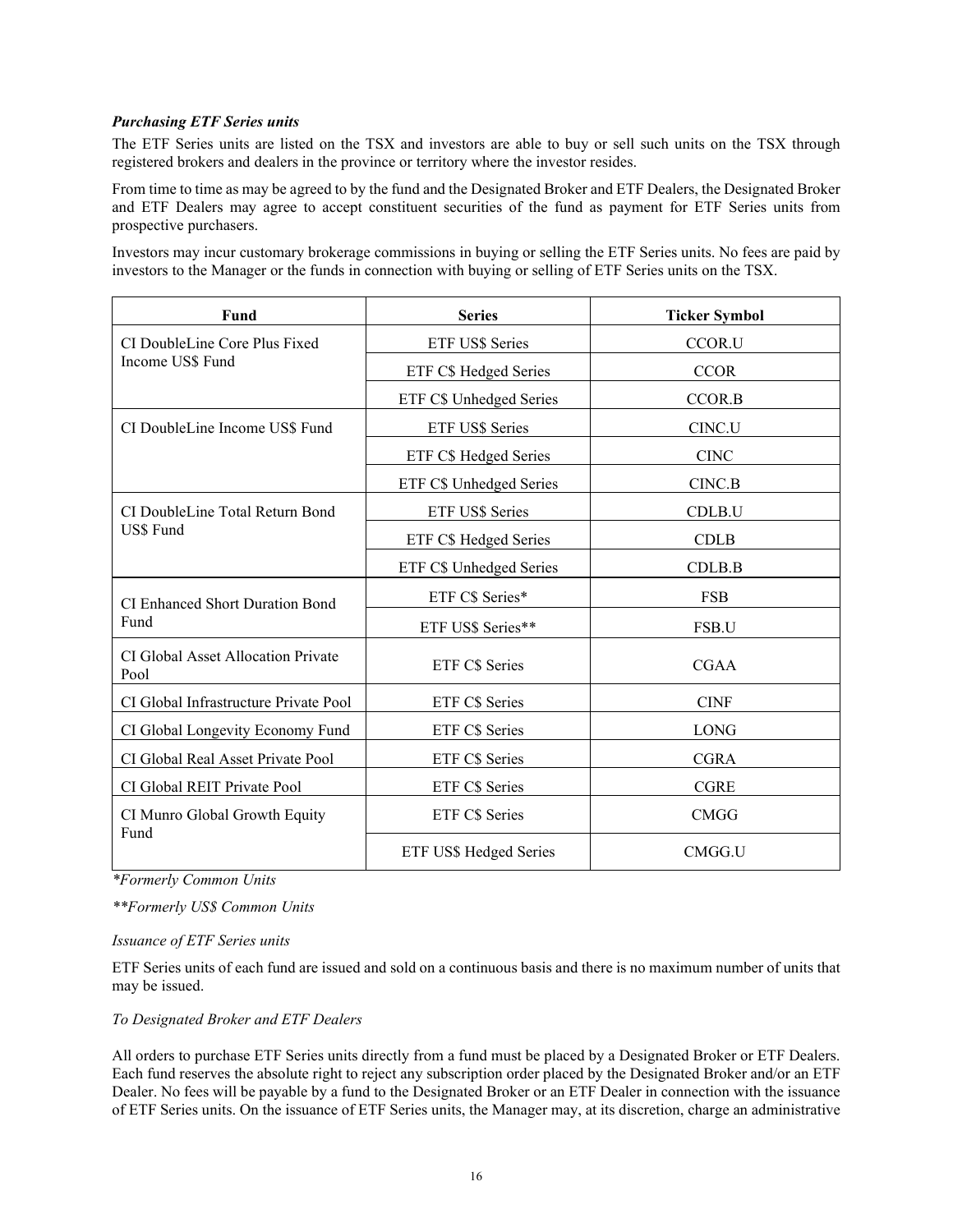fee to an ETF Dealer or Designated Broker to offset any expenses (including any applicable TSX additional listing fees) incurred in issuing the ETF Series units.

On any Trading Day, the Designated Broker or an ETF Dealer may place a subscription order for the prescribed number of ETF Series units ("*PNU*") or integral multiple PNU of a fund.

If a subscription order for ETF Series units of a fund is received by a fund at or before 9:00 a.m. (Eastern time) on a Trading Day, or such other time prior to the Valuation Time on such Trading Day as the Manager may permit, and is accepted by the Manager, the fund will generally issue to an ETF Dealer or the Designated Broker the PNU (or an integral multiple thereof) within two Trading Days from the effective date of the subscription order. The fund must receive payment for the ETF Series units subscribed for within two Trading Days from the effective date of the subscription order. The effective date of a subscription order is the Trading Day on which the Valuation Time that applies to such subscription order takes place.

Unless the Manager shall otherwise agree or the Declaration of Trust shall otherwise provide, as payment for a PNU of a fund, an ETF Dealer or the Designated Broker must deliver subscription proceeds consisting of a group of securities and/or assets determined by the Manager from time to time representing the constituent securities of the fund (a "*Basket of Securities*") and cash in an amount sufficient so that the value of the Basket of Securities and cash delivered is equal to the NAV of the PNU of the fund determined at the Valuation Time on the effective date of the subscription order.

The Manager may, in its complete discretion, instead accept subscription proceeds consisting of (i) cash only in an amount equal to the NAV of the PNU of a fund determined at the Valuation Time on the effective date of the subscription order, plus (ii) if applicable, any fees payable in connection with cash-only payments for subscriptions of a PNU of the fund, representing, as applicable, brokerage expenses, commissions, transaction costs and other costs or expenses that the fund incurs or expects to incur in purchasing securities on the market with such cash proceeds.

The Basket of Securities for each fund will be made available to such fund's Designated Broker and ETF Dealers on each Trading Day. The Manager will, except when circumstances prevent it from doing so, publish the PNU for each fund following the close of business on each Trading Day on its website, www.firstasset.com. The Manager may, at its discretion, increase or decrease the applicable PNU from time to time.

#### *To the Designated Broker in Special Circumstances*

ETF Series units may be issued by a fund to the Designated Broker in connection with the rebalancing of and adjustments to the fund or its portfolio and when cash redemptions of ETF Series units occur as described below under "*Exchange and Redemption of ETF Series Units – Redemption of ETF Series units for Cash".* 

## *To Unitholders as Reinvested Distributions*

In addition to the issuance of ETF Series units as described above, ETF Series units of a fund may be issued to unitholders on the automatic reinvestment of certain distributions in accordance with the distribution policy of the fund. See "*Distribution Policy – Distribution Reinvestment Plan*" in Part A of simplified prospectus of the funds.

## *Special Considerations for Unitholders*

The provisions of the so-called "early warning" requirements set out in Canadian securities legislation do not apply in connection with the acquisition of ETF Series units. In addition, each fund is entitled to rely on exemptive relief from the Canadian securities regulatory authorities to permit a unitholder to acquire more than 20% of the ETF Series units through purchases on the TSX without regard to the takeover bid requirements of applicable Canadian securities legislation.

#### **Purchase options for Mutual Fund Series units**

There is usually a charge for investing in Series A and AH units of the funds. In respect of Series A and AH units of CI DoubleLine Funds, CI Global Longevity Economy Fund, CI Munro Global Growth Equity Fund and CI Enhanced Short Duration Bond Fund (collectively, the "*DSC Funds*"), you have one option for new purchases: the initial sales charge option. You may only switch into Series A or AH units of a fund under a deferred sales charge option if you already hold securities purchased under a deferred sales option of a mutual fund managed by the Manager. Series A and AH units of the other funds are available in initial sales charge only.

Series F, FH, I, IH, P and PH units of each fund can be purchased only in the no load option.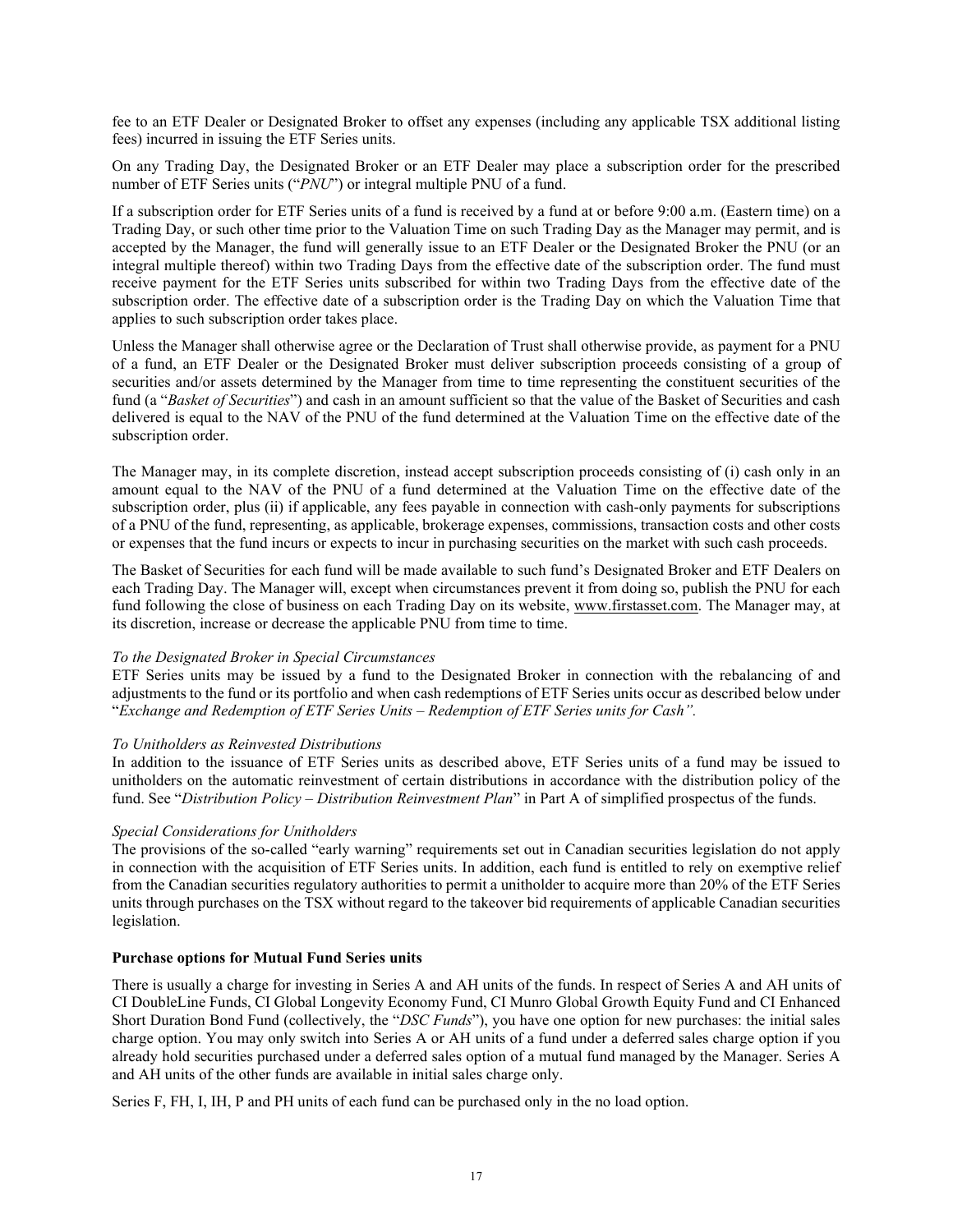#### *Initial sales charge option*

With the initial sales charge option, you usually pay a sales commission to your representative's firm when you buy Mutual Fund Series units of a fund. The sales commission is a percentage of the amount you invest, negotiated between you and your representative's firm, and cannot exceed 5% of the amount you invest. The Manager deducts the commission from your purchase and pays it to your representative's firm. For more information, see "*Dealer Compensation*" and "*Fees and Expenses*" in Part A of the simplified prospectus for details.

#### *Deferred sales charge option*

Under the deferred sales charge, there are three options: the standard deferred sales charge, the intermediate deferred sales charge and the low-load sales charge (each a "*deferred sales charge option*"). If you choose a deferred sales charge option, you pay no commission when you invest in a fund. The entire amount of your investment goes toward buying units and the Manager pays the representative's commission directly to your representative's firm. See "*Dealer Compensation*" in Part A of the simplified prospectus for details. However, if you sell your securities within seven years of buying them (under the standard deferred sales charge or intermediate deferred sales charge) or within three years of buying them (under the low-load sales charge), you will pay a redemption fee based on the cost of the securities you redeem. You may only switch into Series A and AH units of the DSC Funds under a deferred sales charge option if you already hold securities purchased under a deferred sales charge option of a mutual fund managed by the Manager.

#### *Standard deferred sales charge*

For the standard deferred sales charge, the redemption fee starts at 5.5% in the first year and decreases over a sevenyear period. If you hold your units for more than seven years, you pay no redemption fee. See *"Fees and Expenses"* in Part A of the simplified prospectus for the redemption fee schedule. In addition, after the seven-year period, if we determine that you qualify for certain programs offered by the Manager, we may, on a quarterly basis, automatically redesignate your Series A and AH standard deferred sales charge units as initial sales charge securities, as applicable. After such redesignation, your Series A and AH units may qualify for lower management and/or administration fees. You will not be charged a fee for the redesignation and your costs of owning your investment will not be affected. However, this will increase the compensation that we pay your representative's firm. See *"Dealer Compensation"* in Part A of the simplified prospectus for details.

If you choose the standard deferred sales charge, you can sell or change some of your standard deferred sales charge securities each year without paying a fee or so that they are no longer subject to a redemption fee, as applicable. See *"Free redemption of standard deferred sales charge or intermediate deferred sales charge units"* in the section *"Purchases, Switches and Redemptions – How to sell your Mutual fund Series units"* in Part A of the simplified prospectus for details. You may only switch into Series A or AH units of the DSC Funds under the standard deferred sales charge option if you already hold securities purchased under the standard deferred sales charge option of a mutual fund managed by the Manager.

#### *Intermediate deferred sales charge*

You may only switch into Series A or AH units of the DSC Funds under the intermediate deferred sales charge option, as applicable, if you already hold securities purchased under the intermediate deferred sales charge option of a mutual fund managed by the Manager. We may, in our discretion, on a case-by-case basis, permit you to use the intermediate deferred sales charge purchase option in circumstances where you otherwise would not be eligible to use it.

For the intermediate deferred sales charge, the redemption fee starts at 5.5% in the first year and decreases over a seven-year period. If you hold your units for more than seven years, you pay no redemption fee. See *"Fees and Expenses"* in Part A of the simplified prospectus for the redemption fee schedule. In addition, after the seven-year period, if we determine that you qualify for certain programs offered by the Manager, we may, on a quarterly basis, automatically redesignate your Series A and AH standard deferred sales charge units as initial sales charge securities, as applicable. After such redesignation, your Series A and AH units may qualify for lower management and/or administration fees. You will not be charged a fee for the redesignation and your costs of owning your investment will not be affected. However, this will increase the compensation that we pay your representative's firm. See *"Dealer Compensation"* in Part A of the simplified prospectus for details.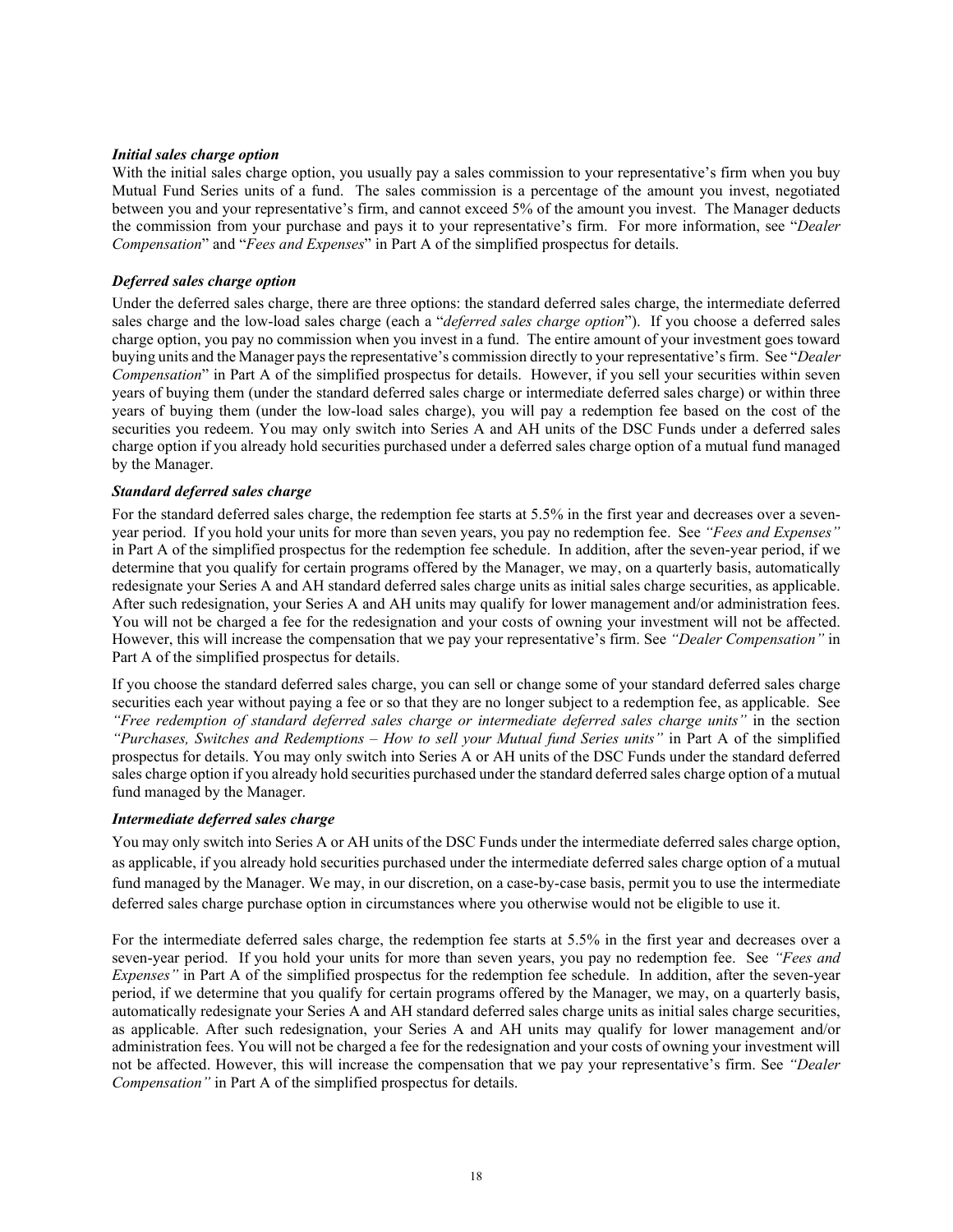If you choose the intermediate deferred sales charge, you can sell or change some of your intermediate deferred sales charge units each year without paying a fee or so that they are no longer subject to a redemption fee, as applicable. See *"Purchases, Switches and Redemptions – Free redemption of standard deferred sales charge or intermediate deferred sales charge units"* for details.

#### *Low-load sales charge*

For the low-load sales charge, the redemption fee starts at 3% in the first year and decreases each year over a threeyear period. If you hold your fund units for more than three years, you pay no redemption fee. See *"Fees and Expenses"* in Part A of the simplified prospectus for the redemption fee schedule. In addition, after the three-year period, if we determine that you qualify for certain programs offered by the Manager, we may, on a quarterly basis, automatically redesignate your Series A and AH standard deferred sales charge units as initial sales charge securities, as applicable. After such redesignation, your Series A and AH units may qualify for lower management and/or administration fees. You will not be charged a fee for the redesignation and your costs of owning your investment will not be affected. However, this will increase the compensation that we pay your representative's firm. See *"Dealer Compensation"* in Part A of the simplified prospectus for details.

If you choose the low-load sales charge, you may not sell your low-load sales charge units until the beginning of the fourth year without paying a redemption fee. You may only switch into Series A and AH units of the DSC Funds under the low-load sales charge option if you already hold securities purchased under the low-load sales charge option of a mutual fund managed by the Manager.

## *Investment advisory fee option*

For Series I, IH, P and PH units, you negotiate an investment advisory fee with your representative (acting on behalf of the representative's firm), which is paid to your representative's firm. Unless otherwise agreed, the Manager collects the investment advisory fee on behalf of your representative's firm, by redeeming (without charges) a sufficient number of units of each applicable series of the fund(s) from your account. The investment advisory fee is charged on a monthly or quarterly basis for Series I and IH units, and on a quarterly basis for Series P and PH units.

For Series I, IH, P and PH units, the negotiated investment advisory fee must not exceed 1.25% annually of the NAV of each applicable series of the fund(s) in your account.

For Series F and FH units, you pay an investment advisory fee, which is negotiated between you and your representative (acting on behalf of the representative's firm) and paid to his or her firm directly. In certain cases, for Series F and FH units, the Manager may have an arrangement to collect the investment advisory fee on behalf of your representative's firm by redeeming (without charges) a sufficient number of units of each applicable series of the fund(s), from your account on a quarterly basis. In these cases, the negotiated investment advisory fee must not exceed 1.50% annually of the NAV of each applicable series of the fund(s) in your account.

The negotiated investment advisory fee rate is as set out in an agreement between you and your representative's firm. It is the responsibility of your representative to disclose such fee to you before you invest. Note that an investment advisory fee of 0% will be applied by the Manager if it does not receive an investment advisory fee agreement from your representative.

Note that such investment advisory fees are subject to applicable provincial and federal taxes and are in addition to any other fees that are separately negotiated with and directly payable to the Manager. For further details, see "*Fees and Expenses*" in Part A of the simplified prospectus for details.

#### **Management Fee Distributions**

#### *Mutual Fund Series units*

The availability and amount of management fee distributions with respect to Mutual Fund Series units will be determined by the Manager. The Manager may reduce or waive the management fees that it is entitled to charge without giving notice to unitholders.

If you make a large investment in a Mutual Fund Series of a fund, or participate in a program the Manager offers for larger accounts, the Manager may reduce its usual management fee it charges to the fund that would apply to your investment in the fund. In such cases, the fund pays you an amount equal to the reduction in the form of a distribution (a *"management fee distribution"*).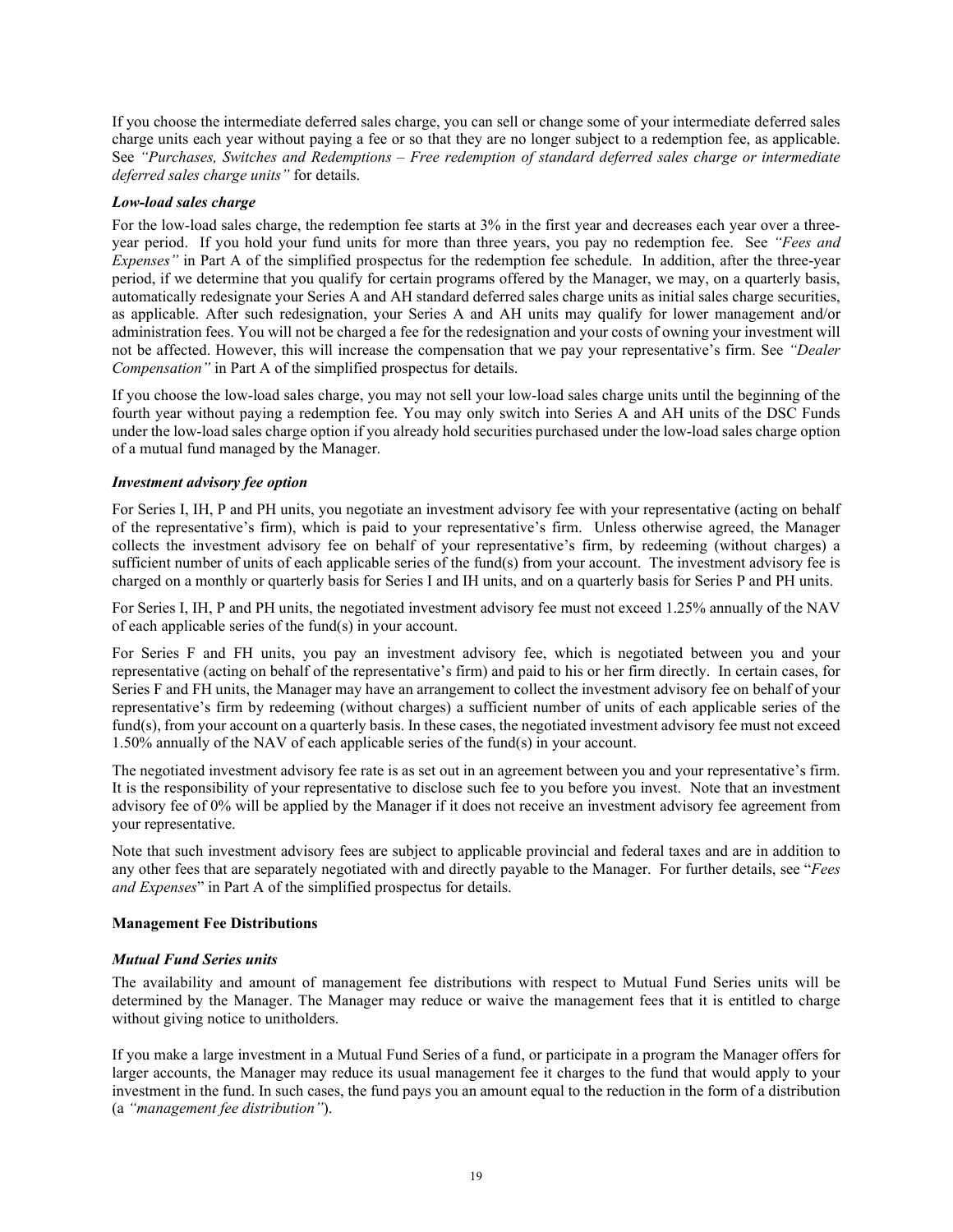Management fee distributions will be automatically reinvested in additional units of the respective units of the respective series of the funds. There is no option to have the distribution be paid in cash.

Management fee distributions are generally paid first out of net income and net capital gains of the applicable fund and thereafter, out of capital. The income tax consequences of management fee distributions made by a fund will generally be borne by the qualifying investors receiving these distributions.

The Manager reserves the right to discontinue or change management fee distributions at any time.

## *ETF Series units*

The availability and amount of management fee distributions with respect to ETF Series units will be determined by the Manager. Management fee distributions by a fund will generally be calculated and applied based on a unitholder's average holdings of ETF Series units of the fund over each applicable period as specified by the Manager from time to time. Management fee distributions will be available only to beneficial owners of units and not to the holdings of units by dealers, brokers or other participants in CDS that hold units on behalf of beneficial owners ("*CDS Participants*"). In order to receive a management fee distribution for any applicable period, a beneficial owner of units must submit a claim for a management fee distribution that is verified by a CDS Participant on the beneficial owner's behalf and provide the Manager with such further information as the Manager may require in accordance with the terms and procedures established by the Manager from time to time.

Management fee distributions are generally paid first out of net income and net capital gains of the applicable fund and thereafter, out of capital. The income tax consequences of management fee distributions made by a fund will generally be borne by the qualifying investors receiving these distributions.

The Manager reserves the right to discontinue or change management fee distributions at any time.

#### **How to Transfer Your Mutual Fund Series units**

#### *Transferring to another mutual fund managed by the Manager*

You can transfer Mutual Fund Series units of a fund to Mutual Fund Series of another mutual fund managed by the Manager by contacting your representative. To effect a transfer, give your representative the name of the fund and the Mutual Fund Series units you hold, the dollar amount or number of Mutual Fund Series units you want to transfer and the name of the other mutual fund managed by the Manager and the Mutual Fund Series to which you are transferring. You can only transfer your Mutual Fund Series units into a different Mutual Fund Series of a different fund if you are eligible to buy such units. Such transfer is processed as a redemption of units of the fund currently held followed by a purchase of units of the new fund.

If you transfer Series A or AH units that you bought under a deferred sales charge option, the redemption fee schedule of your old units, including the rates and duration of such schedule, will continue to apply to your new units. You pay no redemption fee when you transfer units you bought under a deferred sales charge option, but you may have to pay a redemption fee when you sell the new units. If the redemption fee applies, the Manager will calculate it based on the cost of the original units and the date you bought the original units.

You can transfer between Mutual Fund Series of different funds if the redemption and purchase transactions are processed in the same currency. If a fund is offered for purchase in Canadian dollars as well as in U.S. dollars (i.e. the U.S. Dollar Purchase Option), you can switch your units in one currency to securities of the same fund in the other currency.

If you transfer units you bought under a deferred sales charge option, the deferred sales charge option and redemption fee schedule of your old units, including the rates and duration of such schedule, will continue to apply to your new units. You pay no redemption fee when you transfer units you bought under a deferred sales charge option, but you may have to pay a redemption fee when you sell the new units. If the redemption fee applies, we will calculate it based on the cost of the original units and the date you bought the original units.

The transfer between Mutual Fund Series units of a fund and Mutual Fund Series units of another mutual fund managed by the Manager is processed as redemption of units followed by a purchase of units. A redemption is a disposition for tax purposes. If you hold your units outside a registered plan, you may realize a taxable capital gain. The capital gain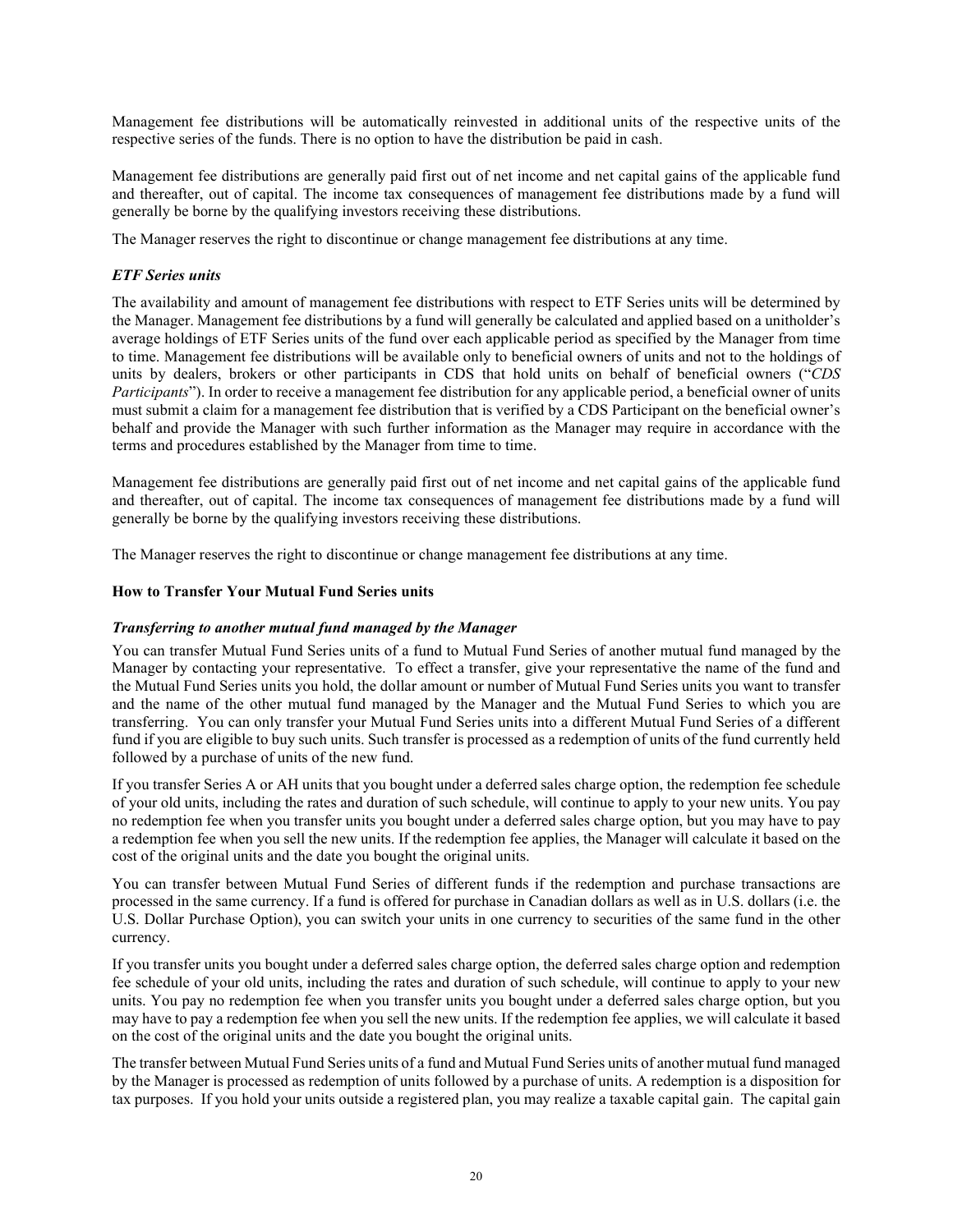or loss for tax purposes in respect of the units will generally be the difference between the unit price of such units at that time (less any fees) and the adjusted cost base of those units. For more information, see "*Canadian Federal Income Tax Considerations*".

You may have to pay your representative's firm a transfer fee of up to 2% based on the value of the Mutual Fund Series units you are transferring. However, the transfer fee is negotiable. If you have held the units for 30 days or less, you may also have to pay a short-term trading fee. Please see "*Fees and Expenses – Fees and expenses payable directly by you – Short-term trading fee*" in Part A of the simplified prospectus for more details.

You cannot transfer ETF Series units from a fund to or from any different mutual fund managed by the Manager.

#### *Changing to another series*

You can change your Mutual Fund Series units of one series to Mutual Fund Series units of another series of the same fund by contacting your representative. If you bought your units under a deferred sales charge option, you would pay us a reclassification fee at the time you change to a different series equal to the redemption fee you would pay if you redeemed your units. No other fees apply.

You can only change Mutual Fund Series units into a different Mutual Fund Series if you are eligible to buy such units.

In the case of CI DoubleLine Funds, CI Enhanced Short Duration Bond Fund and CI Munro Global Growth Equity Fund, you can change Series A, F, I or P units to or from Series AH, FH, IH or PH units of the same fund. However, a change between these sets of series is processed as a redemption of units followed by a purchase of units. A redemption is a disposition for tax purposes. If you hold your units outside a registered plan, you may realize a taxable capital gain. Otherwise, a change between Mutual Fund Series of the same fund is not considered to be a disposition of units for tax purposes. You will not realize a capital gain or loss upon a change between these series of the same fund unless units are redeemed to pay any fees or charges. If those redeemed units are held outside a registered plan, you may realize a taxable capital gain. For more information, see "*Canadian Federal Income Tax Considerations for Investors*" in Part A of the simplified prospectus.

You cannot change ETF Series units to or from any other series of a fund.

## **Selling Mutual Fund Series units**

To sell your Mutual Fund Series units, send your signed instructions in writing to your representative or to the Manager. Once the Manager receives your order, you cannot cancel it. The Manager will send you a confirmation once it has processed your order. The Manager will send your payment within two business days of receiving your properly completed order. You will receive payment in the currency in which you bought the fund.

Your signature on your instructions must be guaranteed by a bank, trust company, or representative's firm if the sale proceeds are:

- more than \$25,000, or
- paid to someone other than the registered owner.

If the registered owner of the units is a corporation, partnership, agent, fiduciary or surviving joint owner, the Manager may require additional information. If you are unsure whether you need to provide a signature guarantee or additional information, check with your representative or the Manager.

## *Selling deferred sales charge units*

If you invest a deferred sales charge option and you sell those units before the deferred sales charge schedule has expired, the Manager will deduct the redemption fee from your sale proceeds. If you sell units within 30 days of buying them, a short-term trading fee may also apply. See *"Fees and Expenses"* in Part A of the simplified prospectus for details about these fees.

The Manager sells deferred sales charge securities in the following order:

- units that qualify for the free redemption right,
- units that are no longer subject to the redemption fee, and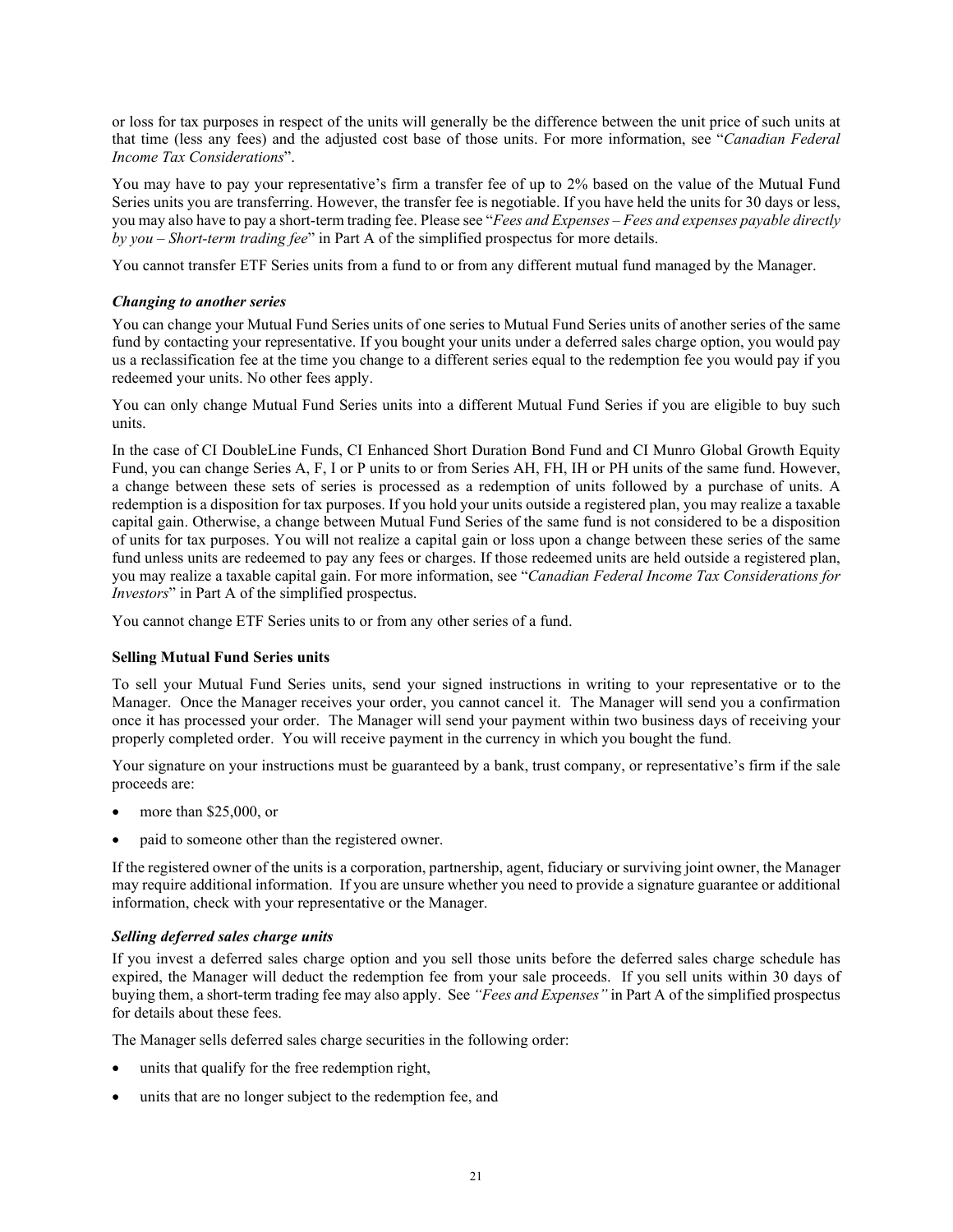units that are subject to the redemption fee.

All units are sold on a first bought, first sold basis. With respect to securities you received from reinvested distributions, as such reinvested units are attributed back to each related tranche of "*original*" securities purchased as determined by date, the Manager would sell such reinvested securities in the same proportion as we sell securities from the original investment.

### *Selling certain units bought before the date of this simplified prospectus*

If you bought units of a fund before the date of this simplified prospectus and sell or transfer those units, the redemption fee described in the simplified prospectus that was in effect when you bought your units will apply.

#### *Free redemption of standard deferred sales charge or intermediate deferred sales charge units*

Each year, you can sell some of your standard deferred sales charge or intermediate deferred sales charge units that would otherwise be subject to the redemption fee at no charge. This is called your "free redemption right". The Manager calculates the available number of units as follows:

- 10% of the number of standard deferred sales charge or intermediate deferred sales charge units you bought in the current calendar year, multiplied by the number of months remaining in the calendar year (including the month of purchase) divided by 12, **plus**
- 10% of the number of standard deferred sales charge or intermediate deferred sales charge units you held on December 31 of the preceding year that are subject to the redemption fee, **minus**
- the number of units you would have received if you had reinvested any cash distributions you received during the current calendar year.

The Manager may modify or discontinue your free redemption right at any time in our sole discretion. The free redemption right only applies if your units remain invested for the full deferred sales charge schedule. In calculating redemption fees, the Manager uses your cost of original investment as the basis for fee calculations. If you have exercised your free redemption right and then redeem your units before the deferred sales charge schedule has expired, you will have fewer units for redemption, so the cost of original investment per security used to calculate your redemption fee will be higher. This compensates the Manager for the units redeemed under the free redemption right. In other words, even if you redeemed units under the free redemption right, your deferred sales charge on a full redemption would be the same as if you had not redeemed any units under the free redemption right.

If you do not wish to sell the units you would be entitled to sell under this free redemption right in any year, you can ask the Manager to change those units from standard deferred sales charge or intermediate deferred sales charge units to initial sales charge units. You will not be charged a fee for these changes and your costs of owning your investment will not be affected, but this will increase the compensation that the Manager will pay your representative's firm. See *"Dealer Compensation"* in Part A of the simplified prospectus for details. The Manager does not automatically switch such units to initial sales charge units, so you may wish to exercise your free redemption right in order to not lose such entitlement.

#### *How the Manager calculates the redemption fee*

The redemption fee applies once you have sold:

- all of your deferred sales charge units under the free redemption right, and
- all of your deferred sales charge units that are no longer subject to the redemption fee.

The Manager calculates the redemption fee by multiplying the number of units you are selling with the cost of original investment per security with the redemption fee rate.

In calculating redemption fees, the Manager uses your cost of original investment as the basis for fee calculations. If you have exercised your free redemption right and then redeemed your units before the deferred sales charge schedule has expired, you will have fewer units for redemption, so the cost of original investment per security used to calculate your redemption fee will be higher. See "*Purchases, Switches and Redemptions - Free redemption of standard deferred sales charge or intermediate deferred sales charge units*" for details. If your distributions were reinvested in the fund(s), those additional units would be added to the units attributable to your original investment. As a result, the cost of original investment per security will be lower. If you hold a fund in a non-registered account, you can ask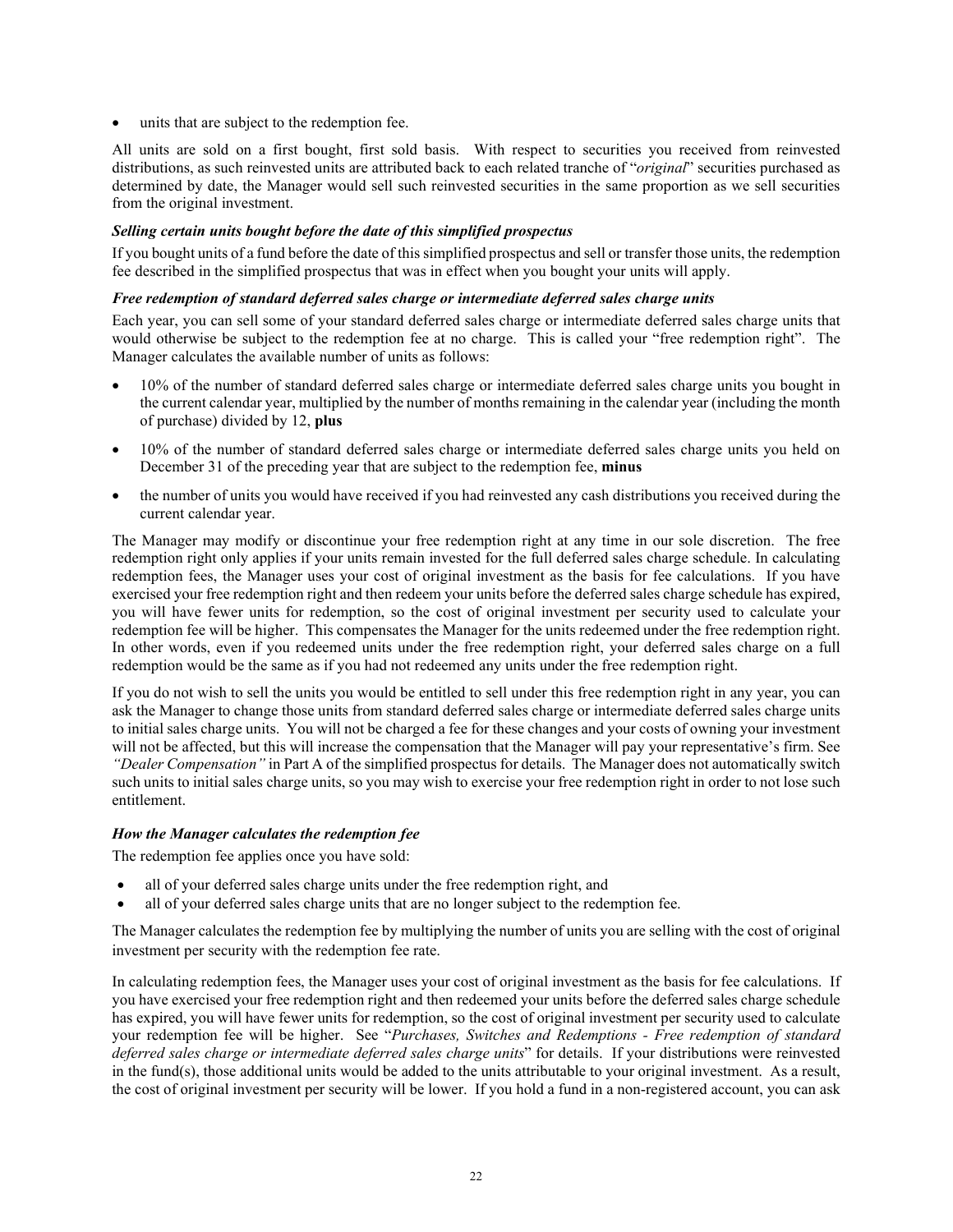to receive the fund(s) distributions in cash, which are not subject to redemption fees. See "*Distribution policy*" in Part A of the simplified prospectus.

The redemption fee rate depends on how long you have held your units. See "*Fees and Expenses*" in Part A of the simplified prospectus for the redemption fee schedule.

If you transfer units of one fund purchased under the standard deferred sales charge, intermediate deferred sales charge or low-load sales charge option to securities of another fund, the redemption fee schedule of your old securities , including the rates and duration of such schedule, will continue to apply to your new securities. See "*How to transfer your Mutual Fund Series units – Transferring to another mutual fund managed by the Manager*".

#### *Documents required*

You must provide all required documents within 10 business days of the trade date. If you do not, the Manager will buy back the Mutual Fund Series units on the  $11<sup>th</sup>$  business day. If the cost of buying the Mutual Fund Series units is less than the sale proceeds, the fund will keep the difference. If the cost of buying the Mutual Fund Series units is more than the sale proceeds, your representative's firm must pay the difference and any related costs. Your representative's firm may require you to reimburse the amount paid if the representative's firm suffers a loss because you failed to meet the requirements for redeeming the units.

#### *Suspending your right to sell Mutual Fund Series units*

Securities regulations allow the Manager to temporarily suspend your right to sell your Mutual Fund Series units and postpone payment of your sale proceeds:

- during any period when normal trading is suspended on any exchange on which securities or derivatives that make up more than 50% of a fund's value or its underlying market exposure are traded, provided those securities or derivatives are not traded on any other exchange that is a reasonable alternative for the fund,
- during any period when the right to redeem units is suspended for any underlying fund in which a fund invests all of its assets directly and/or through derivatives, or
- with the approval of securities regulators.

The Manager will not accept orders to buy Mutual Fund Series units during any period when it has suspended investors' rights to sell units of that fund.

#### **Exchange and Redemption of ETF Series units**

#### *Exchange of ETF Series units at NAV per unit for Baskets of Securities and/or cash*

Unitholders of ETF Series units of a fund may exchange the applicable PNU (or an integral multiple thereof) of the fund on any Trading Day for Baskets of Securities and cash, or, in the discretion of the Manager, cash only, subject to the requirement that a minimum PNU be exchanged. To effect an exchange of ETF Series units of a fund, a unitholder must submit an exchange request in the form and at the location prescribed by the fund from time to time at or before 9:00 a.m. (Eastern time) on a Trading Day, or such other time prior to the Valuation Time on such Trading Day as the Manager may permit. The exchange price will be equal to the NAV of each PNU tendered for exchange determined at the Valuation Time on the effective date of the exchange request, payable by delivery of a Basket of Securities (constituted as most recently published prior to the effective date of the exchange request) and cash. The ETF Series units will be redeemed in the exchange. The Manager will also make available to ETF Dealers and the Designated Broker of each fund the applicable PNU to redeem ETF Series units on each Trading Day. The effective date of an exchange request is the Trading Day on which the Valuation Day that applies to such redemption request takes place.

Upon the request of a unitholder of ETF Series units of a fund, the Manager may, in its complete discretion, satisfy an exchange request by delivering cash only in an amount equal to the NAV of each PNU tendered for exchange determined at the Valuation Time on the effective date of the exchange request, provided that the unitholder agrees to pay any fee payable in connection with cash-only payments for exchange of a PNU of the fund, representing, as applicable, brokerage expenses, commissions, transaction costs and other costs or expenses that the fund incurs or expects to incur in selling securities on the market to obtain the necessary cash for the exchange.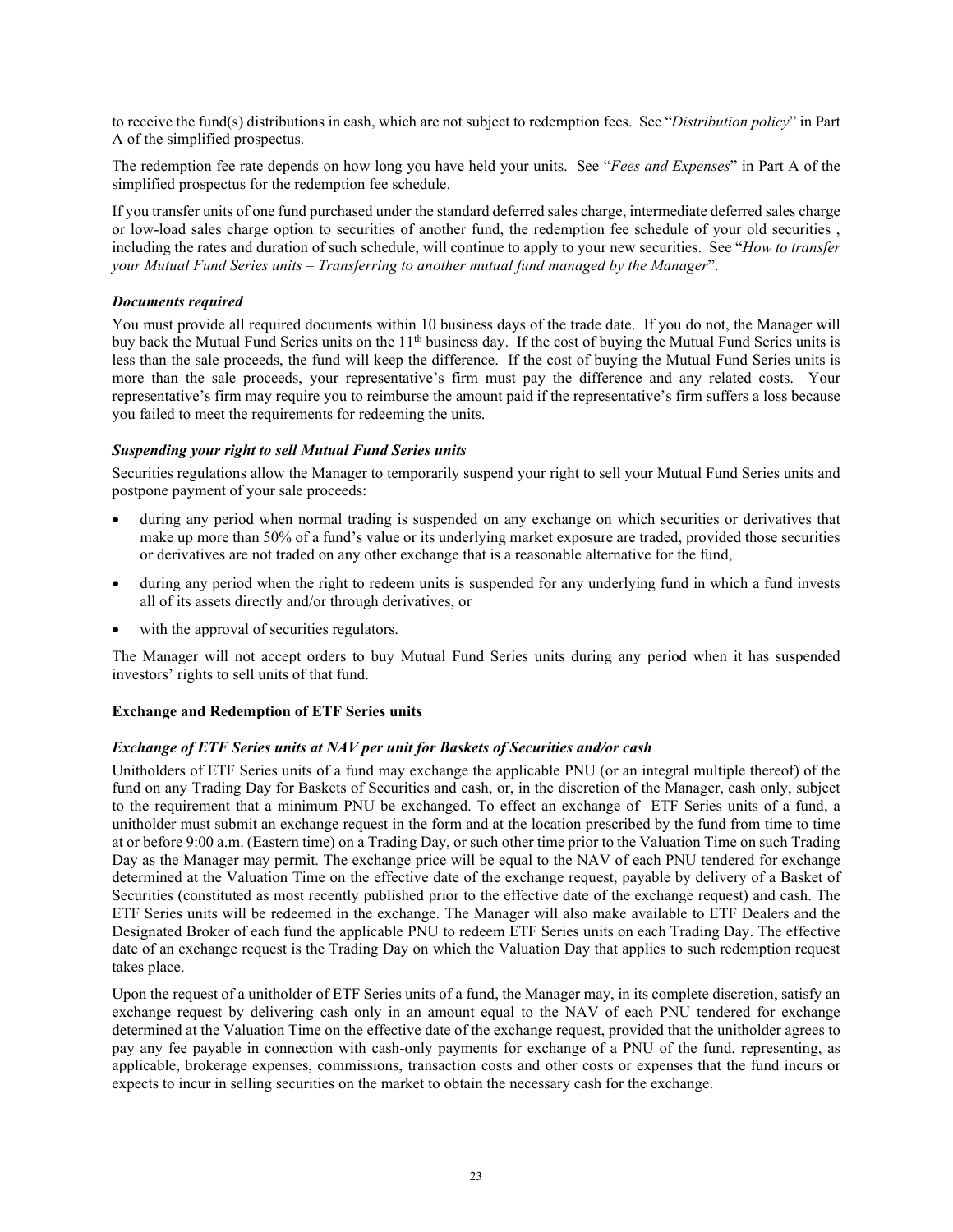If an exchange request is not received by the applicable cut-off time, the exchange order will be effective only on the next Trading Day. Settlement of exchanges for Baskets of Securities and/or cash will generally be made by the second Trading Day after the effective day of the exchange request.

You should be aware that the NAV per ETF Series unit will decline on the ex-dividend date of any distribution payable in cash on ETF Series units. If you are no longer a holder of record on the applicable distribution date, you will not be entitled to receive that distribution.

If any securities in which a fund has invested are cease traded at any time by order of a securities regulatory authority or other relevant regulator or stock exchange, the delivery of Baskets of Securities to a unitholder, ETF Dealer or Designated Broker on an exchange in the PNU may be postponed until such time as the transfer of the Baskets of Securities is permitted by law.

As described under "*Book-Entry Only System*", registration of interests in, and transfers of, ETF Series units will be made only through the book-entry only system of CDS. The redemption rights described below must be exercised through the CDS Participant (as defined hereinafter) through which the owner holds ETF Series units. Beneficial owners of ETF Series units should ensure that they provide redemption instructions to the CDS Participant through which they hold such units sufficiently in advance of the cut-off times described below to allow such CDS Participant to notify CDS and for CDS to notify the registrar and transfer agent prior to the relevant cut-off time.

## *Redemption of ETF Series units for cash*

On any Trading Day, unitholders of ETF Series units of a fund may redeem (i) ETF Series units for cash at a redemption price per ETF Series unit equal to 95% of the closing price for the ETF Series units on the TSX on the effective day of the redemption, subject to a maximum redemption price per unit equal to the NAV per unit on the effective day of redemption, less any applicable redemption fee determined by the Manager, in its sole discretion, from time to time, or (ii) a PNU of the fund or a multiple PNU of the fund for cash equal to the NAV of that number of ETF Series units less any applicable redemption fee determined by the Manager, in its sole discretion, from time to time The ETF Series units of a fund also offer additional redemption or exchange options which are available where a registered broker or dealer, or a holder of units redeems or exchanges a PNU as determined by the Manager from time to time for the purpose of subscription orders, redemptions or for other purposes.

The redemption fee, which is payable to the applicable fund, does not apply to unitholders who buy and sell their ETF Series units through the facilities of the TSX.

An amount as may be agreed to between the Manager and the Designated Broker or a Dealer of the ETF Series of a fund may be charged by the Manager at its discretion, on behalf of the fund, to the Designated Broker and/or Dealers to offset certain transaction costs including brokerage expenses, commissions and other costs and expenses associated with the issue, exchange or redemption of ETF Series units of the fund to or by such Designated Broker and/or Dealer. The current redemption fee for the ETF Series of the funds is available upon request.

As unitholders will generally be able to sell units at the market price on the TSX through a registered broker or dealer subject only to customary brokerage commissions, unitholders are advised to consult their brokers, dealers or investment advisers before redeeming such units for cash. No fees or expenses are paid by unitholders to the Manager or the applicable fund in connection with selling units on the TSX.

In order for a cash redemption to be effective on a Trading Day, a cash redemption request with respect to ETF Series units of a fund must be delivered to the Manager in the form and at the location prescribed by the Manager from time to time at or before 9:00 a.m. (Eastern time) on such Trading Day. Any cash redemption request received after such time will be effective only on the next Trading Day. Where possible, payment of the redemption price will be made by no later than the second Trading Day after the effective day of the redemption. The cash redemption request forms may be obtained from any registered broker or dealer.

Unitholders of ETF Series units that have delivered a redemption request prior to each applicable date determined by the Manager as a record date for the determination of unitholders entitled to receive a distribution will not be entitled to receive that distribution. For more details, see "*Optional Services – Distribution Reinvestment Plan for ETF Series Units*" in Part A of the simplified prospectus of the funds.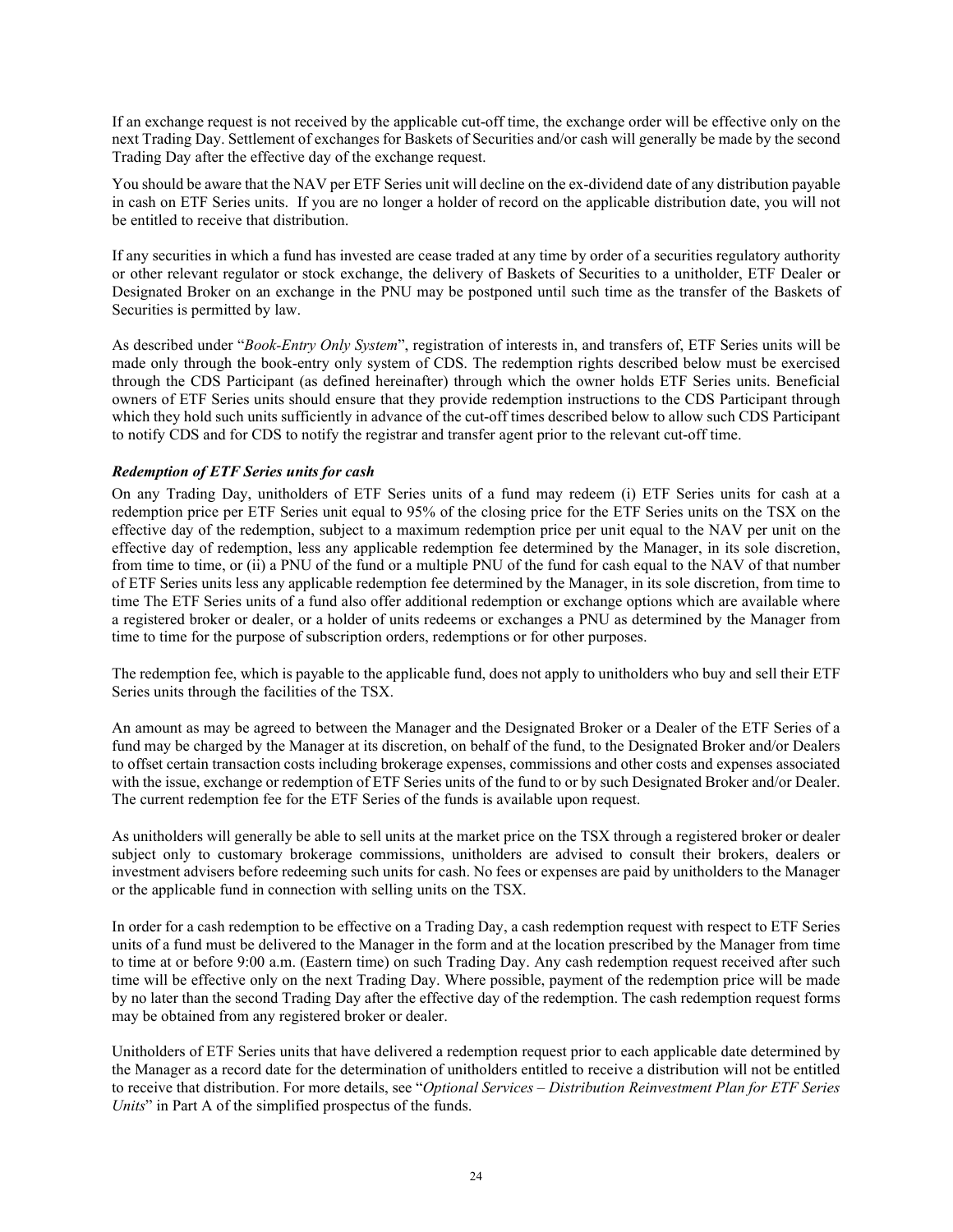The Manager will pay redemption proceeds within two business days of receiving all necessary redemption documents. If all necessary redemption documents are not received by the Manager within ten business days of receiving the redemption request, you will be deemed to repurchase the ETF Series units on the tenth business day at the NAV per ETF Series unit calculated that day. The redemption proceeds will be applied to the payment of the issue price of the units. If the cost to repurchase the ETF Series units is less than the redemption proceeds, the difference will belong to the applicable fund. The Manager will pay any shortfall to the applicable fund, but we may collect such amount, together with the charges and expenses incurred, with interest, from the broker or dealer who placed the redemption request. Your broker or dealer has the right to collect these amounts from you.

In connection with the redemption of ETF Series units of a fund, the fund will generally dispose of securities or other financial instruments.

#### *Suspension of exchanges and redemptions of ETF Series units*

The Manager may suspend the exchange or redemption of ETF Series units or payment of redemption proceeds of a fund: (i) during any period when normal trading is suspended on a stock exchange or other market on which securities owned by the fund are listed and traded, if these securities represent more than 50% by value or underlying market exposure of the total assets of the fund, without allowance for liabilities, and if these securities are not traded on any other exchange that represents a reasonably practical alternative for the fund; or (ii) with the prior permission of the securities regulatory authorities where required, for any period not exceeding 30 days during which the Manager determines that conditions exist which render impractical the sale of assets of the fund or which impair the ability of the Custodian to determine the value of the assets of the fund. The suspension may apply to all requests for exchange or redemption received prior to the suspension but as to which payment has not been made, as well as to all requests received while the suspension is in effect. All unitholders of ETF Series units making such requests shall be advised by the Manager of the suspension and that the exchange or redemption will be effected at a price determined on the first Trading Day following the termination of the suspension. All such unitholders shall have and shall be advised that they have the right to withdraw their requests for exchange or redemption. The suspension shall terminate in any event on the first day on which the condition giving rise to the suspension has ceased to exist, provided that no other condition under which a suspension is authorized then exists. To the extent not inconsistent with official rules and regulations promulgated by any government body having jurisdiction over a fund, any declaration of suspension made by the Manager shall be conclusive.

#### *Redemption fee for ETF Series units*

This fee, which is payable to the applicable fund, does not apply to unitholders who buy and sell their ETF Series units through the facilities of the TSX.

An amount as may be agreed to between the Manager and the Designated Broker or a Dealer of the ETF Series of a fund may be charged by the Manager at its discretion, on behalf of the fund, to the Designated Broker and/or Dealers to offset certain transaction costs including brokerage expenses, commissions and other costs and expenses associated with the issue, exchange or redemption of ETF Series units of the fund to or by such Designated Broker and/or Dealer. The current redemption fee for the ETF Series of the funds is available upon request.

#### *Allocations of capital gains to redeeming or exchanging unitholders of ETF Series units*

Pursuant to the Declaration of Trust, each fund may allocate and designate as payable any capital gains realized by the fund as a result of any disposition of property of the fund undertaken to permit or facilitate the redemption or exchange of ETF Series units to a unitholder whose ETF Series units are being redeemed or exchanged. Any such allocations and designations will reduce the redemption price otherwise payable to the redeeming unitholder. Provided that certain proposed amendments to the Income Tax Act publicly announced by the Minister of Finance (Canada) prior to the date hereof are enacted as proposed, commencing in each fund's first taxation year beginning on or after March 20, 2020, an amount so allocated and designated to a redeeming ETF Series unitholder will only be deductible to a fund to the extent of the gain that would otherwise be realized by that unitholder on the redemption of ETF Series units.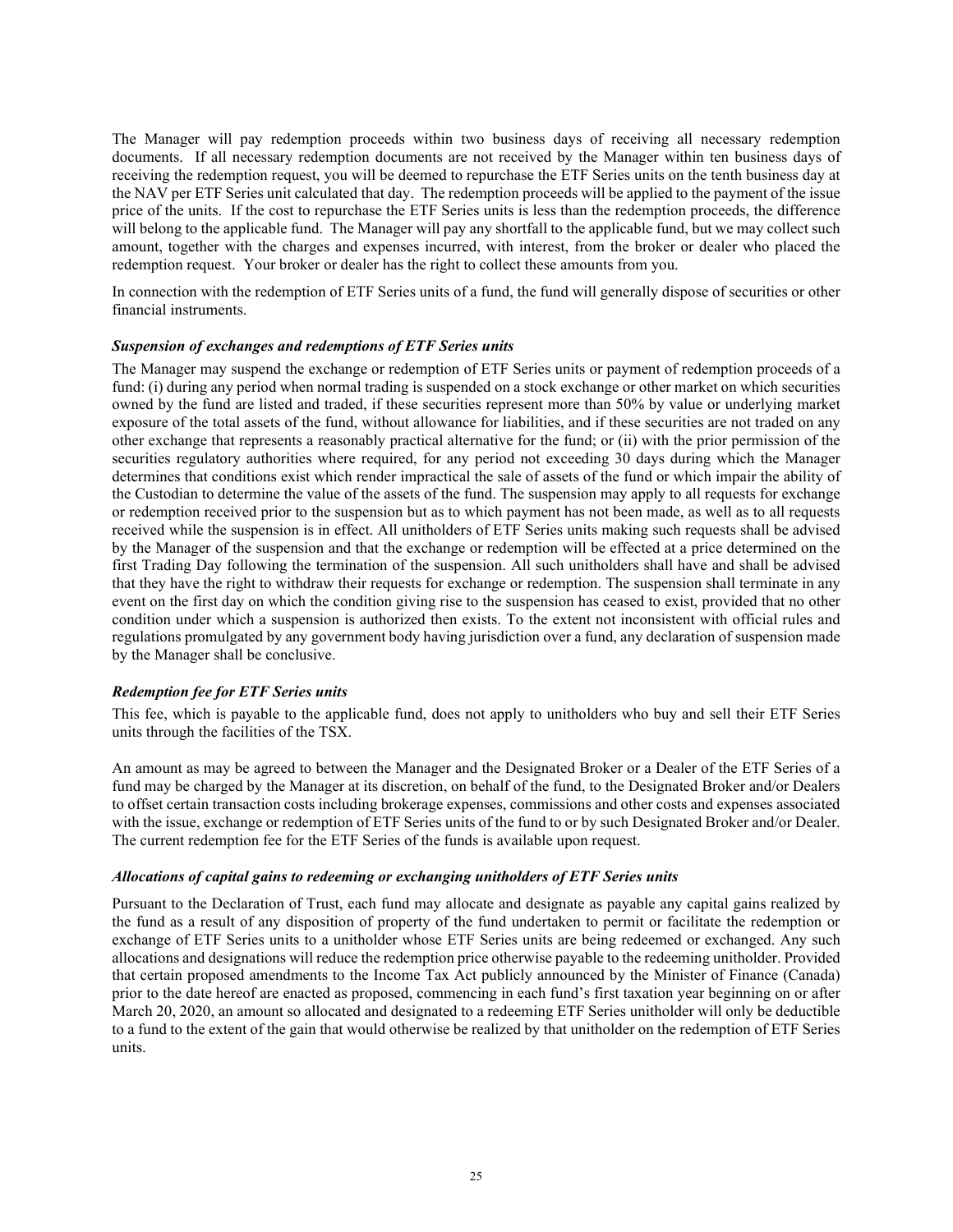#### *Book-Entry Only System*

Registration of interests in, and transfers of, ETF Series units will be made only through the book-entry only system of CDS Clearing and Depository Services Inc. ("*CDS*"). ETF Series units must be purchased, transferred and surrendered for redemption only through a CDS Participant. All rights of an owner of ETF Series units must be exercised through, and all payments or other property to which such owner is entitled will be made or delivered by, CDS or the CDS Participant through which the owner holds such units. Upon buying ETF Series units, the owner will receive only the customary confirmation. References in this annual information form to a holder of ETF Series units means, unless the context otherwise requires, the owner of the beneficial interest of such ETF Series units.

Neither the funds nor the Manager will have any liability for: (i) records maintained by CDS relating to the beneficial interests in ETF Series units or the book entry accounts maintained by CDS; (ii) maintaining, supervising or reviewing any records relating to such beneficial ownership interests; or (iii) any advice or representation made or given by CDS and made or given with respect to the rules and regulations of CDS or any action taken by CDS or at the direction of the CDS Participants.

The ability of a beneficial owner of ETF Series units to pledge such units or otherwise take action with respect to such owner's interest in such units (other than through a CDS Participant) may be limited due to the lack of a physical certificate.

The rules governing CDS provide that it acts as the agent and depository for the CDS Participants. As a result, CDS Participants must look solely to CDS and persons, other than CDS Participants, having an interest in the ETF Series units must look solely to CDS Participants for payment made by the funds to CDS.

Each fund has the option to terminate registration of ETF Series units through the book-entry only system in which case certificates for ETF Series units in fully registered form will be issued to beneficial owners of such units or to their nominees.

#### **Short-term Trading**

### *Mutual Fund Series units*

Redeeming or switching Mutual Fund Series units of a fund within 30 days after they were purchased, which is referred to as short-term trading, may have an adverse effect on other investors in the fund because it can increase trading costs to the fund to the extent the fund purchases and sells portfolio securities in response to each redemption or switch request. An investor who engages in short-term trading also may participate in any appreciation in the NAV of the fund during the short period that the investor was invested in the fund, which reduces the amount of the appreciation that is experienced by other, longer term investors in such fund.

The Manager has in place procedures to detect, identify and deter inappropriate short-term trading and may amend them from time to time, without notice. The Manager will take such action as it considers appropriate to deter inappropriate short-term trading activities. Such action may, in the Manager's sole discretion, include the issuance of a warning letter, the charging of a short-term trading fee on behalf of a fund of up to 2% of the NAV of the Mutual Fund Series units you redeem or switch and/or the rejection of future purchase or switch orders where multiple or frequent short-term trading activity is detected in an account or group of accounts, as appropriate.

Any short-term trading fee is in addition to any other fees you would otherwise be subject to as described in the simplified prospectus. Please see "*Fees and expenses – Fees and expenses payable directly by you – Short-term trading fee*" in Part A of the simplified prospectus for more details.

The short-term trading fee will generally not apply in connection with redemptions or switches initiated by the Manager and redemption or switches initiated by investors in special circumstances, as determined by the Manager in its sole discretion, including but not limited to the following:

- redemptions or switches from money market funds;
- transactions relating to optional systematic plans such as the automatic rebalancing service and systematic redemption plans;
- trades initiated by the Manager (including as part of a fund termination, a fund reorganization or merger);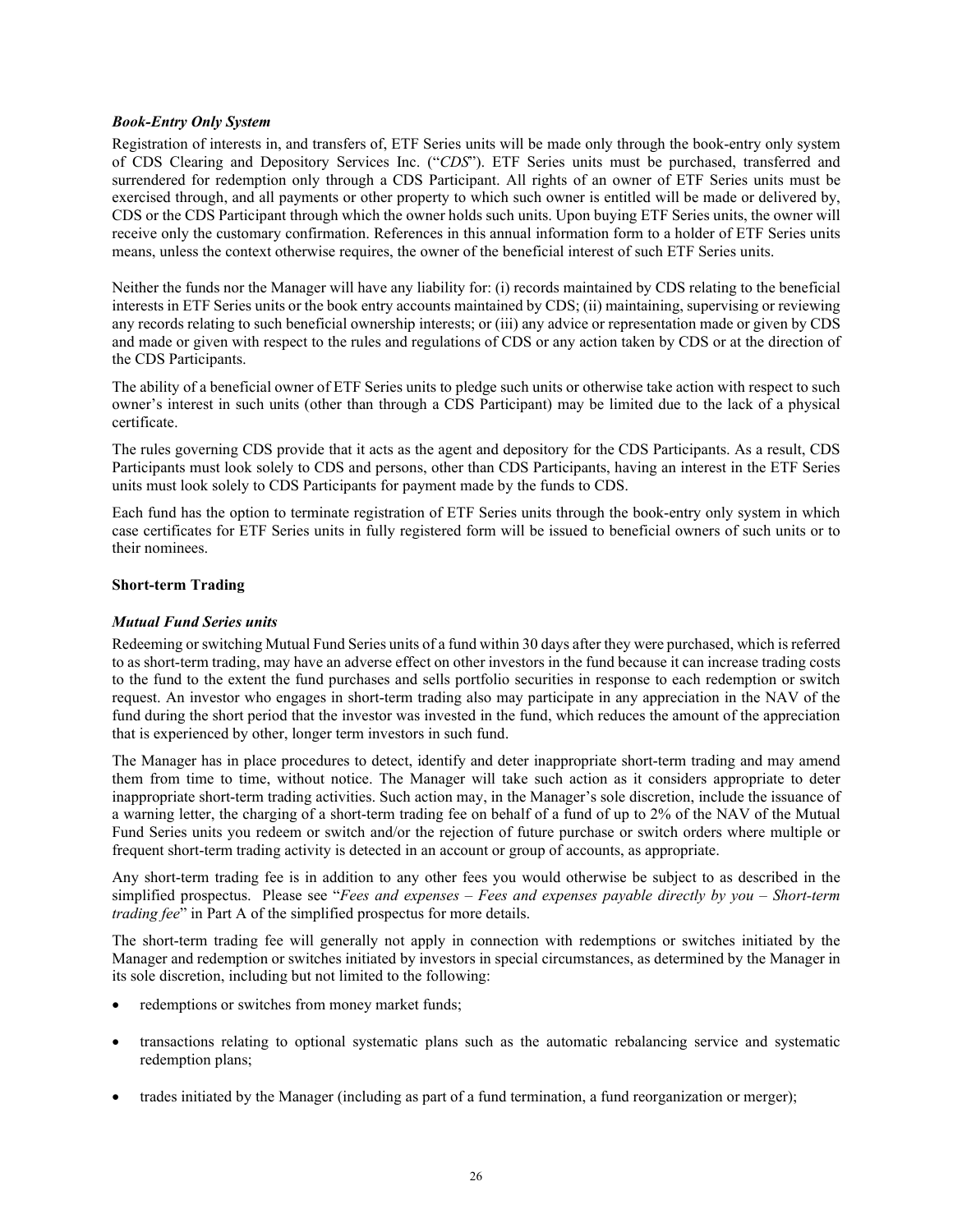- switches to a different series of the same fund:
- redemptions or switches of securities purchased by reinvesting distributions; or
- transactions by investment vehicles that are used as a conduit for investors to get exposure to the investments of one or more funds, including mutual funds (e.g. funds of funds), asset allocation services, discretionary managed accounts and insurance products (e.g. segregated funds). Such investment vehicles may purchase and redeem units of a fund on a short-term basis, but as they are typically acting on behalf of numerous investors, the investment vehicle itself is not generally considered to be engaged in harmful short-term trading.

While the Manager actively takes steps to monitor, detect, and deter short-term or excessive trading, it cannot ensure that all such trading activity is completely eliminated.

#### *ETF Series units*

Unlike conventional open-end mutual funds in which short term trading by investors may cause the mutual fund to incur additional trading costs in connection with the purchase and sale of portfolio securities to fund unitholder redemptions, the Manager does not believe that it is necessary to impose any short-term trading restrictions on the ETF Series of the funds at this time as: (i) the ETF Series of the funds are traded on an exchange in the secondary market; and (ii) the few transactions involving unitholders of the funds that do not occur on the secondary market involve Designated Brokers and ETF Dealers, who can only purchase or redeem securities in a PNU and on whom the Manager may impose a redemption fee. The redemption fee is intended to compensate the funds for any costs and expenses incurred by the funds in order to fund the redemption.

#### **Plan of Distribution for ETF Series units**

The ETF Series units of each fund are offered for sale on a continuous basis and there is no maximum number of units that may be issued. The ETF Series units shall be offered for sale at a price equal to the NAV of the units determined at the Valuation Time on the effective date of the subscription order.

The ETF Series units are listed on the TSX and investors are able to buy or sell such units on the TSX through registered brokers and dealers in the province or territory where the investor resides.

Investors may incur customary brokerage commissions in buying or selling ETF Series units. No fees are paid by investors to the Manager or the funds in connection with buying or selling of ETF Series units on the TSX.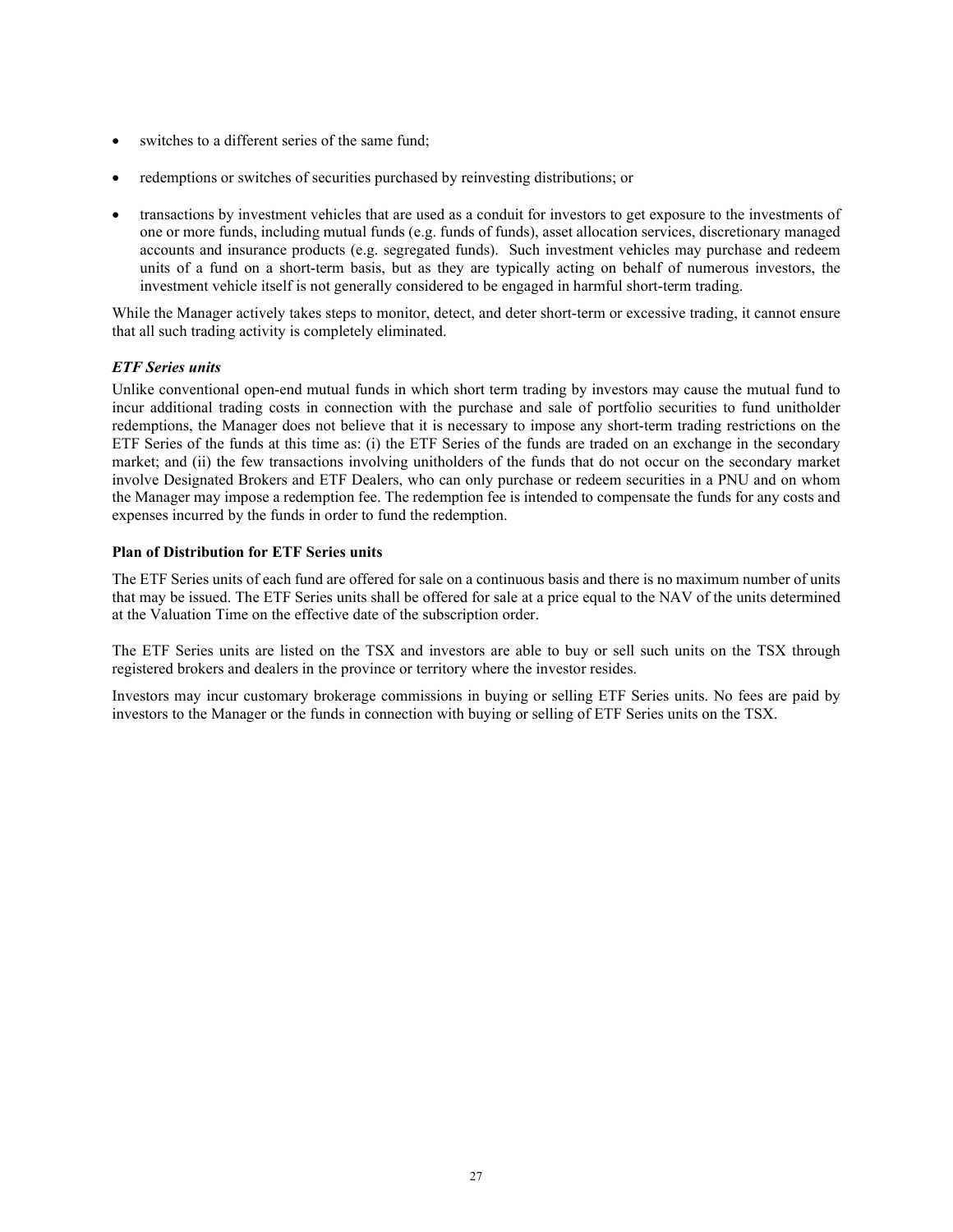# **OPERATION OF THE FUNDS**

## <span id="page-29-0"></span>**Manager**

CI Investments Inc. 2 Queen Street East, Twentieth Floor Toronto, Ontario M5C 3G7 1-800-792-9355 www.ci.com

As Manager, CI is responsible for managing the day-to-day undertakings of the funds. The Manager provides all general management and administrative services to the funds, including valuation of fund assets, accounting and keeping investor records. You will find details about the management agreement with the funds under "*Material Contracts – Management agreement*" below.

#### *Directors and executive officers of the Manager*

The following is a list of individuals who are the directors and executive officers of the Manager. No payments or reimbursements have been made by any of the funds to such directors and executive officers.

| Name and municipality of<br>residence   | <b>Office held with CI Investments</b><br>Inc.        | Principal occupation in the last<br>five years                                                                                                                                                                                                                                                                                                                                                        |
|-----------------------------------------|-------------------------------------------------------|-------------------------------------------------------------------------------------------------------------------------------------------------------------------------------------------------------------------------------------------------------------------------------------------------------------------------------------------------------------------------------------------------------|
| Douglas J. Jamieson<br>Toronto, Ontario | Director, President and Ultimate<br>Designated Person | President, Ultimate Designated<br>Person and Director, CI Investments<br>Inc. since March 2019                                                                                                                                                                                                                                                                                                        |
|                                         |                                                       | Executive Vice-President since June<br>2013 and Chief Financial Officer, CI<br>Financial Corp. since May 2005.                                                                                                                                                                                                                                                                                        |
|                                         |                                                       | On November 13, 2020, Mr.<br>Jamieson informed CI Financial<br>Corp. of his intention to resign from<br>his positions with CI Financial Corp.<br>and its affiliates, including the<br>Manager, to pursue other<br>opportunities. Mr. Jamieson and CI<br>Financial Corp. have agreed that he<br>will remain in these positions until<br>an orderly transition of his<br>responsibilities is completed. |
| David Poster<br>Toronto, Ontario        | Chief Financial Officer                               | Chief Financial Officer, CI<br>Investments Inc. since March 2019                                                                                                                                                                                                                                                                                                                                      |
| Darie Urbanky<br>Toronto, Ontario       | Director and Chief Operating<br>Officer               | Director since December 2019 and<br>Chief Operating Officer, CI<br>Investments Inc. since September<br>2018                                                                                                                                                                                                                                                                                           |
|                                         |                                                       | President since June 2019 and Chief<br>Operating Officer, CI Financial<br>Corp. since September 2018                                                                                                                                                                                                                                                                                                  |
| William Chinkiwsky<br>Toronto, Ontario  | Chief Compliance Officer                              | Chief Compliance Officer, CI<br>Investments Inc., since February<br>2021                                                                                                                                                                                                                                                                                                                              |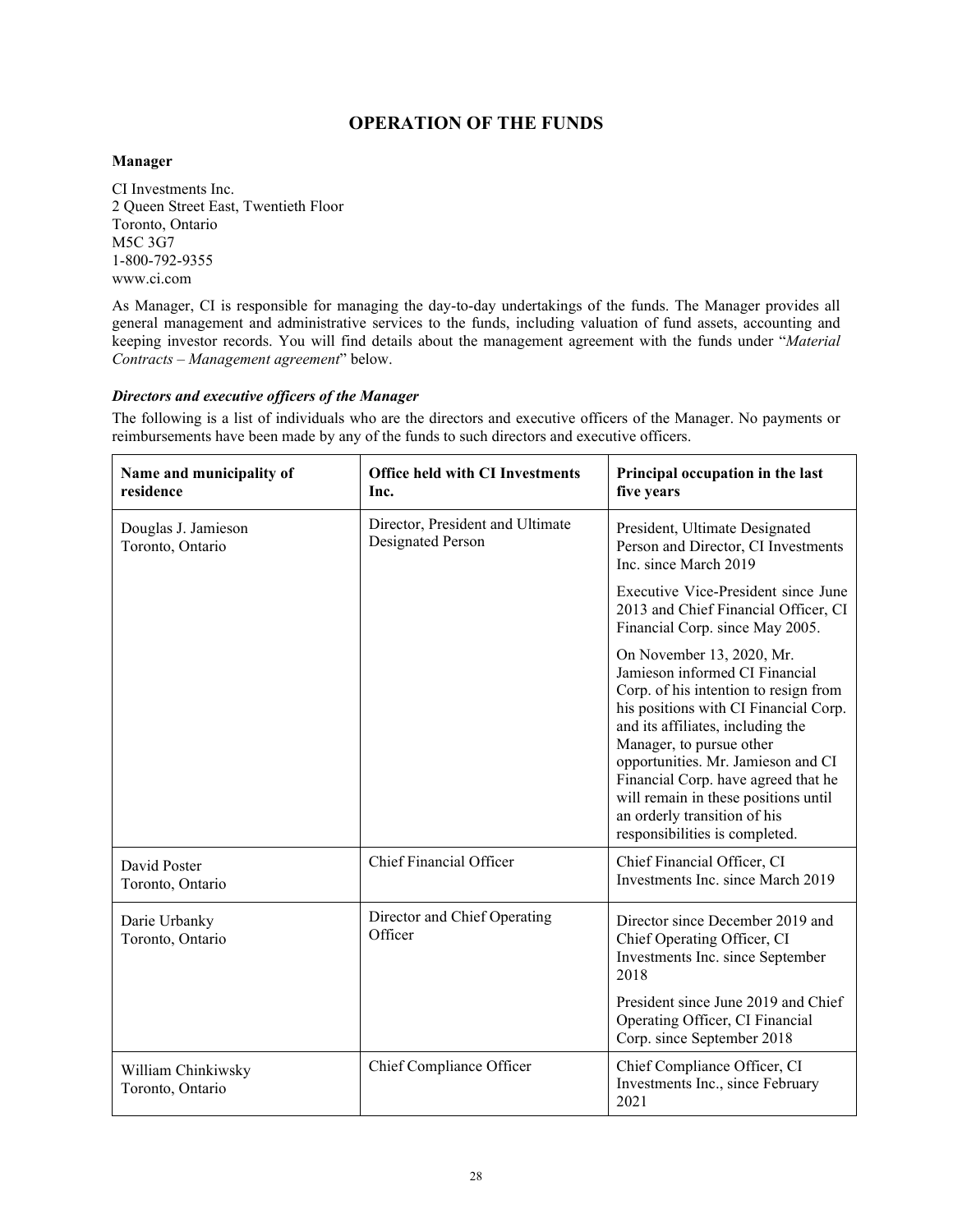| Name and municipality of<br>residence | <b>Office held with CI Investments</b><br>Inc.         | Principal occupation in the last<br>five years                                                                        |
|---------------------------------------|--------------------------------------------------------|-----------------------------------------------------------------------------------------------------------------------|
|                                       |                                                        | Head, Global Asset Management<br>Compliance, Bank of Montreal,<br>from October 2012 to February 2021                  |
| Edward Kelterborn<br>Toronto, Ontario | Director, Senior Vice-President and<br>General Counsel | Chief Legal Officer since September<br>2018 and Executive Vice-President,<br>CI Financial Corp. since January<br>2021 |
|                                       |                                                        | Director, Senior Vice-President and<br>General Counsel, CI Investments<br>Inc. since February 2019                    |

Except where another company is disclosed above, all directors and executive officers have held position(s) with CI Investments Inc. for the last five (5) consecutive years. Where a director or executive officer has held multiple positions within CI or another company for the last five (5) consecutive years, the above table generally sets out only the current or most recently-held position(s) held at such company. The start date for each position generally refers to the date on which the director or executive officer commenced the applicable position(s).

## **Trustee**

The funds are mutual fund trusts. As trustee for the funds, CI controls and has authority over each fund's investments and cash in trust on behalf of the unitholders of the funds. CI does not receive any additional fees for serving as trustee.

## **Portfolio Adviser**

As portfolio adviser, CI is directly responsible for providing or arranging for the provision of investment advice to all of the funds. We are directly responsible for managing the investment portfolios of the following funds:

- CI Global Asset Allocation Private Pool
- CI Global Infrastructure Private Pool
- CI Global Longevity Economy Fund
- CI Global Real Asset Private Pool
- CI Global REIT Private Pool

The following individuals are principally responsible for managing the funds. The investment decisions made by the individual portfolio managers are not subject to the oversight, approval or ratification of a committee; however, we are ultimately responsible for the advice given.

| Name and title                                                           | <b>Fund</b>                                | Length of service with | Principal occupation in the<br>last 5 years                              |
|--------------------------------------------------------------------------|--------------------------------------------|------------------------|--------------------------------------------------------------------------|
| Eric B. Bushell<br>Chief Investment Officer<br>and Senior Vice-President | CI Global Asset<br>Allocation Private Pool | 26 years               | Chief Investment Officer<br>and Senior Vice-President,<br>CI since 2002  |
| Geofrey Marshall<br>Senior Vice-President and<br>Portfolio Manager       | CI Global Asset<br>Allocation Private Pool | 13 years               | Senior Vice-President and<br>Portfolio Manager, CI since<br>January 2015 |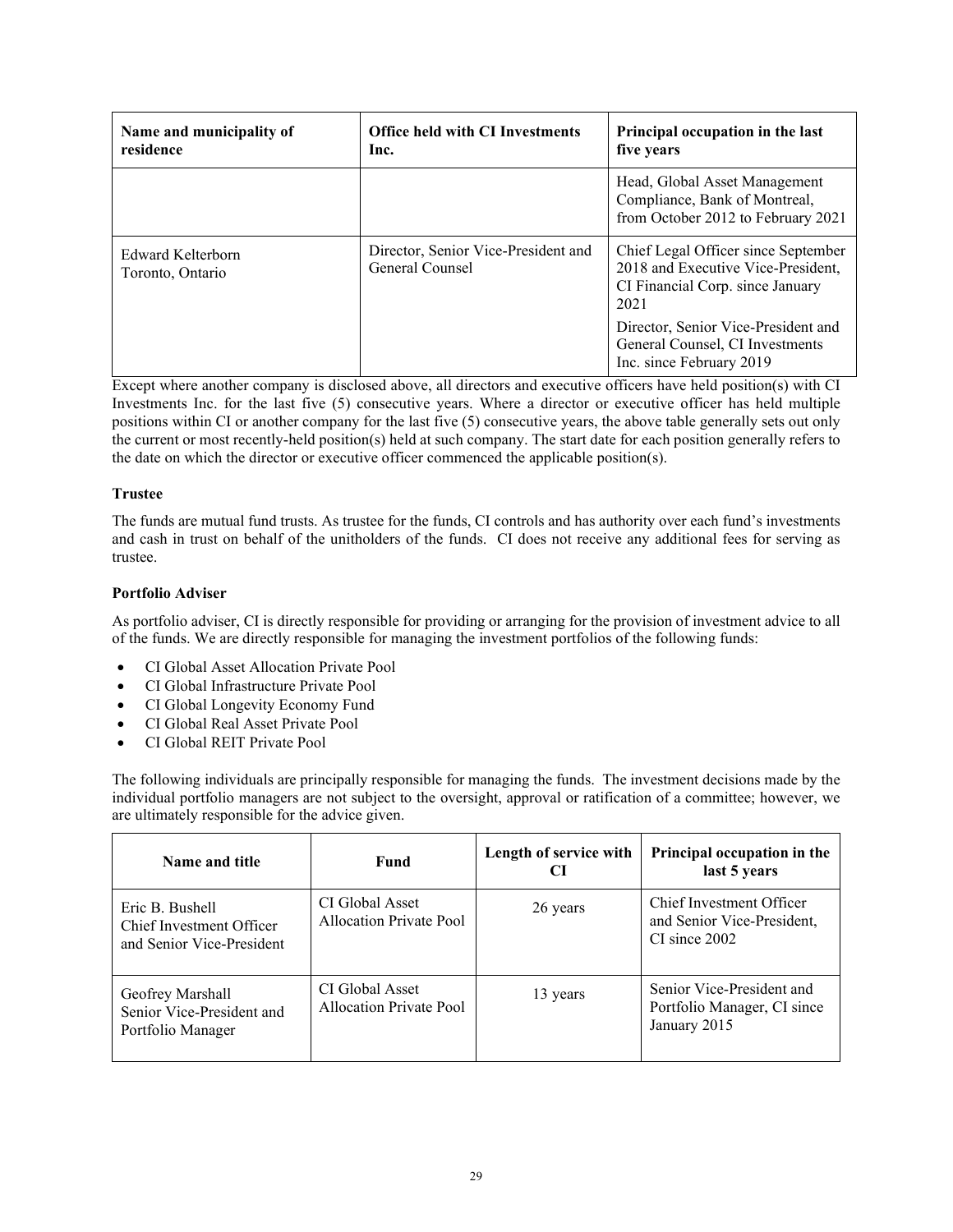| Name and title                                                                         | Fund                                                                                       | Length of service with<br>CI | Principal occupation in the<br>last 5 years                                                                                                     |
|----------------------------------------------------------------------------------------|--------------------------------------------------------------------------------------------|------------------------------|-------------------------------------------------------------------------------------------------------------------------------------------------|
| John P. Shaw<br>Vice-President and Portfolio<br>Manager                                | CI Global Asset<br><b>Allocation Private Pool</b>                                          | 17 years                     | Vice-President and Portfolio<br>Manager, CI since January<br>2006                                                                               |
| Jeff Elliott<br>Vice-President, Portfolio<br>Management and Portfolio<br>Management    | CI Global Longevity<br>Economy Fund                                                        | 7 years                      | Vice-President, Portfolio<br>Management and Portfolio<br>Manager, CI since 2013                                                                 |
| Kate MacDonald<br>Portfolio Manager                                                    | CI Global REIT Private<br>Pool                                                             | 7 years                      | Portfolio Manager, CI since<br>May 2018                                                                                                         |
|                                                                                        |                                                                                            |                              | Before May 2018, Portfolio<br>Manager, First Asset<br><b>Investment Management</b><br>Inc. (now CI) since 2013                                  |
| Kevin McSweeney<br>Vice President, Portfolio<br>Management and Portfolio<br>Manager    | CI Global<br><b>Infrastructure Private</b><br>Pool<br>CI Global Real Asset<br>Private Pool | 11 years                     | Vice-President, Portfolio<br>Management and Portfolio<br>Manager, CI since February<br>2012                                                     |
| Lee Goldman<br>Senior Vice-President and<br>Portfolio Manager                          | CI Global Real Asset<br>Private Pool<br>CI Global REIT Private                             | 14 years                     | Senior Vice-President and<br>Portfolio Manager, CI since<br>May 28, 2018                                                                        |
|                                                                                        | Pool                                                                                       |                              | Before May 28, 2018, Senior<br>Vice-President and Portfolio<br>Manager, First Asset<br><b>Investment Management</b><br>Inc. (now CI) since 2006 |
| Massimo Bonansinga<br>Vice-President, Portfolio<br>Management and Portfolio<br>Manager | CI Global<br><b>Infrastructure Private</b><br>Pool                                         | 15 years                     | Vice-President, Portfolio<br>Management and Portfolio<br>Manager, CI since<br>November 2005                                                     |

## **Portfolio Sub-advisers**

CI, in its capacity as portfolio adviser, may hire portfolio sub-advisers to provide investment analysis and recommendations with respect to the funds. CI is responsible for the investment advice given by the portfolio subadvisers for the funds.

On the following pages, we listed the portfolio sub-advisers, the funds they manage and details about the individual portfolio managers who are principally responsible for managing the funds. The investment decisions made by the individual portfolio managers are not subject to the oversight, approval or ratification of a committee; however, we are ultimately responsible for the advice given by the portfolio sub-advisers.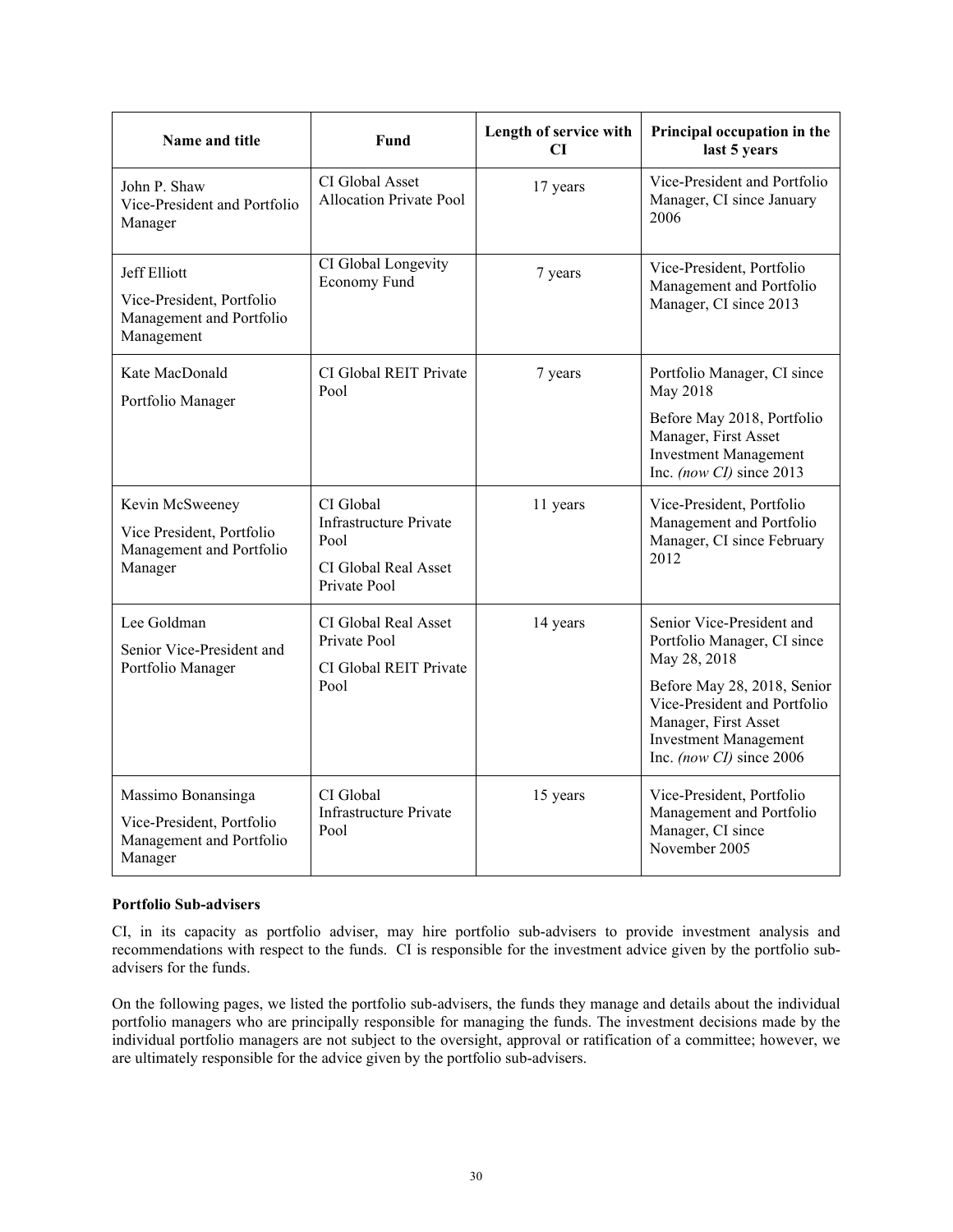## *DoubleLine Capital LP*

*Los Angeles, United States*

DoubleLine Capital LP ("*DoubleLine*") is the portfolio sub-adviser to the CI DoubleLine Funds. The following individuals are principally responsible for managing the CI DoubleLine Funds:

| Name and title                                                                                    | Fund                                                                                                           | Length of service with<br>portfolio sub-adviser | Principal occupation in<br>the last five years                                                                         |
|---------------------------------------------------------------------------------------------------|----------------------------------------------------------------------------------------------------------------|-------------------------------------------------|------------------------------------------------------------------------------------------------------------------------|
| Jeffrey Gundlach<br>Chief Executive Officer,<br>Chief Investment Officer<br>and Portfolio Manager | CI DoubleLine Core<br>Plus Fixed Income<br><b>US\$</b> Fund<br>CI DoubleLine Total<br>Return Bond US\$<br>Fund | 11 years                                        | Chief Executive Officer,<br>Chief Investment Officer<br>and Portfolio Manager,<br>DoubleLine since December<br>2009    |
| Jeffrey Sherman, CFA<br>Deputy Chief Investment<br>Officer and Portfolio<br>Manager               | CI DoubleLine Core<br>Plus Fixed Income<br><b>US\$</b> Fund                                                    | 11 years                                        | Deputy Chief Investment<br>Officer since June 2016;<br>Portfolio Manager,<br>DoubleLine since December<br>2009         |
| Andrew Hsu, CFA<br>Portfolio Manager,<br><b>Structured Products</b>                               | CI DoubleLine Total<br>Return Bond US\$<br>Fund<br>CI DoubleLine<br>Income US\$ Fund                           | 11 years                                        | Portfolio Manager, Global<br>Infrastructure and Asset-<br>Based Securities group,<br>DoubleLine since December<br>2009 |
| Ken Shinoda, CFA<br>Portfolio Manager                                                             | CI DoubleLine<br>Income US\$ Fund<br>CI DoubleLine Total<br>Return Bond US\$<br>Fund                           | 11 years                                        | Portfolio Manager,<br>Residential Mortgage-<br>Backed Securities group,<br>DoubleLine since December<br>2009           |
| Morris Chen<br>Portfolio Manager                                                                  | CI DoubleLine<br>Income US\$ Fund                                                                              | 11 years                                        | Portfolio Manager,<br>Commercial Mortgage-<br>Backed Securities group,<br>DoubleLine since December<br>2009            |

Generally, the agreement with DoubleLine may be terminated by the Manager by giving 60 days' prior written notice. Either party has the right to terminate the agreement immediately if the other party commits certain acts or fails to perform its duties under the agreement.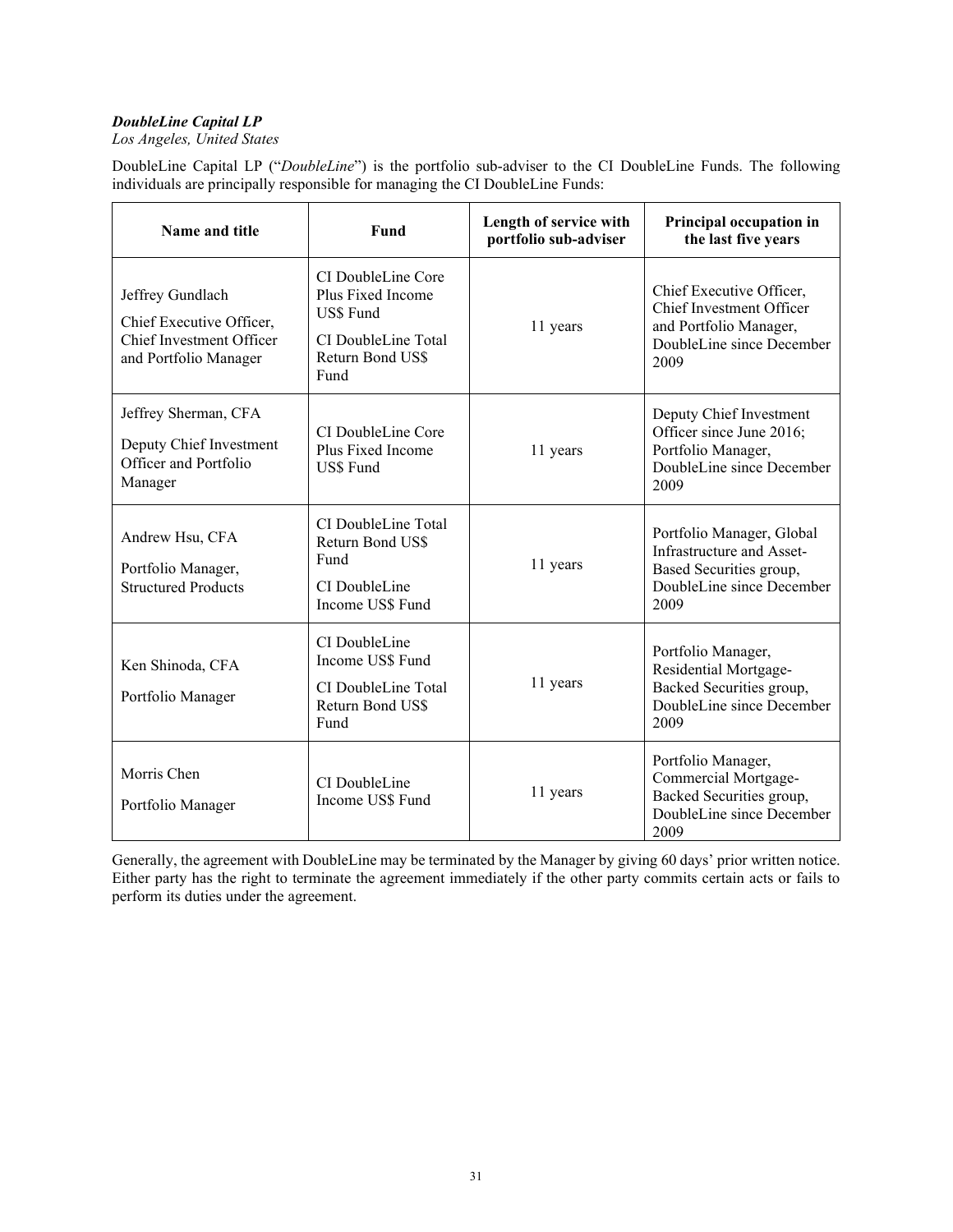## *Marret Asset Management Inc.*

*Toronto, Ontario*

Marret Asset Management inc. ("*Marret*") is the portfolio sub-adviser to the CI Enhanced Short Duration Bond Fund. The following individuals are principally responsible for managing the fund:

| Name and title                                                                      | Fund                                    | Length of service with<br><b>Sub-Adviser</b> | Principal occupation in the<br>last 5 years                                                                         |
|-------------------------------------------------------------------------------------|-----------------------------------------|----------------------------------------------|---------------------------------------------------------------------------------------------------------------------|
| Paul Sandhu<br>President, Chief Executive<br>Office and Chief Investment<br>Officer | CI Enhanced Short<br>Duration Bond Fund | 12 years                                     | President, Chief Executive<br>Officer and Chief<br>Investment Officer, Marret,<br>since July 31, 2019               |
|                                                                                     |                                         |                                              | Before July 31, 2019, Vice-<br>President and Portfolio<br>Manager, Marret, since<br>April 2009                      |
| Adam Tuer<br>Vice-President, Portfolio<br>Manager & Head of<br>Research             | CI Enhanced Short<br>Duration Bond Fund | 8 years                                      | Portfolio Manager, Marret,<br>since July 2017<br>Before July 2017, Research<br>Analyst, Marret, since April<br>2013 |
| <b>Adrian Prenc</b><br>Vice-President, Portfolio<br>Manager & Chief Risk<br>Officer | CI Enhanced Short<br>Duration Bond Fund | 19 years                                     | Vice-President and Portfolio<br>Manager, Marret, since 2002                                                         |

Generally, the agreement with Marret may be terminated by the Manager by giving 180 days' prior written notice. Either party has the right to terminate the agreement immediately if the other party commits certain acts or fails to perform its duties under the agreement.

## *Munro Partners*

## *Melbourne, Australia*

Munro Partners ("*Munro*") is the portfolio sub-adviser to the CI Munro Global Growth Equity Fund. The following individuals are principally responsible for managing the fund:

| Name and title                                                                              | Fund                                         | Length of service with<br>portfolio sub-adviser | Principal occupation in<br>the last 5 years                                                                                                                                       |
|---------------------------------------------------------------------------------------------|----------------------------------------------|-------------------------------------------------|-----------------------------------------------------------------------------------------------------------------------------------------------------------------------------------|
| Nick Griffin<br>Founding Partner, Chief<br>Investment Officer and<br>Lead Portfolio Manager | CI Munro Global Growth<br><b>Equity Fund</b> | 5 years                                         | Chief Investment Officer,<br>Munro Partners since<br>April 2016<br>Before April 2016, Head<br>of International Strategy,<br>K <sub>2</sub> Asset Management<br>since October 2005 |
| Kieran Moore<br>Partner, Portfolio<br>Manager and Dealer                                    | CI Munro Global Growth<br><b>Equity Fund</b> | 5 years                                         | Portfolio Manager and<br>Dealer, Munro Partners<br>since July 2017                                                                                                                |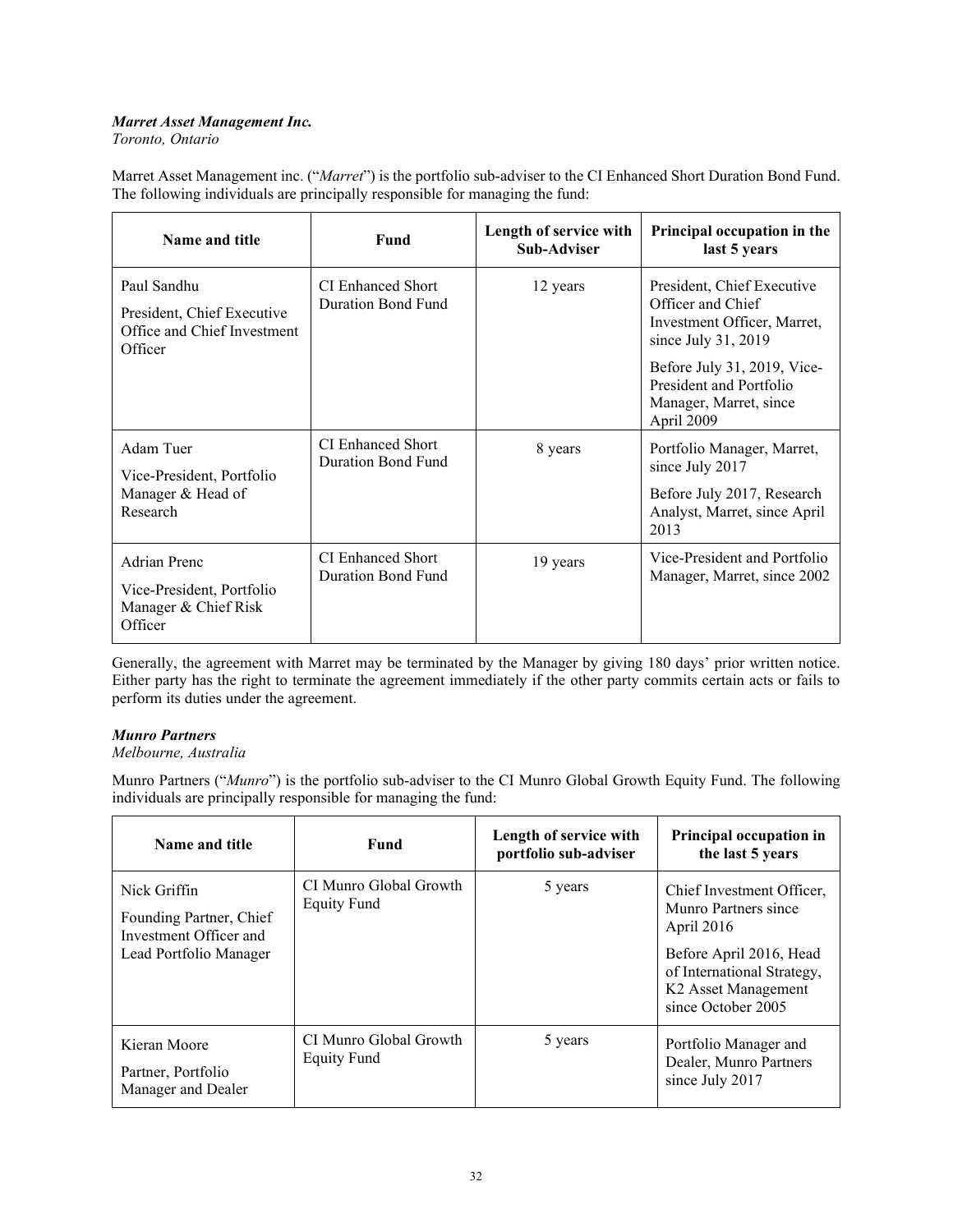| Name and title                                    | Fund                                         | Length of service with<br>portfolio sub-adviser | Principal occupation in<br>the last 5 years                                                                                       |
|---------------------------------------------------|----------------------------------------------|-------------------------------------------------|-----------------------------------------------------------------------------------------------------------------------------------|
|                                                   |                                              |                                                 | Before July 2017, Senior<br>Investment Analyst,<br>Munro Partners since June<br>2016                                              |
|                                                   |                                              |                                                 | Before June 2016,<br>Analyst, K2 Asset<br>Management Limited,<br>since March 2014                                                 |
| James Tsinidis<br>Partner, Portfolio              | CI Munro Global Growth<br><b>Equity Fund</b> | 5 years                                         | Portfolio Manager, Munro<br>Partners since July 2017                                                                              |
| Manager                                           |                                              |                                                 | Before July 2017, Senior<br>Investment Analyst,<br>Munro Partners since<br>October 2016                                           |
|                                                   |                                              |                                                 | Before October 2016,<br>Senior Investment analyst,<br>K2 Asset Management<br>Limited since October<br>2013                        |
| Jeremy Gibson<br>Partner and Portfolio<br>Manager | CI Munro Global Growth<br><b>Equity Fund</b> | 4 years                                         | Portfolio Manager, Munro<br>Partners, since September<br>2017                                                                     |
|                                                   |                                              |                                                 | Before September 2017,<br>Senior Portfolio Manager,<br>Pictet Asset Management,<br>Senior Portfolio Manager<br>since January 2016 |
|                                                   |                                              |                                                 | Before January 2016,<br>Portfolio Manager, Pictet<br>Asset Management since<br>September 2011                                     |

Generally, the agreement with Munro may be terminated by giving 90 days' prior written notice. Either party has the right to terminate the agreement immediately if the other party commits certain acts or fails to perform its duties under the agreement.

## **Brokers**

When the funds buy and sell securities, they complete the transactions through brokers. The portfolio adviser or subadviser makes the decisions about portfolio transactions, including selecting the brokers, but these decisions are ultimately the responsibility of the Manager. The portfolio adviser or sub-adviser can select a broker that provides services, including research, statistical and other services, to the funds as long as the terms that the broker offers are comparable with other brokers and dealers offering similar services.

## **Custodian**

CIBC Mellon Trust Company ("*CIBC Mellon*"), Toronto, Ontario, acts as custodian (the "*Custodian*") of the assets of each fund pursuant to a Custodial Services Agreement dated May 17, 2006, as supplemented, amended and restated from time to time (the "*Custodian Agreement*"). CIBC Mellon is independent of the Manager.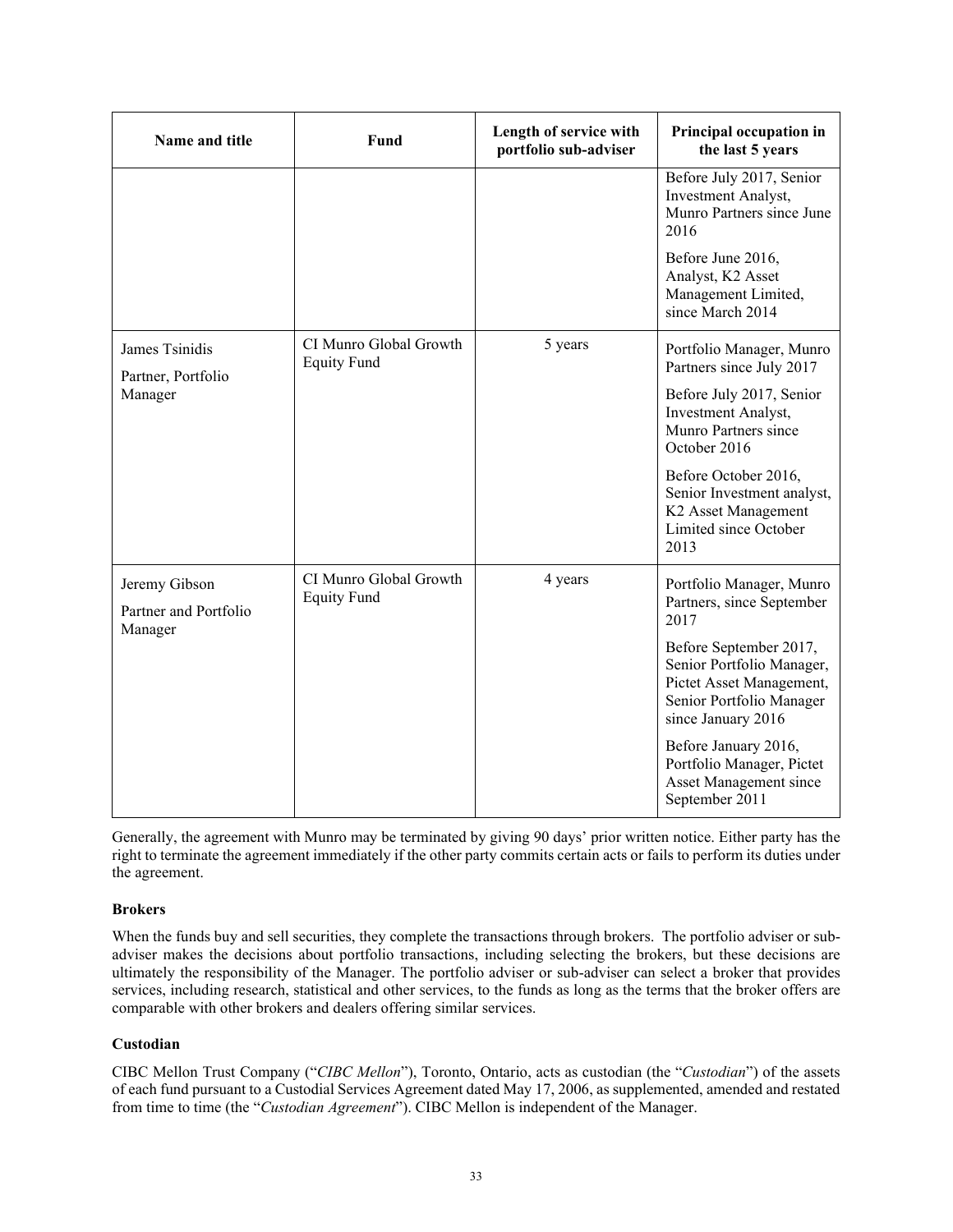CIBC Mellon holds the assets of each fund in safekeeping. The Custodian Agreement gives CIBC Mellon the right to appoint sub-custodians. CIBC Mellon is paid a fee for acting as custodian of the funds. Either party may terminate the CIBC Custodian Agreement by giving at least 90 days' written notice, subject to certain conditions. Either party has the right to terminate the CIBC Custodian Agreement immediately if the other party commits certain acts or fails to perform its duties under the Custodian Agreement.

### **Auditor**

Ernst & Young LLP, Toronto, Ontario is the auditor of the funds.

### **Registrar and Transfer Agents**

#### *Mutual Fund Series units*

As registrar and transfer agent for the Mutual Fund Series units of the funds, CI keeps a record of all owners of fund units, processes orders and issues account statements to investors. CI keeps the register in respect of the Mutual Fund Series units in Toronto, Ontario.

#### *ETF Series units*

TSX Trust Company, Toronto, Ontario acts as registrar and transfer agent for the ETF Series of the funds. TSX Trust Company makes arrangements to keep a record of all unitholders of the ETF Series units and processes orders. TSX Trust Company keeps the register in respect of ETF Series units in Toronto, Ontario.

#### **Securities Lending Agent**

The Bank of New York Mellon, New York, New York acts as securities lending agent pursuant to a Securities Lending Authorization Agreement dated December 11, 2007, as amended from time to time (the "*Securities Lending Agreement*"). The Securities Lending Agent is independent of the Manager**.** 

Under the Securities Lending Agreement, the collateral posted by a securities borrower to a fund is required to have an aggregate value of not less than 102% of the market value of the loaned securities. In addition to the collateral held by a fund, the fund also benefits from a borrower default indemnity provided by the Bank of New York Mellon. The Bank of New York Mellon's indemnity provides for the replacement of a number of securities equal to the number of unreturned loaned securities. Either party may terminate the Securities Lending Agreement by giving the other party 15 business days' written notice.

## **Administrator and Valuation Agent**

CIBC Mellon Global Securities Services Company, Toronto, Ontario, acts as the valuation agent of the funds pursuant to an amended and restated fund administration services agreement dated January 11, 2011, as may be further supplemented, amended and or/amended and restated from time to time ("*Administration Agreement*") entered into with the Manager.

CIBC Mellon Global Securities Services Company acts as the valuation agent of the funds and provide accounting and valuation services. CIBC Mellon Global Securities Services Company also calculates the net income and net capital gains of the funds. Either party may terminate the CIBC Administration Agreement by giving the other party 90 days' written notice. Either party has the right to terminate the Administration Agreement immediately if the other party commits certain acts or fails to perform it duties under the Administration Agreement.

#### **Promoter**

The Manager is also the promoter of the funds. The Manager took the initiative in founding and organizing the funds and is, accordingly, the promoter of the funds within the meaning of securities legislation of certain provinces and territories of Canada.

#### **Designated Broker**

The Manager, on behalf of each fund, has entered into agreements with registered dealers pursuant to which each registered dealer (a "*Designated Broker*") has agreed to perform certain duties relating to the ETF Series units of the funds including, without limitation: (i) to subscribe for a sufficient number of ETF Series units to satisfy the TSX's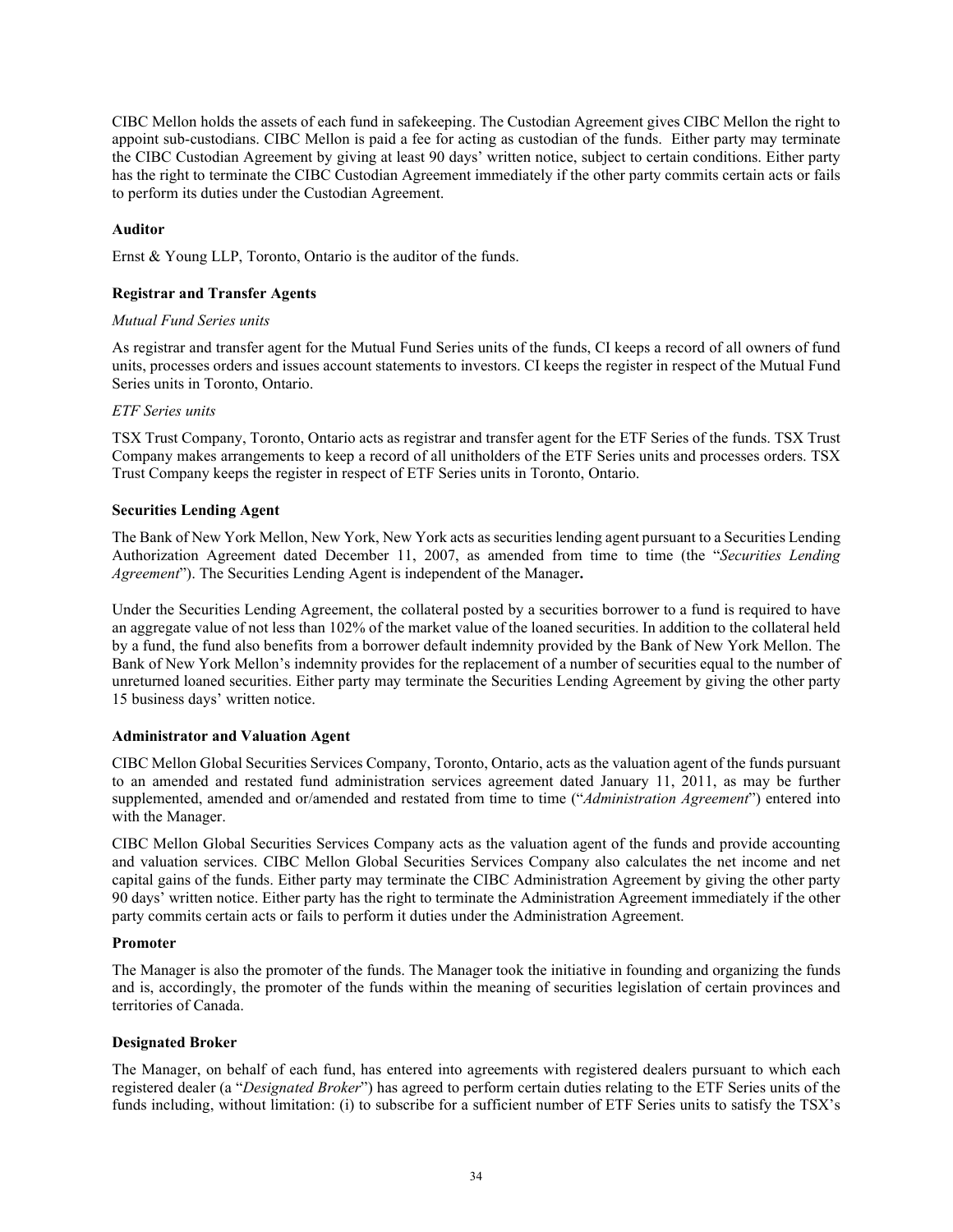original listing requirements; (ii) to subscribe for ETF Series units on an ongoing basis, and (iii) to post a liquid two way market for the trading of ETF Series units on the TSX. Payment for ETF Series units must be made by the Designated Broker, and those ETF Series units will be issued by no later than the second Trading Day after the subscription notice has been delivered. In accordance with the agreements with the Designated Brokers, the Manager may require the Designated Brokers to subscribe for ETF Series units for cash.

## **ETF Dealers**

The Manager, on behalf of the funds, may enter into various agreements with registered dealers (that may or may not be a Designated Broker) (each such registered dealer, an "*ETF Dealer*") pursuant to which the ETF Dealers may subscribe for ETF Series units as described under "*Purchases, Switches and Redemptions – How to buy the funds – Purchasing ETF Series units*".

ETF Series units do not represent an interest or an obligation of a Designated Broker or ETF Dealers or any affiliate thereof and a unitholder of ETF Series units will not have any recourse against any such parties in respect of amounts payable by the funds to the Designated Broker or ETF Dealers.

## **Dealer Manager Disclosure**

The funds are considered dealer managed mutual funds and follow the dealer manager provisions prescribed by NI 81-102. These provisions provide that the funds are not permitted to make an investment in securities of an issuer during, or for 60 days after, the period in which the Manager (or an affiliate or associate of the Manager) acts as an underwriter in the distribution of such securities, except in certain circumstances permitted by securities legislation. In addition, the funds are not permitted to make an investment in securities of an issuer of which a partner, director, officer or employee of the Manager (or its affiliates or associates) is a partner, director or officer, other than in circumstances permitted by securities legislation.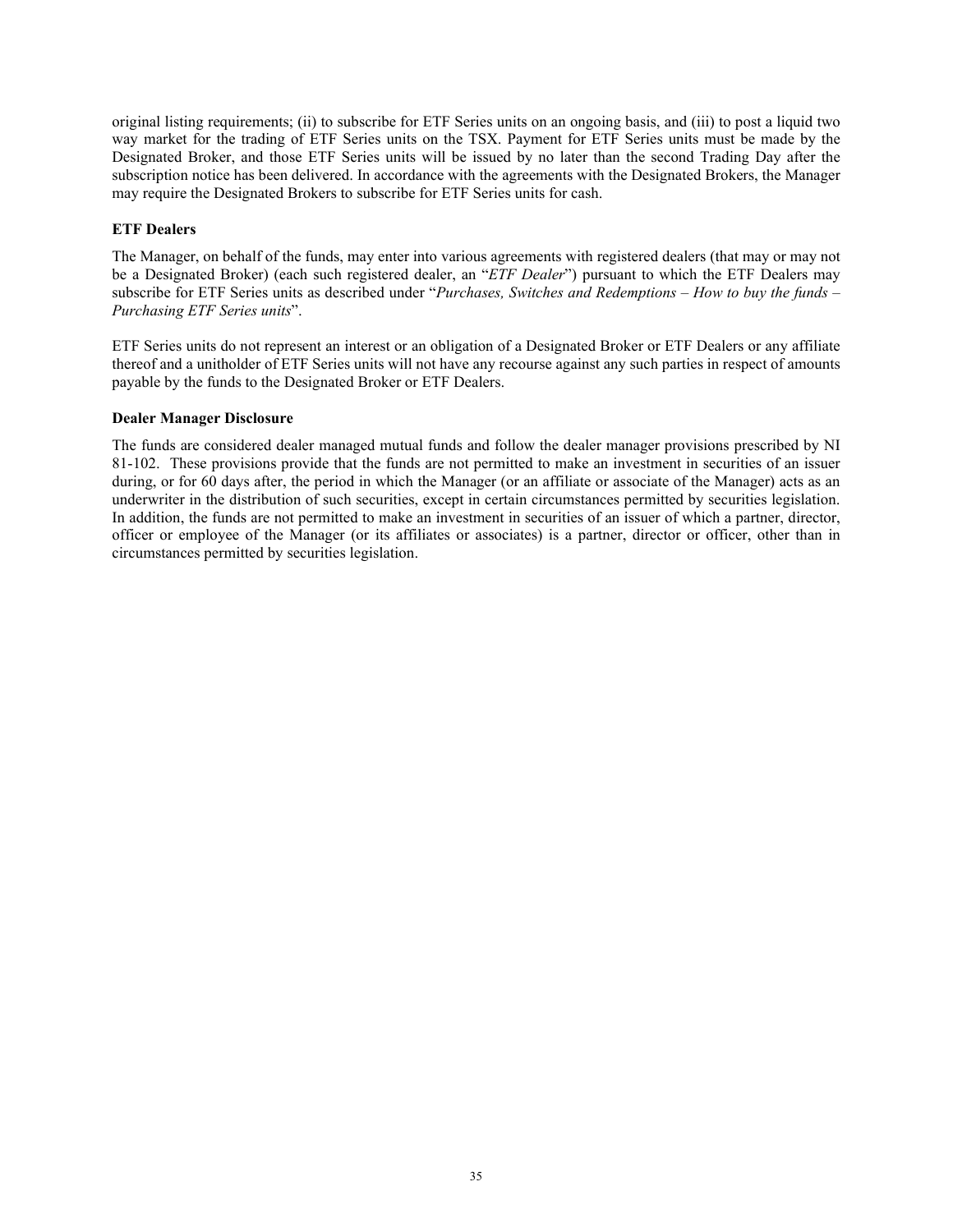## **FUND GOVERNANCE**

<span id="page-37-0"></span>CI (as trustee and the manager of the funds) has responsibility for the governance of the funds. Specifically, in discharging its obligations in its capacity as trustee and the manager, respectively, CI is required to:

- (a) act honestly, in good faith and in the best interests of the funds; and
- (b) exercise the degree of care, diligence and skill that a reasonably prudent person would exercise in similar circumstances.

NI 81-107 requires the Manager to have policies and procedures relating to conflicts of interest. The Manager has adopted the CI Financial Business Code of Ethics and Conduct and CI Personal Trading Policy (the "*Codes*"), which establish rules of conduct designed to ensure fair treatment of the funds' unitholders and to ensure that at all times the interests of the funds and their unitholders are placed above personal interests of employees, officers and directors of the Manager, and each of its subsidiaries, affiliates and portfolio sub-advisers. The Codes apply the highest standards of integrity and ethical business conduct. The objective is not only to remove any potential for real conflict of interest, but also to avoid any perception of conflict. The Codes address the area of investments, which covers personal trading by employees, conflict of interest, and confidentiality among departments and portfolio sub-advisers. They also address confidentiality, fiduciary duty, enforcement of rules of conduct and sanctions for violations.

The Manager generally requires all portfolio sub-advisers to represent in their respective agreements that all investment activities will be conducted in compliance with all applicable rules and regulations, including those in relation to the use of derivatives.

#### **Independent Review Committee**

| Name and municipality of residence  | Principal occupation in the last 5 years                                                                                                                                                                                                |
|-------------------------------------|-----------------------------------------------------------------------------------------------------------------------------------------------------------------------------------------------------------------------------------------|
| James M. Werry<br>Toronto, Ontario  | Chair of the IRC<br>Corporate director                                                                                                                                                                                                  |
| Tom Eisenhauer<br>Toronto, Ontario  | Chief Executive Officer of Bonnefield Financial Inc.                                                                                                                                                                                    |
| Karen Fisher<br>Newcastle, Ontario  | Corporate director                                                                                                                                                                                                                      |
| Donna E. Toth<br>Etobicoke, Ontario | Corporate director<br>Managing Director, Global Equity Sales, Scotia Capital from 2009 to<br>2016.                                                                                                                                      |
| James McPhedran<br>Toronto, Ontario | Corporate director<br>Senior Advisor, McKinsey & Company, since 2018<br>Supervisory Board Director, Maduro & Curiel's Bank (Curacao),<br>since $2018$<br>Executive Vice-President, Canadian Banking, Scotiabank, from 2015<br>to $2018$ |

Set out below is a list of the individuals who comprise the independent review committee (the "*IRC*") for all of the funds.

Each member of the IRC is independent of the Manager, its affiliates and the funds. The IRC provides independent oversight and impartial judgment on conflicts of interest involving the funds. Its mandate is to consider matters relating to conflicts of interest and recommend to the Manager what action it should take to achieve a fair and reasonable result for the funds in those circumstances; and to review and advise on or consent to, if appropriate, any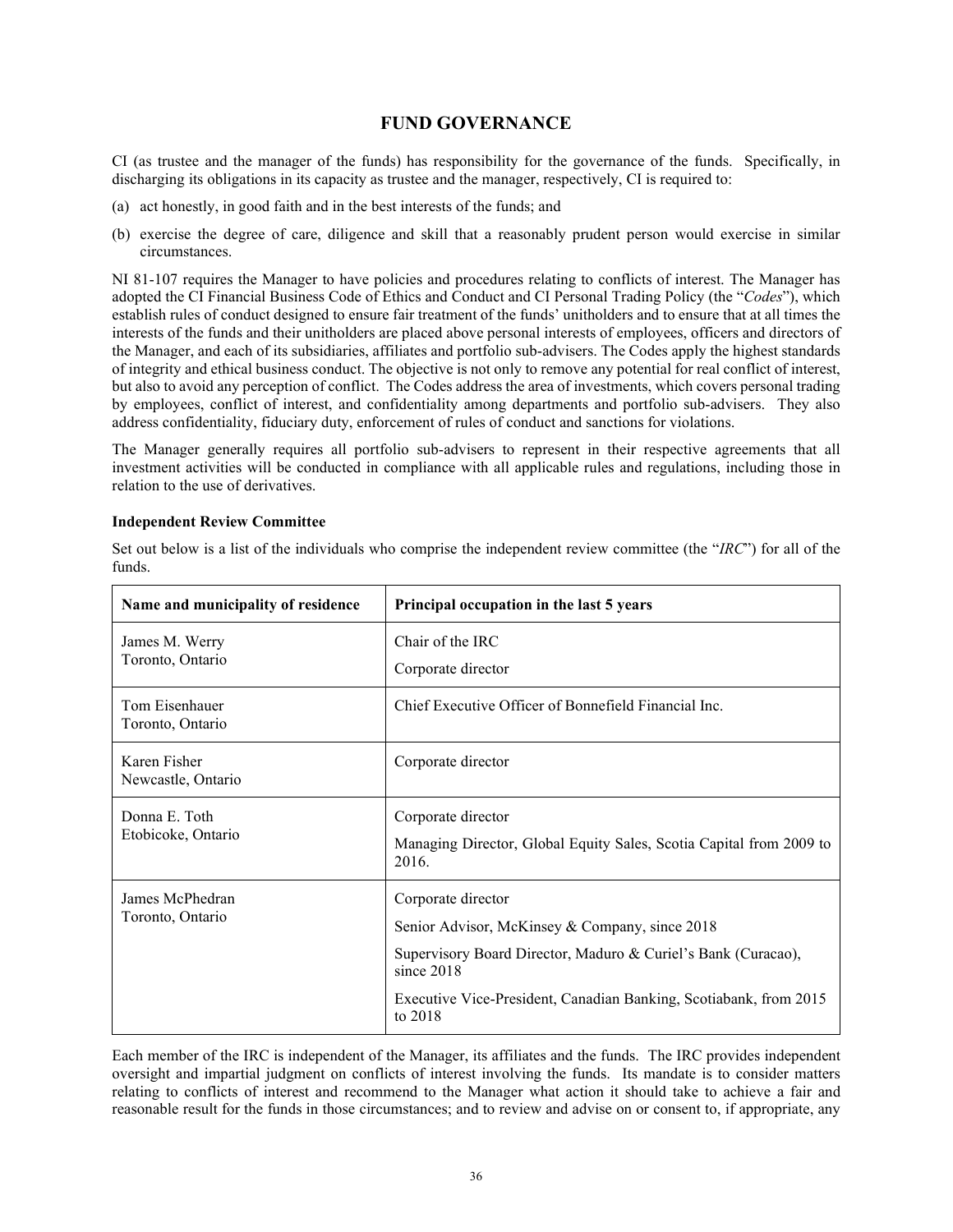other matter required by the Declaration of Trust and by applicable securities laws, regulations and rules. The IRC meets at least quarterly.

Among other matters, the IRC prepares, at least annually, a report of its activities for unitholders of the funds which will be available at www.ci.com and upon request by any unitholder, at no cost, by calling 1-800-792-9355 or emailing service@ci.com.

The IRC members perform a similar function as the independent review committee for other investment funds managed by the Manager or its affiliates. IRC members are paid a fixed annual fee for their services. The annual fees are determined by the IRC and disclosed in its annual report to unitholders of the funds. Generally, the Chair of the IRC is paid \$88,000 annually and each member other than the Chair is paid \$72,000. Members of the IRC are also paid a meeting fee of \$1,500 per meeting after the sixth meeting attended. Annual fees are allocated across all investment funds managed by us with the result that only a small portion of such fees are allocated to any single fund. Members of the IRC are also reimbursed for their expenses which are typically nominal and associated with travel and the administration of meetings.

The individuals who comprise the IRC also perform a function similar to an audit committee for the funds.

As of April 16, 2021, the members of the IRC did not beneficially own, directly or indirectly, in aggregate, any material amount of issued and outstanding units of the funds, (ii) any class or series of voting or equity securities of the Manager or (iii) any material amount of any class or series of voting or equity securities of any material service provider to the funds or to the Manager.

## **Policies Related to the Use of Derivatives**

Each fund may use derivatives. For details about how the funds use derivatives, see "*How the funds use derivatives*" under "*Specific Information About Each of the Mutual Funds Described in This Document*" in Part A of the simplified prospectus and Investment strategies under the sub-heading "*What does the fund invest in?*" under the description of each fund in Part B of the simplified prospectus.

Derivatives are used by the funds only as permitted by applicable securities legislation and by discretionary exemptions given to them. The Manager maintains policies and procedures (including risk management procedures), trading limits and controls relating to such use of derivatives. These policies, procedures, limits and controls are set and reviewed by one or more officers designated by the Manager from time to time. The same officers also generally review the risks associated with specific derivatives trading decisions. The Manager does not simulate stress conditions to measure risk in connection with the funds' use of derivatives. The individuals named under "*Portfolio adviser*" and "*Portfolio Sub-advisers*" above are responsible for authorizing derivatives trading by their relevant funds.

## **Policies Related to Securities Lending, Repurchase and Reverse Repurchase Transactions**

The funds may enter into securities lending transactions, repurchase transactions and reverse repurchase transactions. For details about how these funds engage in these transactions, see "*How the funds engage in securities lending transactions*" under "*Specific Information About Each of the Mutual Funds Described in This Document*" in Part A of the simplified prospectus. A fund may enter into these transactions only as permitted under securities law.

A fund will not enter into a securities lending transaction or a repurchase transaction if, immediately thereafter, the aggregate market value of all securities loaned by the fund and not yet returned to it or sold by the fund in a repurchase transaction and not yet repurchased would exceed 50% of the net asset value of the fund (exclusive of collateral held by the fund for securities lending transactions and cash held by the fund for repurchase transactions).

The Bank of New York Mellon will act as the agent for the fund in administering the securities lending, repurchase and reverse repurchase transactions of the fund. The risks associated with these transactions will be managed by requiring that the fund's agent enter into such transactions for the fund with reputable and well-established Canadian and foreign brokers, dealers and institutions. The agent is required to maintain internal controls, procedures and records including a list of approved third parties based on generally accepted creditworthiness standards, transaction and credit limits for each third party, and collateral diversification standards. Each day, the agent will determine the market value of both the securities loaned by a fund under a securities lending transaction or sold by a fund under a repurchase transaction and the cash or collateral held by the fund for such transactions. If on any day the market value of the cash or collateral is less than 102% of the market value of the borrowed or sold securities, on the next day the borrower will be required to provide additional cash or collateral to the fund to make up the shortfall.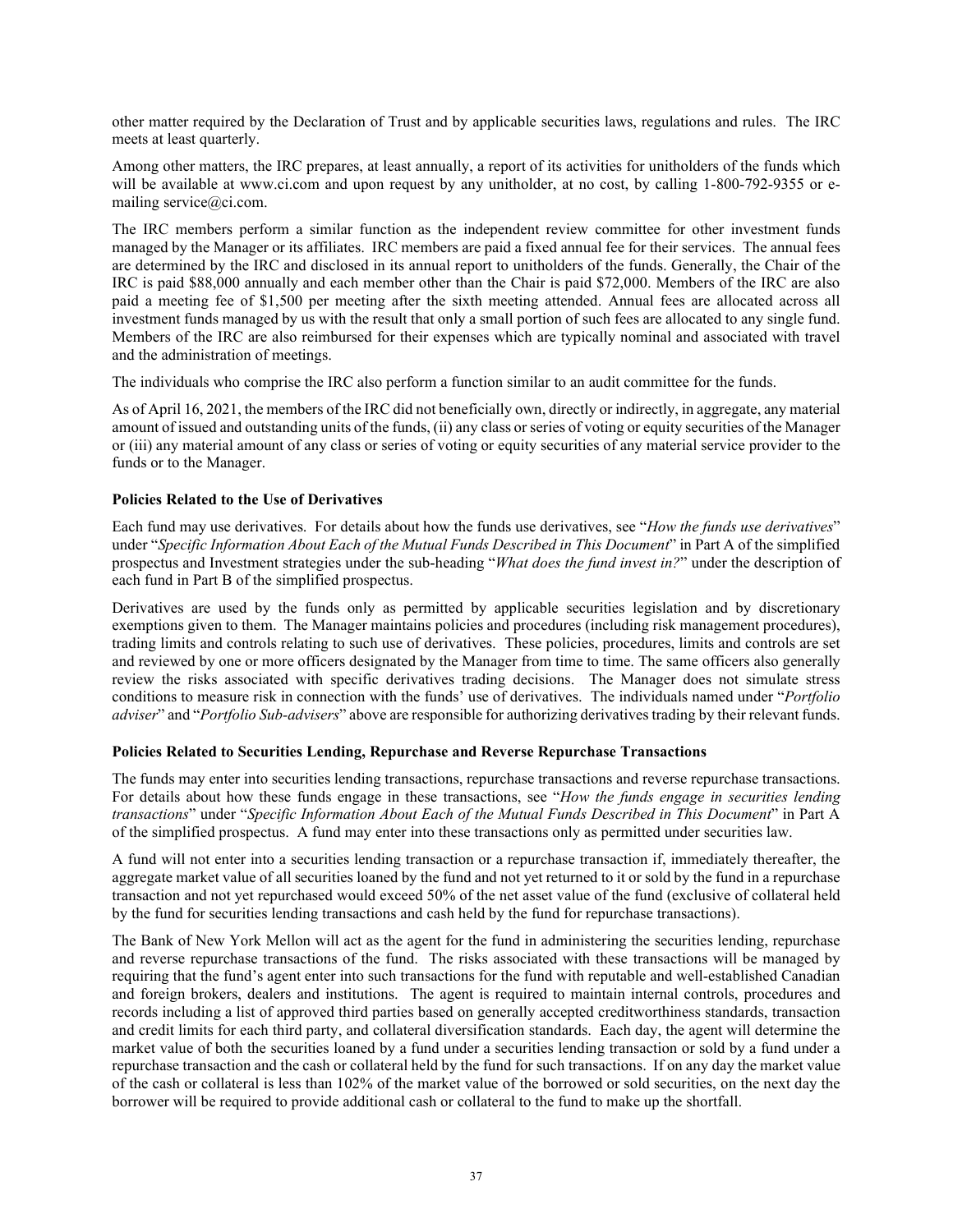The Manager, the IRC and the agent will review at least annually the policies and procedures described above to ensure that the risks associated with securities lending, repurchase and reverse repurchase transactions are being properly managed. The Manager does not simulate stress conditions to measure risk in connection with the funds' use of securities lending, repurchase and reverse repurchase transactions.

Notwithstanding the foregoing, certain funds have received permission to deviate from some of the requirements described above. See "*Investment Restrictions and Practices – Securities Lending*" above.

### **Policies Related to Short Selling**

The funds may short sell as permitted by securities regulations. For details about how these funds engage in short selling, see "*What does the fund invest in?*" under the heading "*Specific Information About Each of the Mutual Funds Described in this Document*" in Part A of the simplified prospectus.

The Manager has developed written policies and procedures, including risk management procedures, relating to short selling by the funds. Any agreements, policies and procedures that are applicable to a fund relating to short selling (including trading limits and controls in addition to those specified above) have been prepared and reviewed by senior management of the Manager. The IRC will be kept informed of the Manager's short selling policies. The decision to effect any particular short sale will be made by senior portfolio managers and reviewed and monitored as part of the Manager's ongoing compliance procedures and risk control measures. The Manager does not simulate stress conditions to measure risk in connection with the funds' short selling transactions.

#### **Proxy Voting Policies and Guidelines**

#### *Policies and procedures*

The Manager delegates proxy voting to the applicable fund's portfolio adviser or portfolio sub-adviser, as applicable, (each, an "*Adviser*") as part of the Adviser's general management of the fund assets, subject to oversight by the Manager. It is the Manager's position that applicable Advisers must vote all proxies in the best interest of the unitholders of the funds, as determined solely by the Adviser and subject to the Manager's Proxy Voting Policy and Guidelines and applicable legislation.

The Manager has established Proxy Voting Policy and Guidelines (the "*Guidelines*") that have been designed to provide general guidance, in compliance with the applicable legislation, for the voting of proxies and for the creation of the Adviser's own Proxy Voting Policies. The Guidelines set out the voting procedures to be followed in voting routine and non-routine matters, together with general guidelines suggesting a process to be followed in determining how and whether to vote proxies. Although the Guidelines allow for the creation of a standing policy for voting on certain routine matters, each routine and non-routine matter must be assessed on a case-by-case basis to determine whether the applicable standing policy or general Guidelines should be followed. The Guidelines also address situations in which the Adviser may not be able to vote, or where the costs of voting outweigh the benefits. Where a mutual fund managed by the Manager is invested in an underlying fund that is also managed by it, the proxy of the underlying fund will not be voted by the Manager. However, the Manager may arrange for you to vote your share of those securities. Each Adviser is required to develop their own respective voting guidelines and keep adequate records of all matters voted or not voted. A copy of the Guidelines is available upon request, at no cost, by calling CI tollfree at 1-800-792-9355 or by writing to CI at 2 Queen Street East, Twentieth Floor, Toronto, Ontario M5C 3G7.

#### *Conflicts of interest*

Situations may exist in which, in relation to proxy voting matters, the Manager or the Adviser may be aware of an actual, potential, or perceived conflict between the interests of the Manager or the Adviser and the interests of unitholders. Where the Manager or an Adviser is aware of such a conflict, the Manager or the Adviser must bring the matter to the attention of the IRC. The IRC will, prior to the vote deadline date, review any such matter, and will take the necessary steps to ensure that the proxy is voted in accordance with what the IRC believes to be the best interests of unitholders, and in a manner consistent with the Proxy Voting Policy and Guidelines. Where it is deemed advisable to maintain impartiality, the IRC may choose to seek out and follow the voting recommendation of an independent proxy research and voting service.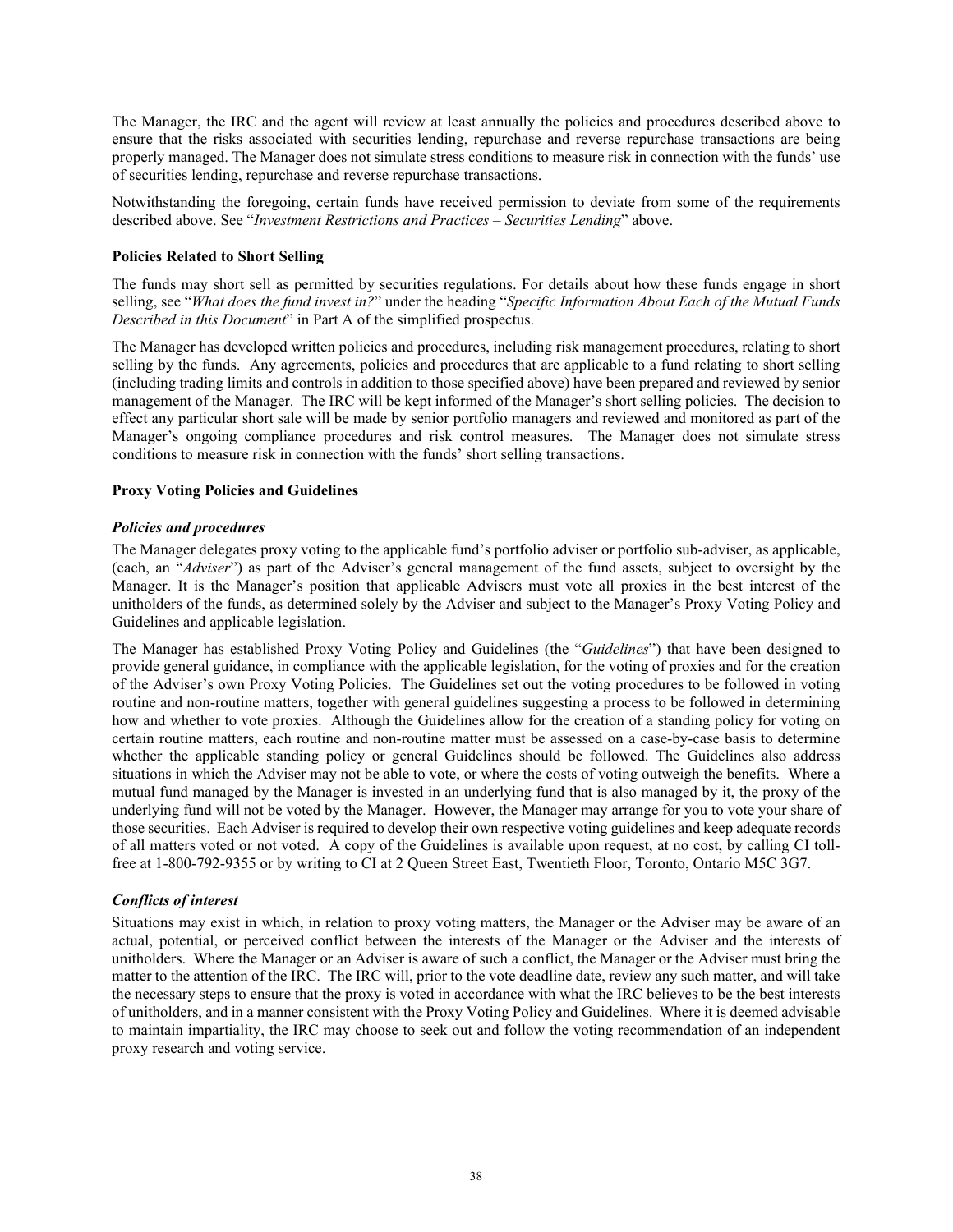### *Disclosure of proxy voting record*

After August 31 of each year, unitholders of the funds may obtain upon request to the Manager, free of charge, the proxy voting records of the funds for the year ended June 30 for that year. These documents also will be made available on CI's website, [www.ci.com.](http://www.ci.com/)

#### **Reporting to Unitholders**

The Manager, on behalf of each fund, will in accordance with applicable laws furnish to each unitholder unaudited semi-annual financial statements and an interim management report of fund performance for the fund within 60 days of the end of each semi‐annual period and audited annual financial statements and an annual management report of fund performance for the fund within 90 days of the end of each financial year. Both the semi-annual and the annual financial statements of each fund will contain a statement of financial position, a statement of comprehensive income, a statement of changes in equity, a statement of cashflows and a statement of investment portfolio.

Any tax information necessary for unitholders to prepare their annual federal income tax returns will also be distributed to them within 90 days after the end of each taxation year of the funds. Neither the Manager nor the registrar and transfer agents are responsible for tracking the adjusted cost base of a unitholder's units. Unitholders should consult with their tax or investment adviser in respect of how to compute the adjusted cost base of their units and in particular how designations made by the fund to a unitholder affect the unitholder's tax position.

The Manager will keep, or arrange for the keeping of, adequate books and records reflecting the activities of funds. A unitholder or his or her duly authorized representative will have the right to examine the books and records of a fund during normal business hours at the offices of the Manager or such other location as the Manager shall determine. Notwithstanding the foregoing, a unitholder shall not have access to any information that, in the opinion of the Manager, should be kept confidential in the interests of a fund.

## **Designated Broker and ETF Dealers**

With respect to each ETF Series of a fund, a registered dealer acts as the Designated Broker, and one or more registered dealers may act as an ETF Dealer and/or a market maker. These relationships may create actual or perceived conflicts of interest which investors should consider in relation to an investment in a fund. In particular, by virtue of these relationships, these registered dealers may profit from the sale and trading of the ETF Series of the funds. The Designated Broker, as market maker of the funds in the secondary market, may therefore have economic interests which differ from and may be adverse to those of unitholders.

Any such registered dealer and its affiliates may, at present or in the future, engage in business with the funds, the issuers of securities making up the investment portfolio of the funds, or with the Manager or any funds sponsored by the Manager or its affiliates, including by making loans, entering into derivative transactions or providing advisory or agency services. In addition, the relationship between any such registered dealer and its affiliates, and the Manager and its affiliates may extend to other activities, such as being part of a distribution syndicate for other funds sponsored by the Manager or its affiliates.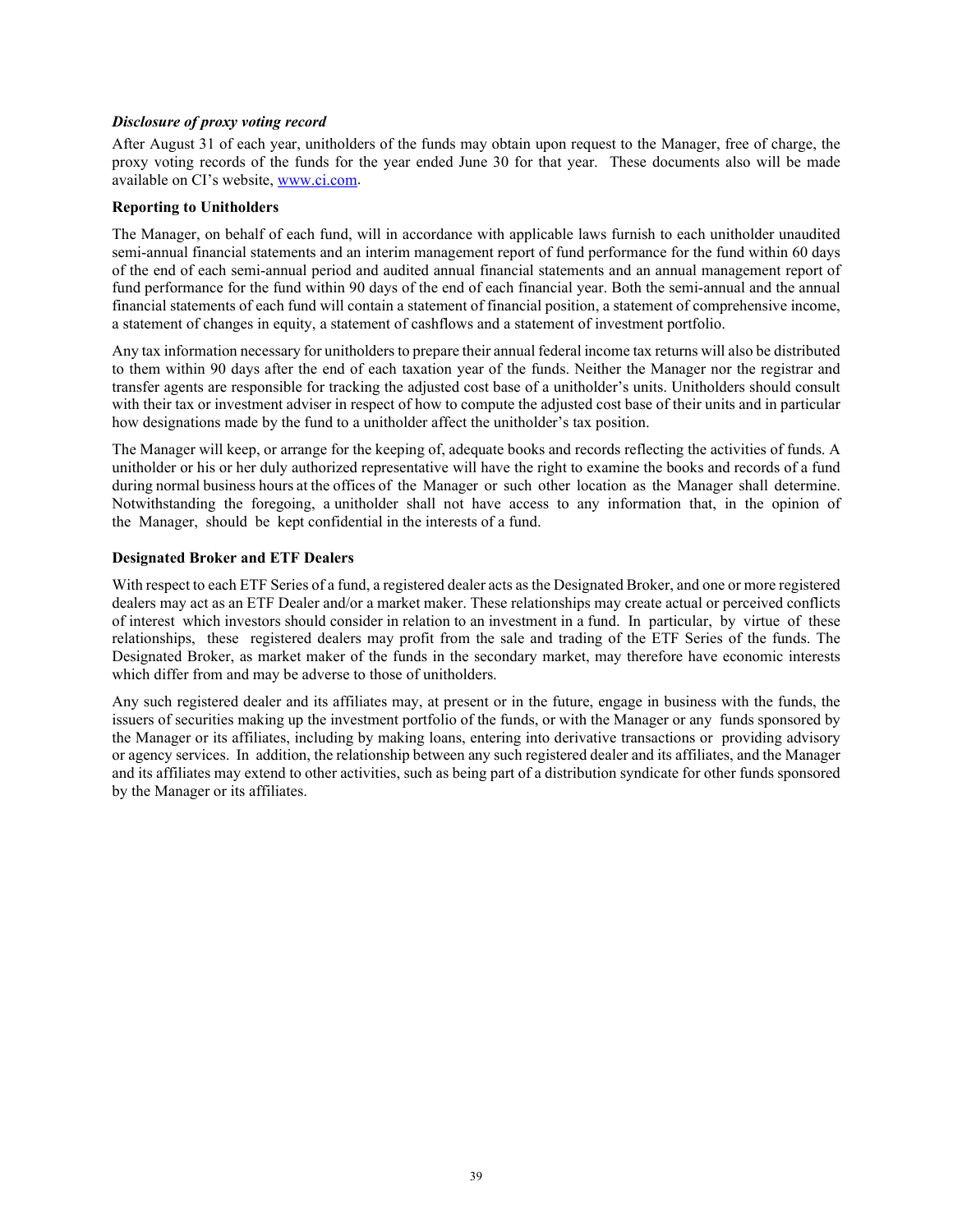## **BROKERAGE ARRANGEMENTS**

<span id="page-41-0"></span>The Manager may receive research and order execution goods and services in return for directing brokerage transactions for the funds to registered dealers. When the Manager does so, it ensures that the goods or services are used by the funds to assist with investment or trading decisions, or with effecting securities transactions, on behalf of the funds. The Manager obtains trade cost analysis conducted by an independent third party firm to ensure that the funds receive a reasonable benefit considering the use of the research and order execution goods and services, as applicable, and the amount of the brokerage commission paid. The Manager also makes a good faith determination that the funds receive reasonable benefit considering the use of the goods and services, the amount of brokerage commissions paid, the range of services and the quality of research received. The Manager uses the same criteria in selecting registered dealers, regardless of whether the dealer is its affiliate. These arrangements are always subject to best execution, which includes a number of considerations such as price, volume, speed and certainty of execution and total transaction costs.

Since the date of the last annual information form, dealers or third parties provided research and order execution goods and services that included advice, analyses and reports regarding various subject matters relating to investments (including portfolio strategy, economic analysis, and statistic data about capital markets and securities). These reports and advice were provided either directly or through publications or writings, including electronic publications, telephone contacts and personal meetings with security analysts, economists and corporate and industry spokespersons, and included analysis and reports concerning issuers, industries, securities, economic factors and trends, accounting and tax law interpretations and political developments. The research and order execution goods and services also included trading software, market data, and custody, clearing and settlement services that were directly related to executed orders, as well as databases and software that supported these goods and services. Dealers and third parties may provide the same or similar goods and services in the future. The users of these research and order execution goods and services are portfolio managers, analysts and traders.

<span id="page-41-1"></span>The names of such dealers and third parties are available upon request by calling CI toll-free at 1-800-792-9355, by sending CI an email a[t service@ci.com](mailto:service@ci.com) or by writing to CI at 2 Queen Street East, Twentieth Floor, Toronto, Ontario M5C 3G7.

# **PRINCIPAL HOLDERS OF UNITS**

CI is a wholly-owned subsidiary of CI Financial Corp. CI Financial Corp. is an independent, Canadian-owned wealth management firm, the common shares of which are traded on the Toronto Stock Exchange. CI Financial Corp. owns 100% of the shares of CI.

| Name of<br>Holder*                      | <b>Name of Fund</b>                               | <b>Series</b> | Type of<br>Ownership | Number of<br><b>Securities</b> | Percentage<br><b>Held</b><br>(%) |
|-----------------------------------------|---------------------------------------------------|---------------|----------------------|--------------------------------|----------------------------------|
| CI Investments<br>Inc. or seed<br>money | CI DoubleLine Core Plus Fixed<br>Income US\$ Fund | A             | <b>Beneficial</b>    | 11,142.945                     | 13.10                            |
| Investor No. 1                          | CI DoubleLine Core Plus Fixed<br>Income US\$ Fund | A             | Nominee              | 20,675.476                     | 24.31                            |
| Investor No. 2                          | CI DoubleLine Core Plus Fixed<br>Income US\$ Fund | A             | Nominee              | 17,986.448                     | 21.15                            |
| Investor No. 3                          | CI DoubleLine Core Plus Fixed<br>Income US\$ Fund | $\mathsf{A}$  | Nominee              | 7,130.453                      | 92.85                            |

The following is a list of companies and individuals that directly or indirectly owned more than 10% of the Mutual Fund Series of any fund as of March 31, 2021.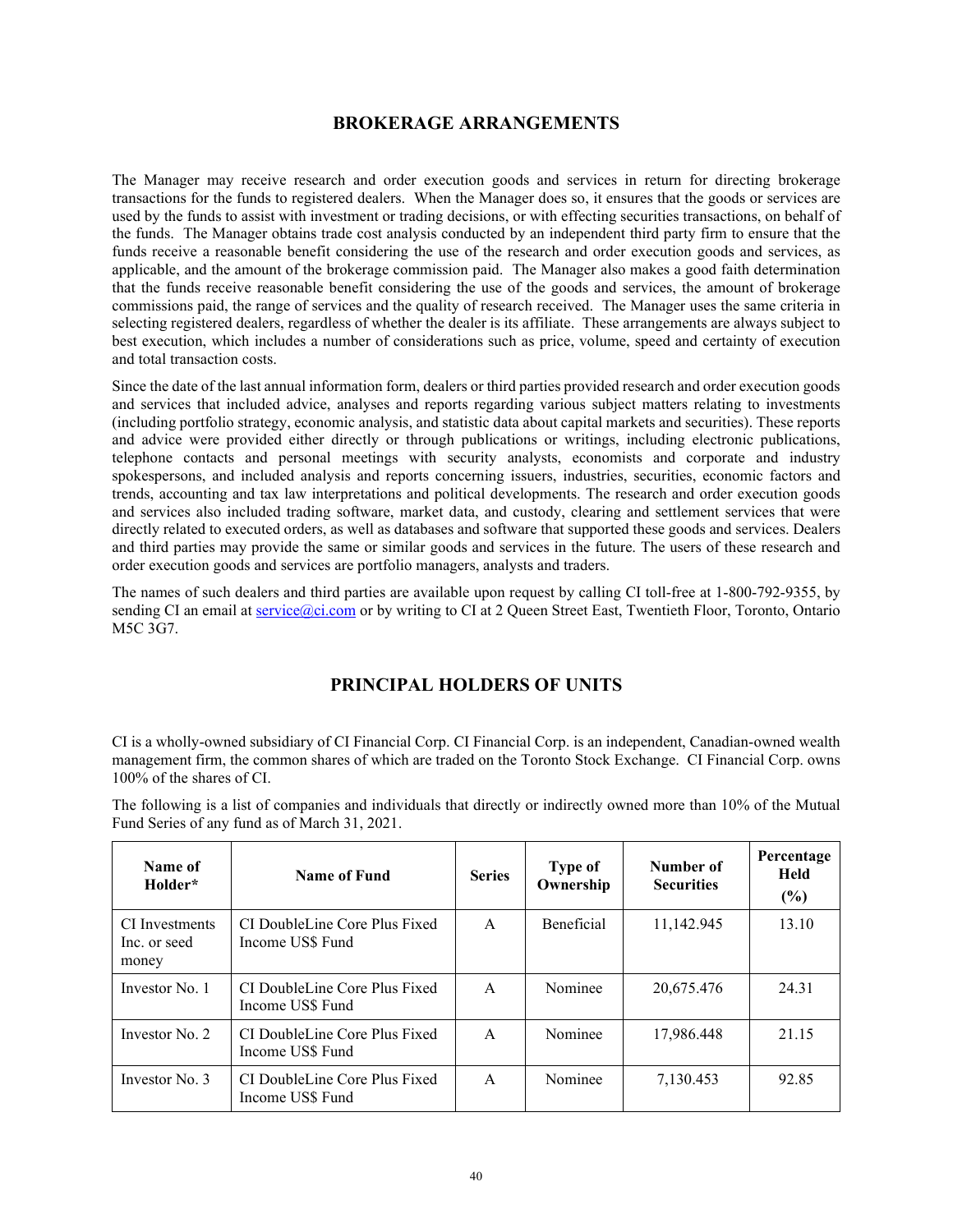| Name of<br>Holder*                              | <b>Name of Fund</b>                                               | <b>Series</b>          | Type of<br>Ownership | Number of<br><b>Securities</b> | Percentage<br>Held<br>(%) |
|-------------------------------------------------|-------------------------------------------------------------------|------------------------|----------------------|--------------------------------|---------------------------|
| CI Investments<br>Inc. or seed<br>money         | CI DoubleLine Income US\$<br>Fund                                 | $\mathbf{A}$           | Beneficial           | 11,363.507                     | 23.96                     |
| Investor No. 4                                  | CI DoubleLine Income US\$<br>Fund                                 | $\mathbf{A}$           | Beneficial           | 19,095.066                     | 40.26                     |
| Investor No. 5                                  | CI DoubleLine Income US\$<br>Fund                                 | $\mathbf{A}$           | Nominee              | 7,438.084                      | 15.68                     |
| Investor No. 6                                  | CI DoubleLine Income US\$<br>Fund                                 | $\mathbf{A}$           | Nominee              | 2,306.263                      | 33.64                     |
| Investor No. 7                                  | CI DoubleLine Income US\$<br>Fund                                 | $\mathbf{A}$           | Nominee              | 2,653.946                      | 38.71                     |
| Investor No. 8                                  | CI DoubleLine Income US\$<br>Fund                                 | $\mathbf{A}$           | Nominee              | 1,204.517                      | 17.57                     |
| Investor No. 9                                  | CI DoubleLine Income US\$<br>Fund                                 | AH                     | Beneficial           | 7,435.937                      | 24.68                     |
| Investor No. 10                                 | CI DoubleLine Income US\$<br>Fund                                 | AH                     | Beneficial           | 9,627.545                      | 31.96                     |
| Investor No. 11                                 | CI DoubleLine Income US\$<br>Fund                                 | AH                     | Beneficial           | 4,440.412                      | 14.74                     |
| Investor No. 12                                 | CI DoubleLine Total Return<br>Bond US\$ Fund                      | $\mathbf{A}$           | Beneficial           | 1,518.221                      | 10.90                     |
| Investor No. 13                                 | CI DoubleLine Total Return<br>Bond US\$ Fund                      | $\mathbf{A}$           | Beneficial           | 3,820.738                      | 27.42                     |
| Investor No. 14                                 | CI DoubleLine Total Return<br>Bond US\$ Fund                      | $\mathbf{A}$           | Beneficial           | 2,122.074                      | 15.23                     |
| 9151-3051<br>Quebec Inc.                        | CI First Asset Enhanced Short<br>Duration Bond Fund               | AH                     | Beneficial           | 49,902.872                     | 10.37                     |
| Investor No. 15                                 | CI First Asset Enhanced Short<br><b>Duration Bond Fund</b>        | $\mathbf{A}\mathbf{H}$ | Nominee              | 99,821.654                     | 20.75                     |
| Centre for<br>Global Health                     | <b>CI First Asset Enhanced Short</b><br><b>Duration Bond Fund</b> | AH                     | Nominee              | 100,325.858                    | 20.85                     |
| CI Investments<br>Inc. or seed<br>money         | CI Global REIT Private Pool                                       | $\mathbf{A}$           | Beneficial           | 13,409.300                     | 20.14                     |
| J.L Gracey<br>Medicine<br>Professional<br>Corp. | CI Global REIT Private Pool                                       | $\mathbf{A}$           | Beneficial           | 9,024.930                      | 13.56                     |
| Investor No. 16                                 | CI Global REIT Private Pool                                       | A                      | Nominee              | 9,349.241                      | 14.04                     |
| Investor No. 17                                 | CI Global REIT Private Pool                                       | A                      | Nominee              | 9,467.747                      | 14.22                     |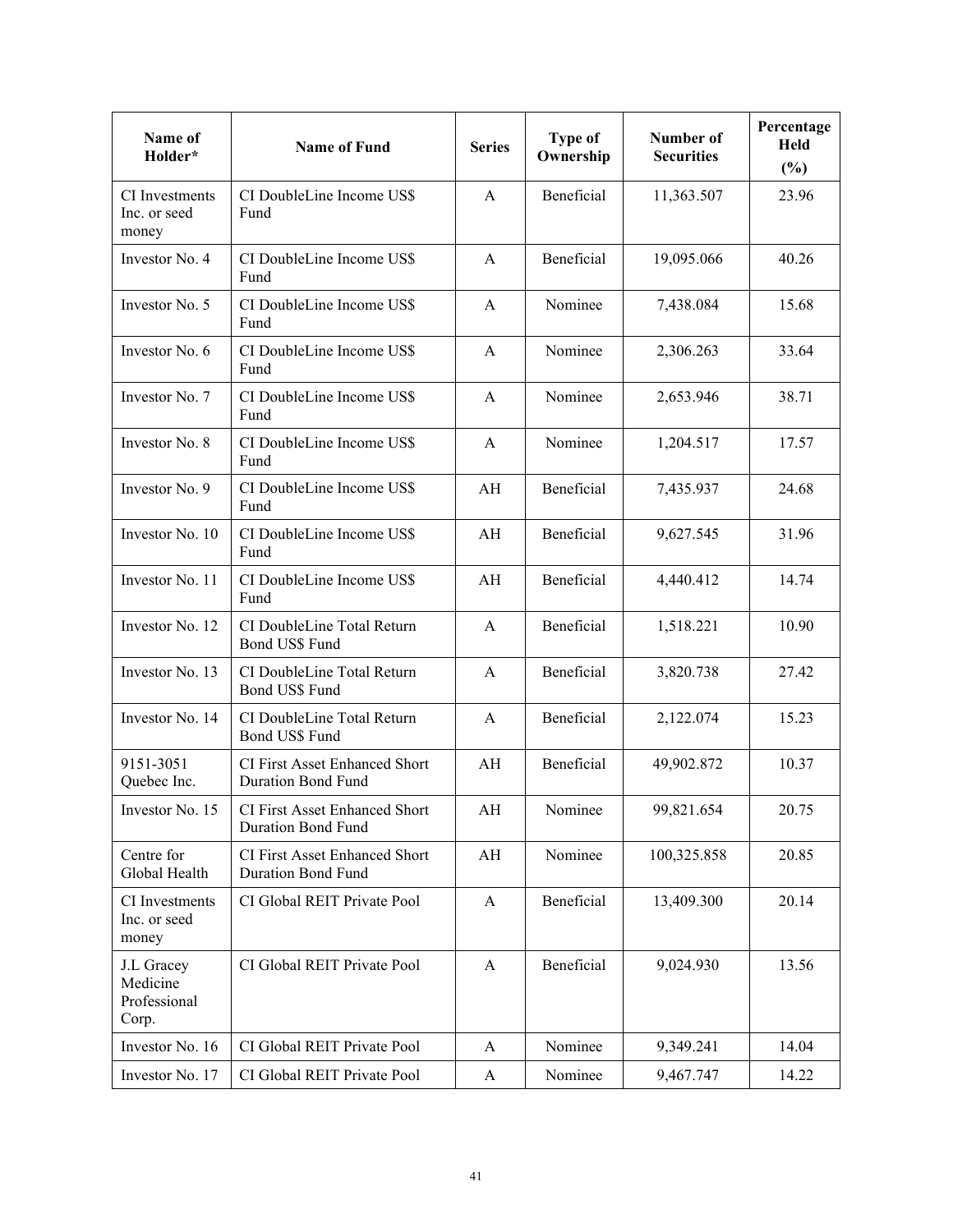| Name of<br>Holder*                      | <b>Name of Fund</b>                                               | <b>Series</b> | Type of<br>Ownership | Number of<br><b>Securities</b> | Percentage<br>Held<br>(%) |
|-----------------------------------------|-------------------------------------------------------------------|---------------|----------------------|--------------------------------|---------------------------|
| Investor No. 18                         | CI DoubleLine Core Plus Fixed<br>Income US\$ Fund                 | F             | Beneficial           | 5,728.095                      | 22.14                     |
| Investor No. 19                         | CI DoubleLine Core Plus Fixed<br>Income US\$ Fund                 | $\mathbf F$   | Beneficial           | 3,280.496                      | 12.68                     |
| Investor No. 20                         | CI DoubleLine Core Plus Fixed<br>Income US\$ Fund                 | $\mathbf F$   | Beneficial           | 5,626.954                      | 21.75                     |
| Investor No. 21                         | CI DoubleLine Core Plus Fixed<br>Income US\$ Fund                 | $\mathbf F$   | Nominee              | 3,769.514                      | 14.57                     |
| Investor No. 22                         | CI DoubleLine Core Plus Fixed<br>Income US\$ Fund                 | $\mathbf F$   | Nominee              | 1,945.156                      | 100.00                    |
| Investor No. 23                         | CI DoubleLine Core Plus Fixed<br>Income US\$ Fund                 | <b>FH</b>     | Nominee              | 3,219.075                      | 12.10                     |
| Investor No. 24                         | CI DoubleLine Core Plus Fixed<br>Income US\$ Fund                 | FH            | Nominee              | 3,392.812                      | 12.75                     |
| Investor No. 25                         | CI DoubleLine Income US\$<br>Fund                                 | F             | Nominee              | 5,885.197                      | 12.23                     |
| Investor No. 26                         | CI DoubleLine Income US\$<br>Fund                                 | F             | Nominee              | 37,875.173                     | 78.69                     |
| Investor No. 27                         | CI DoubleLine Income US\$<br>Fund                                 | F             | Nominee              | 8,362.143                      | 27.07                     |
| Investor No. 28                         | CI DoubleLine Income US\$<br>Fund                                 | F             | Nominee              | 4,569.918                      | 14.79                     |
| Investor No. 29                         | CI DoubleLine Income US\$<br>Fund                                 | <b>FH</b>     | Nominee              | 29,758.393                     | 35.27                     |
| Investor No. 27                         | CI DoubleLine Total Return<br>Bond US\$ Fund                      | F             | Nominee              | 12,365.377                     | 28.07                     |
| Investor No. 28                         | CI DoubleLine Total Return<br>Bond US\$ Fund                      | ${\bf F}$     | Nominee              | 10,099.744                     | 22.92                     |
| Investor No. 32                         | CI DoubleLine Total Return<br>Bond US\$ Fund                      | $\rm F$       | Nominee              | 4,740.832                      | 10.76                     |
| Investor No. 33                         | <b>CI First Asset Enhanced Short</b><br><b>Duration Bond Fund</b> | <b>FH</b>     | Nominee              | 149,883.741                    | 13.07                     |
| Investor No. 34                         | <b>CI First Asset Enhanced Short</b><br><b>Duration Bond Fund</b> | FH            | Nominee              | 500,446.682                    | 43.63                     |
| Investor No. 35                         | CI Global REIT Private Pool                                       | $\rm F$       | Nominee              | 142,805.420                    | 12.83                     |
| CI Investments<br>Inc. or seed<br>money | CI Global Asset Allocation<br>Private Pool                        | I             | Beneficial           | 101.926                        | 100.00                    |
| Global Fixed<br>Income Pool             | CI DoubleLine Core Plus Fixed<br>Income US\$ Fund                 | $\mathbf I$   | Beneficial           | 6,618,080.768                  | 99.76                     |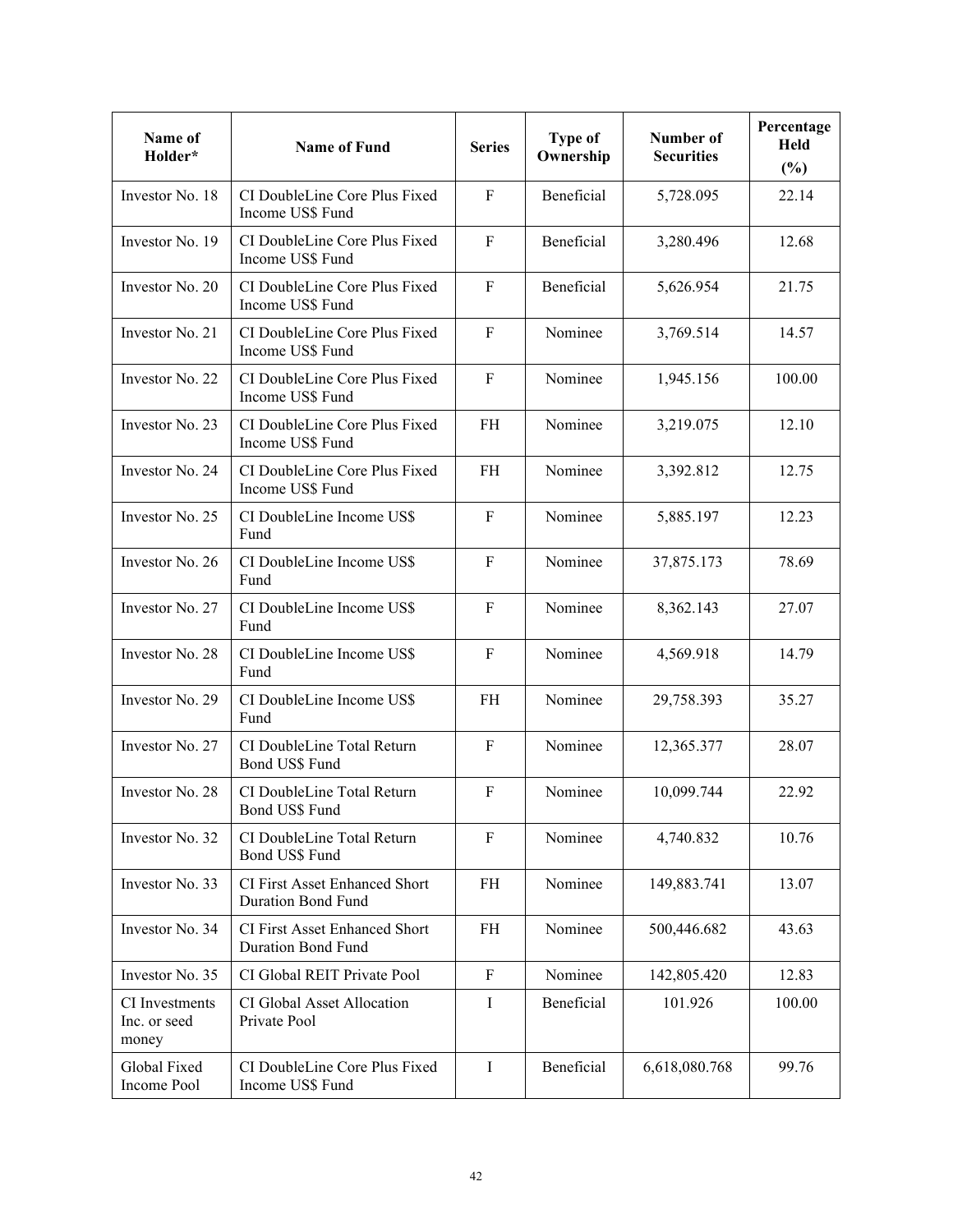| Name of<br>Holder*                                       | <b>Name of Fund</b>                                 | <b>Series</b>  | Type of<br>Ownership | Number of<br><b>Securities</b> | Percentage<br>Held<br>$(\%)$ |
|----------------------------------------------------------|-----------------------------------------------------|----------------|----------------------|--------------------------------|------------------------------|
| Investor No. 36                                          | CI DoubleLine Core Plus Fixed<br>Income US\$ Fund   | $\mathbf I$    | Beneficial           | 1,586.807                      | 27.06                        |
| 3523101<br>Canada Inc.                                   | CI DoubleLine Core Plus Fixed<br>Income US\$ Fund   | $\bf{I}$       | Beneficial           | 2,197.634                      | 37.48                        |
| Investor No. 37                                          | CI DoubleLine Core Plus Fixed<br>Income US\$ Fund   | $\mathbf I$    | Nominee              | 869.970                        | 14.84                        |
| Enhanced<br>Income Pool                                  | CI DoubleLine Core Plus Fixed<br>Income US\$ Fund   | IH             | Beneficial           | 4,570,928.015                  | 55.84                        |
| Enhanced<br>Income<br>Corporate Class                    | CI DoubleLine Core Plus Fixed<br>Income US\$ Fund   | I <sub>H</sub> | Beneficial           | 3,497,909.232                  | 42.73                        |
| Sunlife<br>Canadian<br>Income<br>Portfolio               | CI DoubleLine Income US\$<br>Fund                   | $\mathbf I$    | Beneficial           | 4,578,609.611                  | 99.98                        |
| Investor No. 38                                          | CI DoubleLine Income US\$<br>Fund                   | I              | Beneficial           | 5,524.779                      | 24.29                        |
| Investor No. 39                                          | CI DoubleLine Income US\$<br>Fund                   | $\mathbf{I}$   | Beneficial           | 3,512.982                      | 15.44                        |
| 3523101<br>Canada Inc.                                   | CI DoubleLine Income US\$<br>Fund                   | I              | Beneficial           | 7,124.551                      | 31.32                        |
| Investor No. 40                                          | CI DoubleLine Income US\$<br>Fund                   | I              | Nominee              | 2,682.552                      | 11.79                        |
| Synergy<br>Canadian<br>Corporate Fund<br>Corporate Class | CI DoubleLine Income US\$<br>Fund                   | I <sub>H</sub> | Beneficial           | 8,706,477.293                  | 99.92                        |
| Select 80I20E<br>Managed<br>Portfolio<br>Corporate Class | CI DoubleLine Total Return<br>Bond US\$ Fund        | $\mathbf I$    | Beneficial           | 2,256,585.036                  | 21.78                        |
| Select 70I30E<br>Managed<br>Portfolio<br>Corporate Class | CI DoubleLine Total Return<br>Bond US\$ Fund        | $\mathbf{I}$   | Beneficial           | 1,816,723.669                  | 17.54                        |
| Select 50I50E<br>Managed<br>Portfolio<br>Corporate Class | CI DoubleLine Total Return<br><b>Bond US\$ Fund</b> | $\mathbf{I}$   | Beneficial           | 2,504,052.739                  | 24.17                        |
| Select 40I60E<br>Managed<br>Portfolio<br>Corporate Class | CI DoubleLine Total Return<br>Bond US\$ Fund        | $\mathbf I$    | Beneficial           | 2,285,223.618                  | 22.06                        |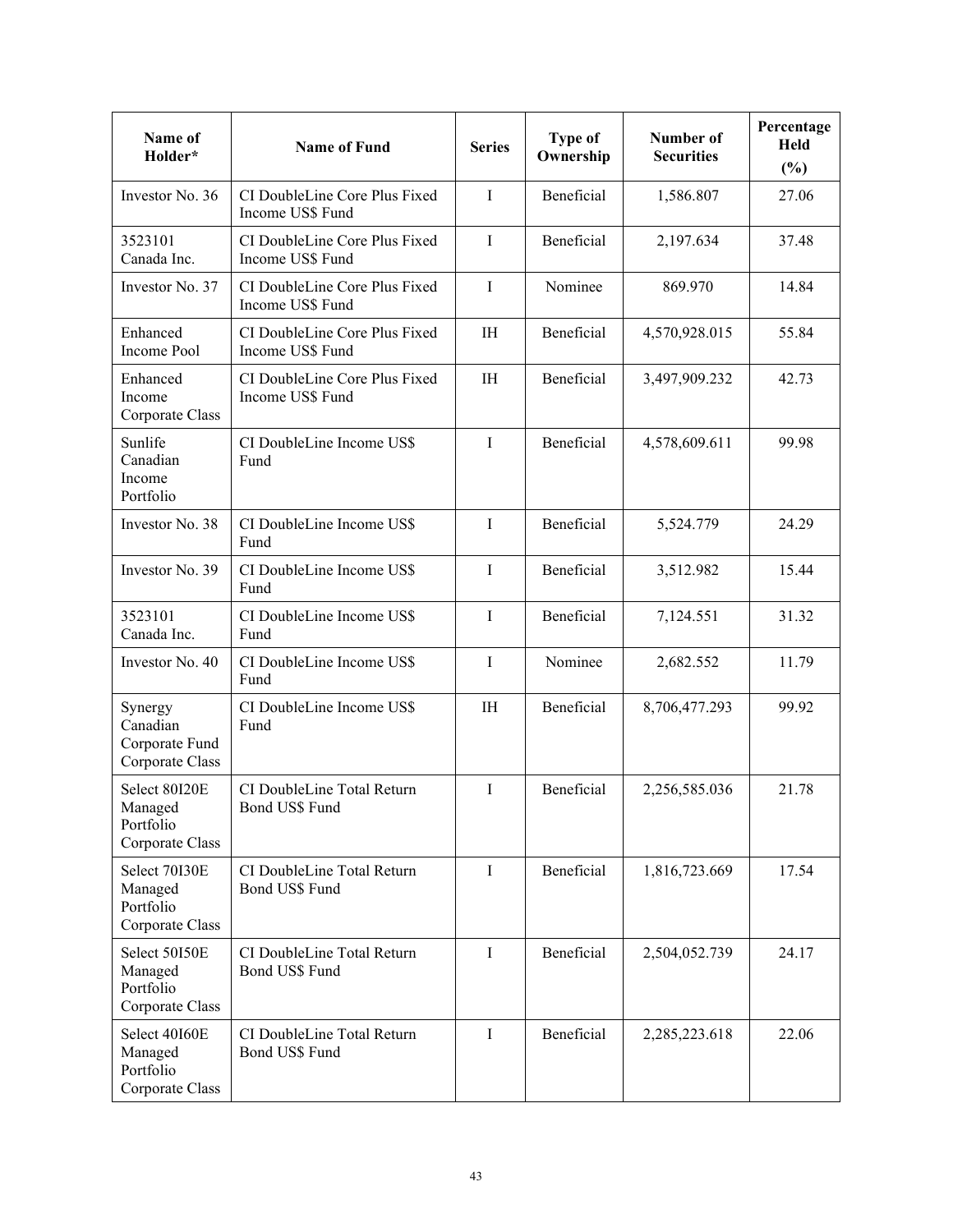| Name of<br>Holder*                      | <b>Name of Fund</b>                                               | <b>Series</b>  | Type of<br>Ownership | Number of<br><b>Securities</b> | Percentage<br>Held<br>$(\%)$ |
|-----------------------------------------|-------------------------------------------------------------------|----------------|----------------------|--------------------------------|------------------------------|
| Investor No. 41                         | CI DoubleLine Total Return<br>Bond US\$ Fund                      | $\mathbf I$    | Beneficial           | 5,005.164                      | 10.82                        |
| Investor No. 42                         | <b>CI First Asset Enhanced Short</b><br><b>Duration Bond Fund</b> | <b>IH</b>      | Nominee              | 20,042.599                     | 12.92                        |
| Investor No. 43                         | <b>CI First Asset Enhanced Short</b><br><b>Duration Bond Fund</b> | IH             | Nominee              | 23,978.414                     | 15.46                        |
| Investor No. 44                         | CI First Asset Enhanced Short<br><b>Duration Bond Fund</b>        | IH             | Nominee              | 100,056.316                    | 64.51                        |
| CI Investments<br>Inc. or seed<br>money | CI Global Infrastructure Private<br>Pool                          | $\mathbf I$    | Beneficial           | 1,039.875                      | 100.00                       |
| CI Investments<br>Inc. or seed<br>money | CI Global REIT Private Pool                                       | $\mathbf I$    | Beneficial           | 1,048.980                      | 100.00                       |
| Investor No. 58                         | <b>CI First Asset Enhanced Short</b><br><b>Duration Bond Fund</b> | $\mathbf{P}$   | Nominee              | 100,290.193                    | 19.62                        |
| CI Investments<br>Inc. or seed<br>money | CI First Asset Enhanced Short<br><b>Duration Bond Fund</b>        | PH             | Beneficial           | 1,009.199                      | 12.84                        |
| Sarlo<br>Investments<br>Inc.            | CI First Asset Enhanced Short<br><b>Duration Bond Fund</b>        | PH             | Nominee              | 6,848.270                      | 87.16                        |
| Investor No. 59                         | CI Global Longevity Economy<br>Fund                               | $\overline{P}$ | Beneficial           | 21,266.906                     | 47.00                        |
| Investor No. 60                         | CI Global Longevity Economy<br>Fund                               | $\mathbf{P}$   | Nominee              | 8,507.266                      | 18.80                        |
| CI Investments<br>Inc. or seed<br>money | CI DoubleLine Core Plus Fixed<br>Income US\$ Fund                 | $\overline{P}$ | Beneficial           | 1,022.799                      | 100.00                       |
| CI Investments<br>Inc. or seed<br>money | CI DoubleLine Core Plus Fixed<br>Income US\$ Fund                 | PH             | Beneficial           | 1,044.069                      | 100.00                       |
| CI Investments<br>Inc. or seed<br>money | CI DoubleLine Income US\$<br>Fund                                 | $\, {\bf P}$   | Beneficial           | 1,044.006                      | 100.00                       |
| CI Investments<br>Inc. or seed<br>money | CI DoubleLine Income US\$<br>Fund                                 | PH             | Beneficial           | 1,092.699                      | 100.00                       |
| Jedco Holdings<br>Ltd.                  | CI DoubleLine Total Return<br>Bond US\$ Fund                      | $\mathbf{P}$   | Beneficial           | 24,863.497                     | 30.12                        |
| Investor No. 61                         | CI DoubleLine Total Return<br>Bond US\$ Fund                      | $\mathbf{P}$   | Nominee              | 9,952.090                      | 12.05                        |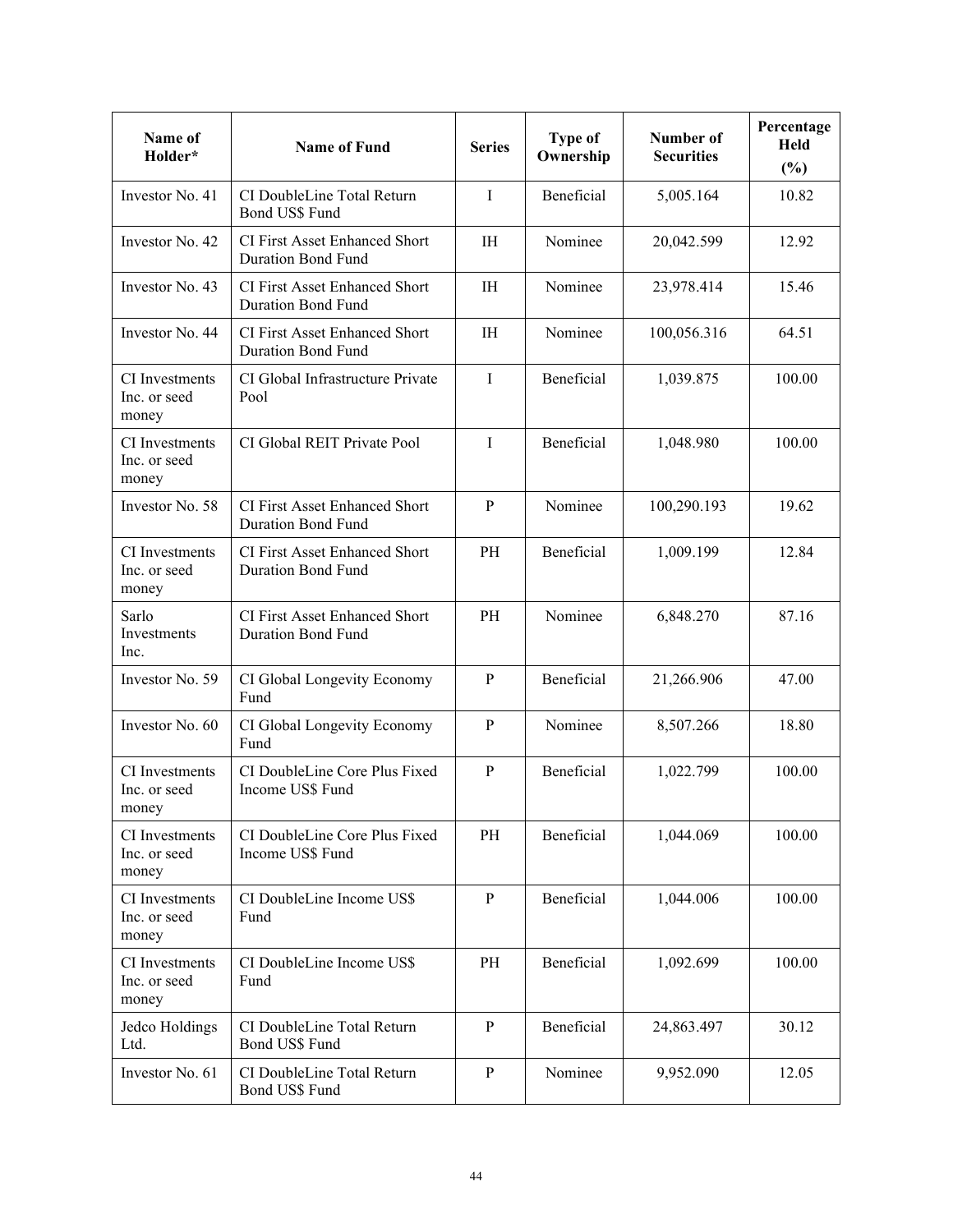| Name of<br>Holder*                                       | <b>Name of Fund</b>                          | <b>Series</b>  | Type of<br>Ownership | Number of<br><b>Securities</b> | Percentage<br>Held<br>(%) |
|----------------------------------------------------------|----------------------------------------------|----------------|----------------------|--------------------------------|---------------------------|
| Investor No. 62                                          | CI DoubleLine Total Return<br>Bond US\$ Fund | $\overline{P}$ | Nominee              | 11,603.695                     | 14.06                     |
| Investor No. 63                                          | CI DoubleLine Total Return<br>Bond US\$ Fund | $\mathbf{P}$   | Nominee              | 10,539.163                     | 12.77                     |
| Investor No. 64                                          | CI DoubleLine Total Return<br>Bond US\$ Fund | PH             | Nominee              | 120,123.561                    | 79.09                     |
| Investor No. 65                                          | CI Munro Global Growth Equity<br>Fund        | AH             | Beneficial           | 1,970.307                      | 16.17                     |
| Investor No. 66                                          | CI Munro Global Growth Equity<br>Fund        | AH             | Beneficial           | 8,445.239                      | 69.32                     |
| Investor No. 67                                          | CI Munro Global Growth Equity<br>Fund        | <b>FH</b>      | Nominee              | 11,797.957                     | 70.39                     |
| Investor No. 68                                          | CI Munro Global Growth Equity<br>Fund        | <b>FH</b>      | Nominee              | 1,981.630                      | 11.82                     |
| Ivari CI Global<br>Balanced<br>Portfolio                 | CI Munro Global Growth Equity<br>Fund        | $\mathbf I$    | Beneficial           | 9,060,219.390                  | 32.71                     |
| Ivari CI Global<br>Growth<br>Portfolio                   | CI Munro Global Growth Equity<br>Fund        | I              | Beneficial           | 6,920,559.339                  | 24.98                     |
| Ivari CI<br>Maximum<br>Global Growth<br>Portfolio        | CI Munro Global Growth Equity<br>Fund        | $\mathbf I$    | Beneficial           | 2,906,692.791                  | 10.49                     |
| Select 30I70E<br>Managed<br>Portfolio<br>Corporate Class | CI Munro Global Growth Equity<br>Fund        | I              | Beneficial           | 2,896,172.649                  | 10.46                     |
| CI Investments<br>Inc. or seed<br>money                  | CI Munro Global Growth Equity<br>Fund        | $\rm IH$       | Beneficial           | 1,000.000                      | 100.00                    |
| Investor No. 69                                          | CI Munro Global Growth Equity<br>Fund        | ${\bf P}$      | Beneficial           | 80,039.440                     | 12.58                     |
| Investor No. 70                                          | CI Munro Global Growth Equity<br>Fund        | $\mathbf{P}$   | Nominee              | 72,077.945                     | 11.33                     |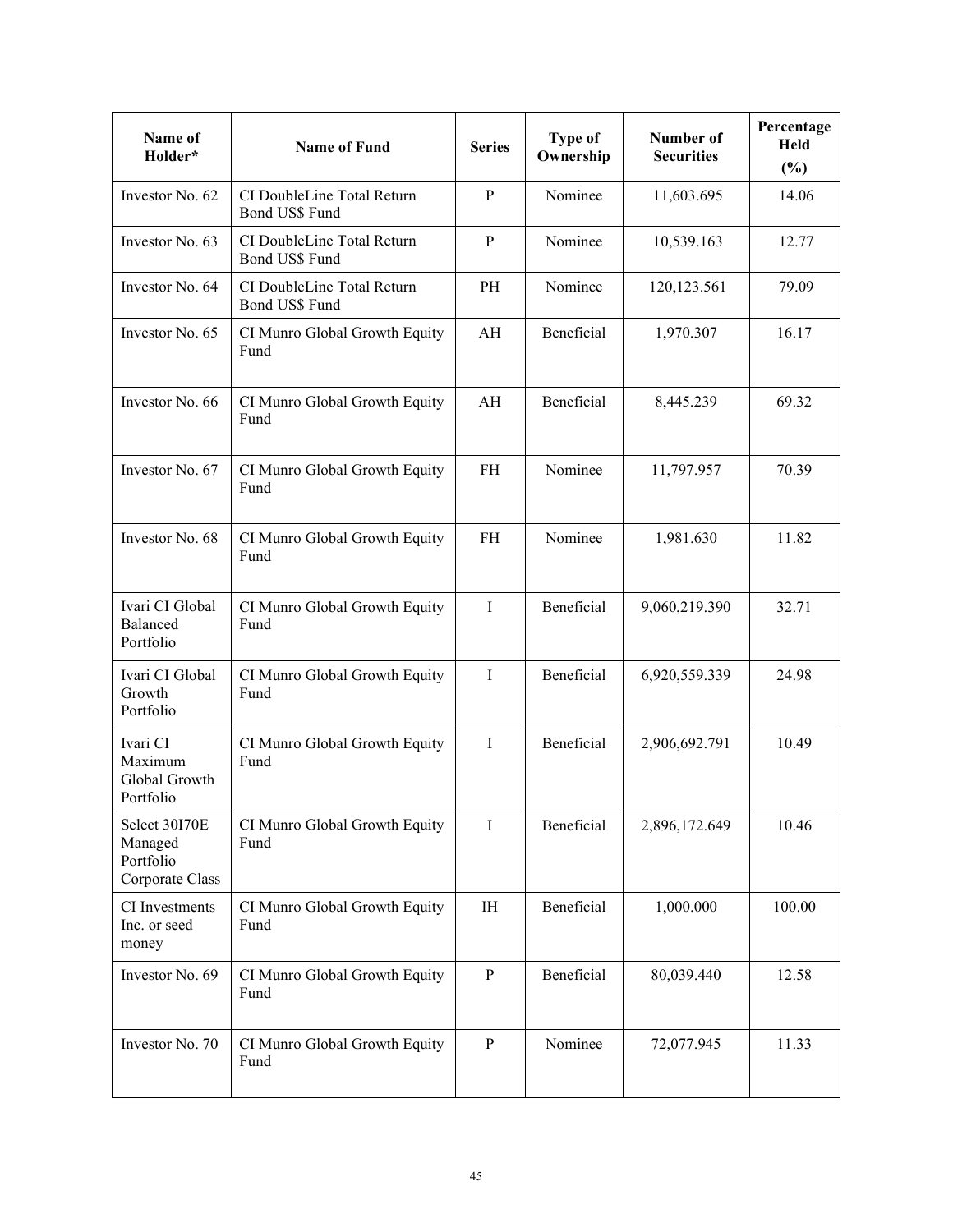| <b>Name of</b><br>Holder*               | <b>Name of Fund</b>                   | <b>Series</b> | Type of<br>Ownership | Number of<br><b>Securities</b> | Percentage<br><b>Held</b><br>(%) |
|-----------------------------------------|---------------------------------------|---------------|----------------------|--------------------------------|----------------------------------|
| CI Investments<br>Inc. or seed<br>money | CI Munro Global Growth Equity<br>Fund | PH            | <b>Beneficial</b>    | 1,000.000                      | 100.00                           |

\* To protect the privacy of individual investors, their names have been omitted.

As of April 16, 2021, the directors and senior officers of the Manager did not beneficially own, directly or indirectly, in aggregate, any material amount of issued and outstanding securities of the funds, (ii) any class or series of voting or equity securities of the Manager or (iii) any material amount of any class or series of voting or equity securities of any material service provider to the funds or to the Manager.

## **ETF Series Units**

CDS & Co., the nominee of CDS, is the registered owner of the units of the ETF series of each fund, which it holds for various brokers and other persons on behalf of their clients and others. From time to time, a fund or another investment fund managed by the Manager or an affiliate thereof, may beneficially own, directly or indirectly, more than 10% of the outstanding ETF series units of a fund.

## **AFFILIATED ENTITIES**

The following diagram illustrates the relationship between CI and its affiliated entities that provide services to the funds:



The following table identifies each director and senior officer of CI who is also a director or senior officer of an affiliated entity described above:

|                     | Director/Officer of CI   Relationship with Affiliated Entity             |
|---------------------|--------------------------------------------------------------------------|
| Douglas J. Jamieson | Executive Vice-President and Chief Financial Officer, CI Financial Corp. |
|                     | Chief Financial Officer and Vice-President, Marret Asset Management Inc. |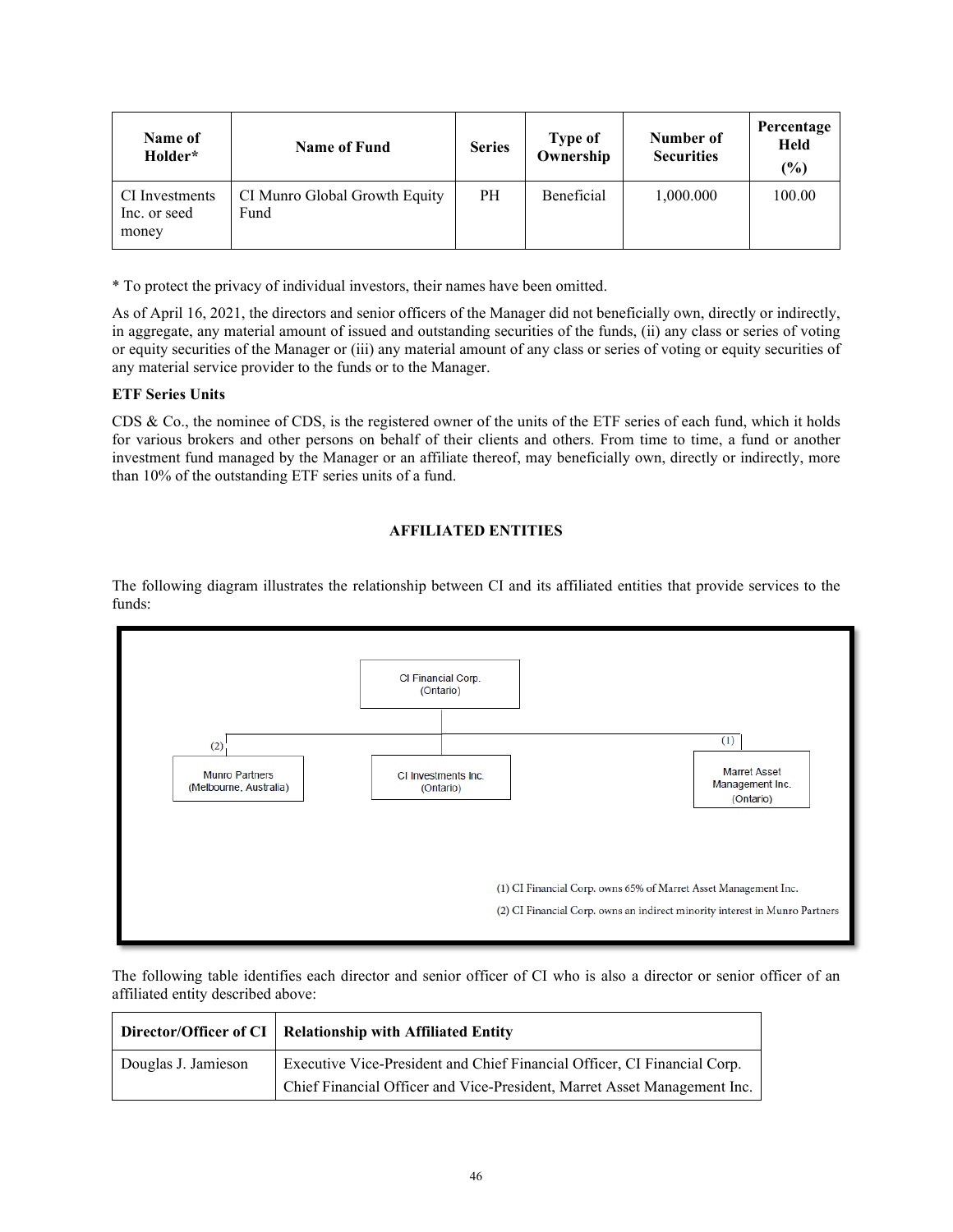|                          | Director/Officer of CI   Relationship with Affiliated Entity                                                   |
|--------------------------|----------------------------------------------------------------------------------------------------------------|
| <b>Edward Kelterborn</b> | Chief Legal Officer and Executive Vice-President, CI Financial Corp.<br>Director, Marret Asset Management Inc. |
| Darie Urbanky            | President and Chief Operating Officer, CI Financial Corp.<br>Director, Marret Asset Management Inc.            |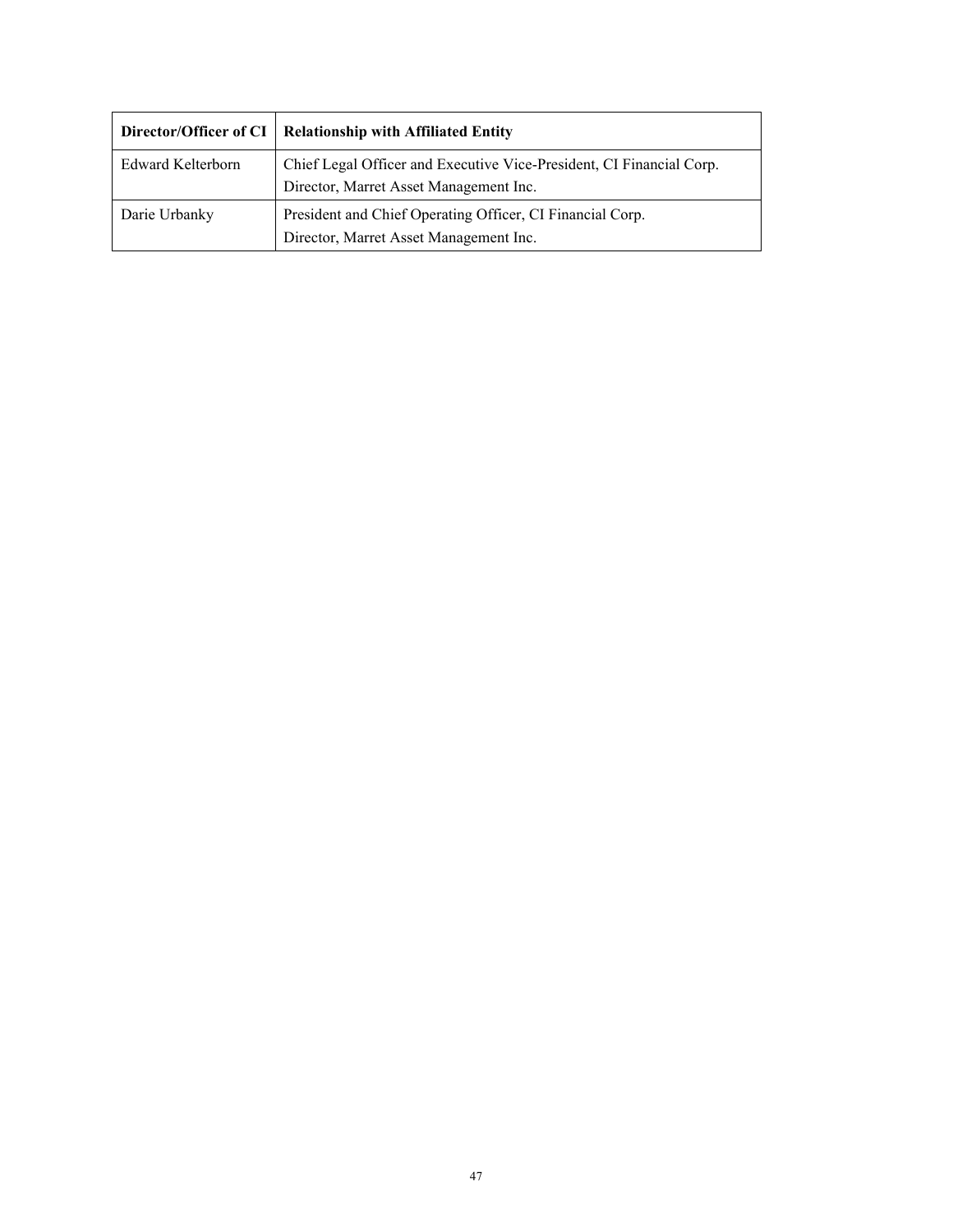# **CANADIAN FEDERAL INCOME TAX CONSIDERATIONS**

<span id="page-49-0"></span>The following is a summary of the principal Canadian federal income tax considerations with respect to acquiring, owning and disposing of units of the funds. It applies only to an individual investor (other than a trust) who, for the purposes of the Income Tax Act, is resident in Canada, deals at arm's length with the funds and holds the units directly as capital property or in a registered plan.

This is a general summary and is not intended to be advice to any particular investor. This summary does not apply to a unitholder of a fund who has entered into or will enter into a "derivative forward agreement" as that term is defined in the Income Tax Act with respect to the units of such fund. You should seek independent advice about the income tax consequences of investing in units of the funds, based on your own circumstances.

This summary is based on the current provisions of the Income Tax Act, the regulations under the Income Tax Act, specific proposals to amend the Income Tax Act and the regulations announced by the Minister of Finance (Canada) (the "*Minister*") before the date of this annual information form (the "*Tax Proposals*") and the current publicly available administrative practices and policies published by the Canada Revenue Agency ("*CRA*"). This summary assumes that such practices and policies will continue to be applied in a consistent manner. This summary does not take into account or anticipate any other changes in law whether by legislative, regulatory, administrative or judicial action. It also does not take into account provincial or foreign income tax legislation or considerations.

Each fund currently qualifies and is expected to continue to qualify at all material times as a mutual fund trust under the Income Tax Act at all material times in the future. This summary assumes that each Trust Fund will, at all material times, continue to qualify as a mutual fund trust under the Income Tax Act. This summary also assumes that none of the funds will be a "*SIFT trust*" under the Income Tax Act. If a fund holds a "*non-portfolio property*" (as defined in the Income Tax Act) at any time during its taxation year, the fund will be a "*SIFT trust*" for the purposes of the Income Tax Act for the taxation year. Generally, a SIFT trust is subject to tax under Part I of the Income Tax Act at corporate income tax rates on its "*non-portfolio earnings*" (as defined in the Income Tax Act), which includes income from nonportfolio property and net taxable capital gains realized on the disposition of non-portfolio property, even when the non-portfolio earnings are paid or payable to unitholders of the fund. Moreover, unitholders who receive a distribution of non-portfolio earnings would be deemed to receive an "*eligible dividend*" for tax purposes.

**This summary is not exhaustive of all possible federal income tax considerations and, other than the Tax Proposals, does not take into account or anticipate any changes in law, whether by legislative, governmental or judicial action. This summary does not deal with foreign or provincial income tax considerations, which might differ from the federal considerations. This summary does not constitute legal or tax advice to any particular investor. Investors are advised to consult their own tax advisers with respect to their individual circumstances.** 

## **Taxation of the Funds**

In each taxation year, each of the funds is subject to tax under Part I of the Income Tax Act on the amount of its income for tax purposes for that taxation year, including net taxable capital gains, less the portion that is paid or payable to unitholders. Generally, each fund will distribute to its unitholders in each taxation year enough of its net income and net realized capital gains so that the fund should not be liable for tax under Part I of the Income Tax Act. Where a fund is a mutual fund trust throughout a taxation year, the fund is allowed to retain, without incurring a liability for tax, a portion of its net realized capital gains based on redemptions of its units during the year.

Generally, gains and losses from using derivatives for non-hedging purposes and short-selling will be realized on income account rather than on capital account, and gains and losses from using derivatives and short-selling for hedging purposes will generally be realized on capital account.

All of a fund's deductible expenses, including expenses common to all series of the fund and management fees and other expenses specific to a particular series of the fund, will be taken into account in determining the income or loss of the fund as a whole. Losses incurred by a fund cannot be allocated to investors but may, subject to certain limitations, be deducted by the fund from capital gains or other income realized in other years.

Each fund is required to calculate its net income and net realized capital gains in Canadian dollars for purposes of the Income Tax Act, and may, as a consequence, realize income or capital gains from changes in the value of the U.S. dollar or other relevant currencies relative to the Canadian dollar. Where the fund accepts subscriptions or makes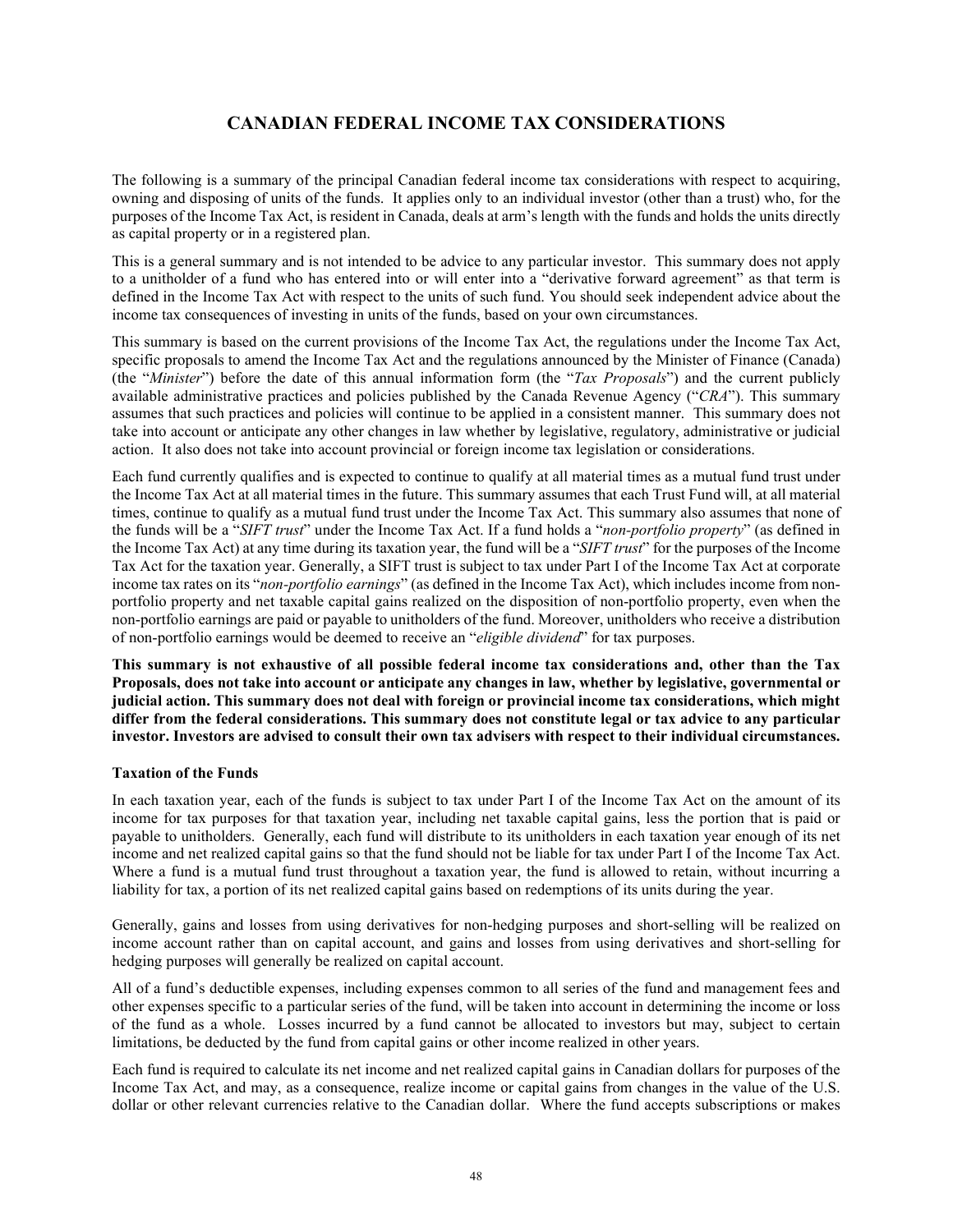payments for redemptions or distributions in foreign currency, it may experience a foreign exchange gain or loss between the date the order is accepted or the distribution is calculated and the date the fund receives or makes payment.

The "*suspended loss*" rules in the Income Tax Act may prevent a fund from recognizing capital losses on the disposition of securities, including securities of underlying funds in certain circumstances and reference fund units under certain derivative agreements which may increase the amount of net realized capital gains of the fund to be made payable to investors.

The Income Tax Act includes "*loss restriction event*" ("*LRE*") rules that could potentially apply to the funds. In general, a fund is subject to a LRE if a person (or group of persons) acquires more than 50% of the fair market value of the units of the fund. If a LRE occurs (i) the fund will be deemed to have a year-end for tax purposes immediately before the LRE occurs, (ii) any net income and net realized capital gains of the fund at such year-end will be distributed to unitholders of the fund to the extent required for the fund not to be liable for income taxes, and (iii) the fund will be restricted in its ability to use tax losses (including any unrealized capital losses) that exist at the time of the LRE. However, the LRE rules will not apply if the fund is an "investment fund" which requires the fund to satisfy certain investment diversification rules.

If, at any time in a year, a trust is not a mutual fund trust throughout that year and has a securityholder that is a "designated beneficiary" within the meaning of the Income Tax Act, such fund will be subject to a special tax at the rate of 40% under Part XII.2 of the Income Tax Act on its "designated income" within the meaning of the Income Tax Act. A "designated beneficiary" includes a non-resident and "designated income" includes taxable capital gains from dispositions of "taxable Canadian property" and income from business carried on in Canada (which could include gains on certain derivatives). If the fund is subject to tax under Part XII.2, the fund may make a designation so that, generally, unitholders who are not "designated beneficiaries" receive an appropriate refundable tax credit.

If a fund is not a mutual fund trusts under the Income Tax Act, it may become liable for alternative minimum tax under the Income Tax Act and the fund will not be eligible for "*capital gains refunds*" under the Income Tax Act. In addition, if more than 50% of the units of such fund is held by a "*financial institution*", the fund will be subject to the "*mark-to-market*" rules in the Income Tax Act in respect of its "*mark-to-market*" properties. The Income Tax Act contains special rules for determining the income of a financial institution. For example, certain of the fund's investments would be considered mark-to-market properties so that capital gains treatment would not apply to gains and losses from the disposition of such investments. In addition, if the fund is a financial institution, the fund will be deemed to have disposed and reacquired its mark-to-market property at the end of each taxation year for fair market value and the gains from these dispositions will be taxed on income account and the losses will be fully deductible.

## **Taxable Unitholders of the Funds**

Unitholders, generally, will be required to include in computing their income for a taxation year the amount of the net income and the taxable portion of the net realized capital gains (computed in Canadian dollars) as is paid or payable to them by a fund in the taxation year (which may include management fee distributions), whether or not such amount has been reinvested in additional units. A unitholder may be taxable on undistributed income and realized capital gains and accrued but unrealized capital gains that are in a fund at the time units are purchased to the extent that such amounts are subsequently distributed to the unitholder.

Provided that appropriate designations are made by the funds, the amount, if any, of foreign source income, net taxable capital gains and taxable dividends from taxable Canadian corporations (including "*eligible dividends*") of the funds that are paid or payable to unitholders (including such amounts invested in additional units) will, effectively, retain their character for tax purposes and be treated as foreign source income, taxable capital gains and taxable dividends of the unitholders. Eligible dividends are subject to an enhanced gross-up and dividend tax credit. Foreign source income received by the funds will generally be net of any taxes withheld in the foreign jurisdiction. The taxes so withheld will be included in the determination of the fund's income under the Income Tax Act. To the extent that the funds so designate in accordance with the Income Tax Act, unitholders will, for the purpose of computing foreign tax credits, be entitled to treat their proportionate share of such taxes withheld as foreign taxes paid by the unitholders.

Generally, gains and losses from using derivatives for non-hedging purposes and short-selling will be realized on income account rather than on capital account, and gains and losses from using derivatives and short-selling for hedging purposes will generally be realized on capital account.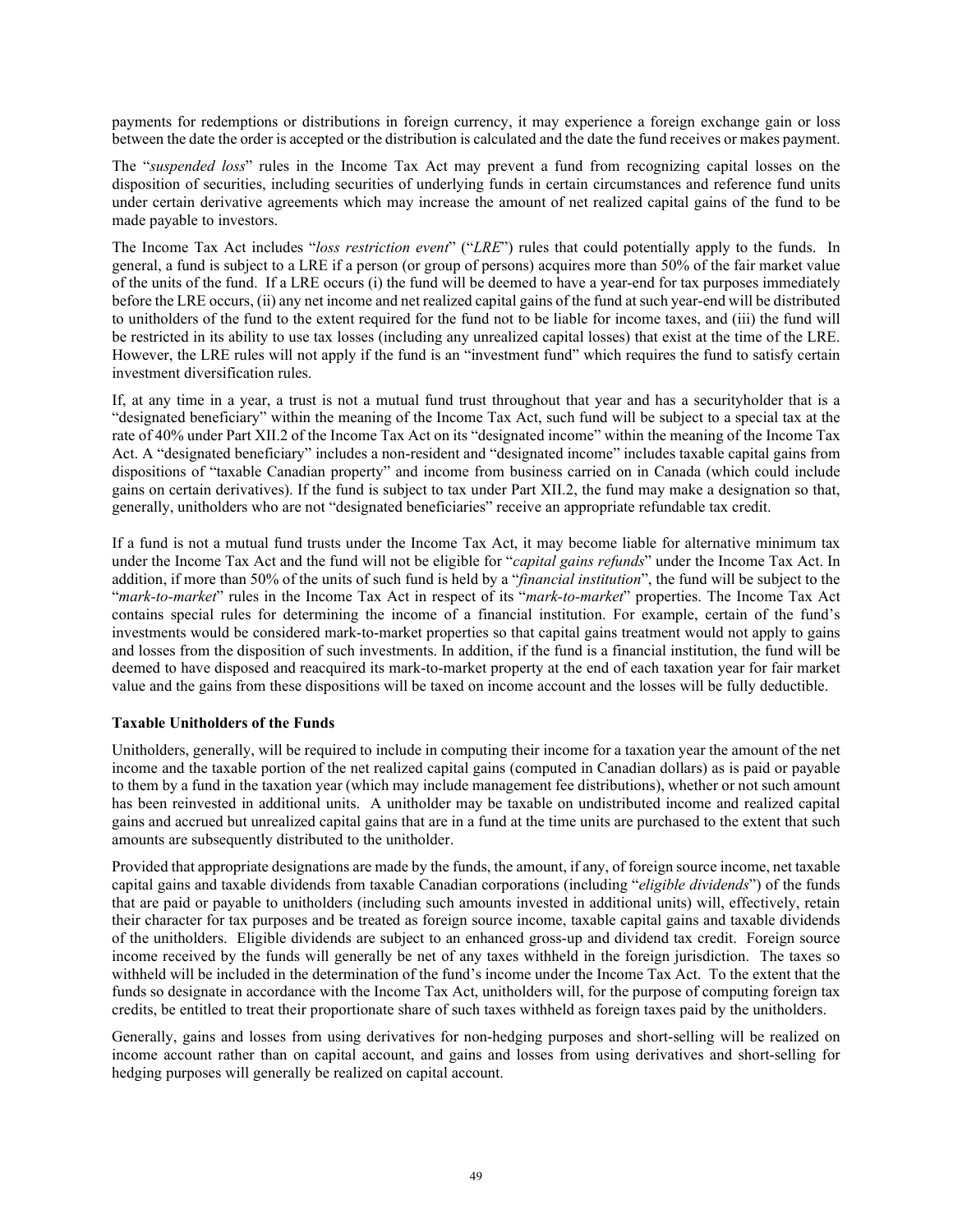To the extent that distributions (including management fee distributions) to a unitholder by a fund in any year exceed that unitholder's share of the net income and net realized capital gains of that fund allocated to that unitholder for that year, those distributions (except to the extent that they are proceeds of disposition of a unit as described below) will not be taxable to the unitholder but will reduce the adjusted cost base of the unitholder's units. If the adjusted cost base of a unitholder's units becomes a negative amount at any time in a taxation year, the unitholder will be deemed to realize a capital gain equal to that amount and the adjusted cost base of the unitholder's units will be reset to zero. In certain circumstances, a fund is permitted to elect to treat distributions to unitholders that exceed the fund's income for the year as a distribution of income and to deduct that amount in computing the income of the fund in its next taxation year.

Upon the disposition or deemed disposition by a unitholder of a unit, whether by redemption, sale, transfer or otherwise, a capital gain (or capital loss) will be realized to the extent that the proceeds of disposition, less any costs of disposition, are greater (or less) than the adjusted cost base to the unitholder of the unit. In particular, a disposition of a unit will occur on a transfer to another fund. One-half of a capital gain (or capital loss) is included in determining a unitholder's taxable capital gain (or allowable capital loss).

When a unitholder redeems units of a fund for cash or exchanges units for Baskets of Securities and/or cash, the fund may allocate and designate as payable capital gains to the unitholder as partial payment of the redemption price or exchange price, as applicable. Any capital gains so allocated and designated must be included in the calculation of the unitholder's income in the manner described above, and should be deducted from the redemption price or exchange price, as the case may be, for the units in determining the unitholder's proceeds of disposition. As noted above, provided that certain proposed amendments to the Income Tax Act publicly announced by the Minister prior to the date hereof are enacted as proposed, commencing in each fund's first taxation year beginning on or after March 20, 2020, an amount so allocated and designated to a redeeming unitholder will only be deductible to a fund to the extent of the gain that would otherwise be realized by that unitholder on the redemption of the units.

In the case of CI DoubleLine Funds, CI Enhanced Short Duration Bond Fund and CI Munro Global Growth Equity Fund, you can change Series A, F, I or P units to or from Series AH, FH, IH or PH units of the same fund. However, a change between these sets of series is processed as a redemption of units followed by a purchase of units. A redemption is a disposition for tax purposes and will generally result in realizing a capital gain (or capital loss) for the redeeming unitholder. Otherwise, a change between Mutual Fund Series of the same fund is not considered to be a disposition of units for tax purposes. You will not realize a capital gain or loss upon a change between these series of the same fund unless units are redeemed to pay any fees or charges.

Unitholders must compute proceeds of disposition and adjusted cost base in Canadian dollars converted at the exchange rate at the date of disposition or acquisition, respectively, and therefore may realize a capital gain (or capital loss) on a disposition or deemed disposition of units of a fund denominated in U.S. dollars by virtue of changes in the value of the U.S. dollar relative to the Canadian dollar during the period that the units are held by the unitholder. Onehalf of a capital gain (or capital loss) is included in determining a unitholder's taxable capital gain (or allowable capital loss).

In certain situations where a unitholder disposes of units of a fund and would otherwise realize a capital loss, the loss will be denied. This may occur if the unitholder, the unitholder's spouse or another person affiliated with the unitholder (including a corporation controlled by the unitholder) has acquired units of the same fund (which are considered to be "*substituted property*") within 30 days before or after the unitholder disposed of the unitholder's units. In these circumstances, the unitholder's capital loss may be deemed to be a "*superficial loss*" and denied. The amount of the denied capital loss will be added to the adjusted cost base to the owner of the units which are substituted property.

Taxable dividends from Canadian corporations and capital gains distributed to or realized by a unitholder may give rise to a liability for alternative minimum tax under the Income Tax Act.

The fees a unitholder pays for SeriesI, IH, F, FH, P and PH units consist of investment advisory fees that the unitholder pays to his or her representative's firm and management fees that he or she pays to the Manager. To the extent that such fees are collected by the redemption of units, the unitholder will realize gains or losses in non-registered accounts. The deductibility of these fees, for income tax purposes, will depend on the exact nature of services provided to the unitholder and the type of investment held. Generally, fees paid by a unitholder to his or her representative's firm in respect of Series I, IH, F, FH, P and PH units of a fund held in a non-registered account should be deductible for income tax purposes from income earned on the fund to the extent that the fees are reasonable and represent fees for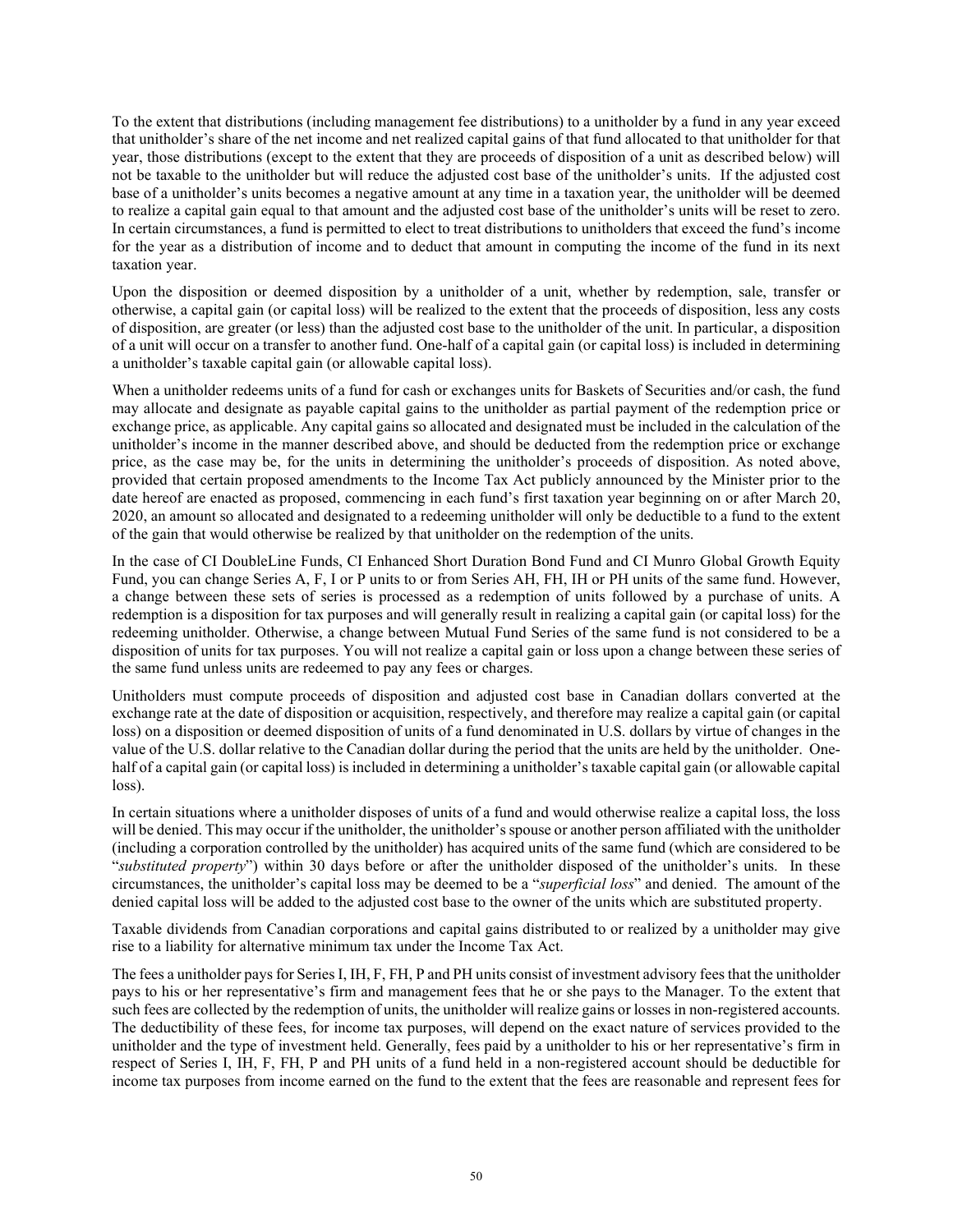advice to the unitholder regarding the purchase and sale of specific securities (including units of the fund) by the unitholder directly.

### **Registered Plans**

In general, a unitholder that is a registered plan will not be liable to tax on net income, net realized capital gains paid or payable by a fund to, or capital gains realized by, the unitholder until these amounts are withdrawn from the registered plan (other than TFSAs and certain withdrawals from an RESP and RDSP). You should consult with your own tax adviser with respect to exchanging ETF Series units for Baskets of Securities in your registered plan. As a result, you should consult with your own tax adviser with respect to exchanging ETF Series units for Baskets of Securities in your registered plan.

#### **Eligibility for Investment**

Units of each fund are expected to be "*qualified investments*" under the Income Tax Act for registered plans effective at all material times. For these purposes, registered plans include a trust governed by an RRSP, an RRIF, an RESP, a DPSP, an RDSP or a TFSA, all as defined in the Income Tax Act. Please note that although units of each fund are qualified investments for registered plans, certain funds may not be held within the Manager's registered plans. For more information, please refer to "*Qualification for registered plans for Mutual Fund Series units*".

In general, a unitholder that is a registered plan will not be liable to tax on net income, net realized capital gains paid or payable by a fund to, or capital gains realized by, the securityholder until these amounts are withdrawn from the registered plan (other than TFSAs and certain withdrawals from an RESP and RDSP). Holders of TFSAs and RDSPs, annuitants of RRSPs and RRIFs, and subscribers of RESPs should consult with their own tax advisers as to whether securities of the funds would be a "*prohibited investment*" under the Income Tax Act in their particular circumstances. Under a safe harbor rule for new mutual funds, units of a fund will not be a prohibited investment for your registered plan at any time during the first 24 months of the fund's existence, provided the fund is, or is deemed to be, a mutual fund trust under the Income Tax Act during that time and is in substantial compliance with NI 81-102 or follows a reasonable policy of investment diversification.

In the case of an exchange of ETF Series units by a registered plan for Baskets of Securities, the registered plan will receive securities. The securities so received may or may not be qualified investments for the registered plan and may or may not be prohibited investments for the registered plan.

You should consult your tax adviser about the special rules that apply to each particular registered plan.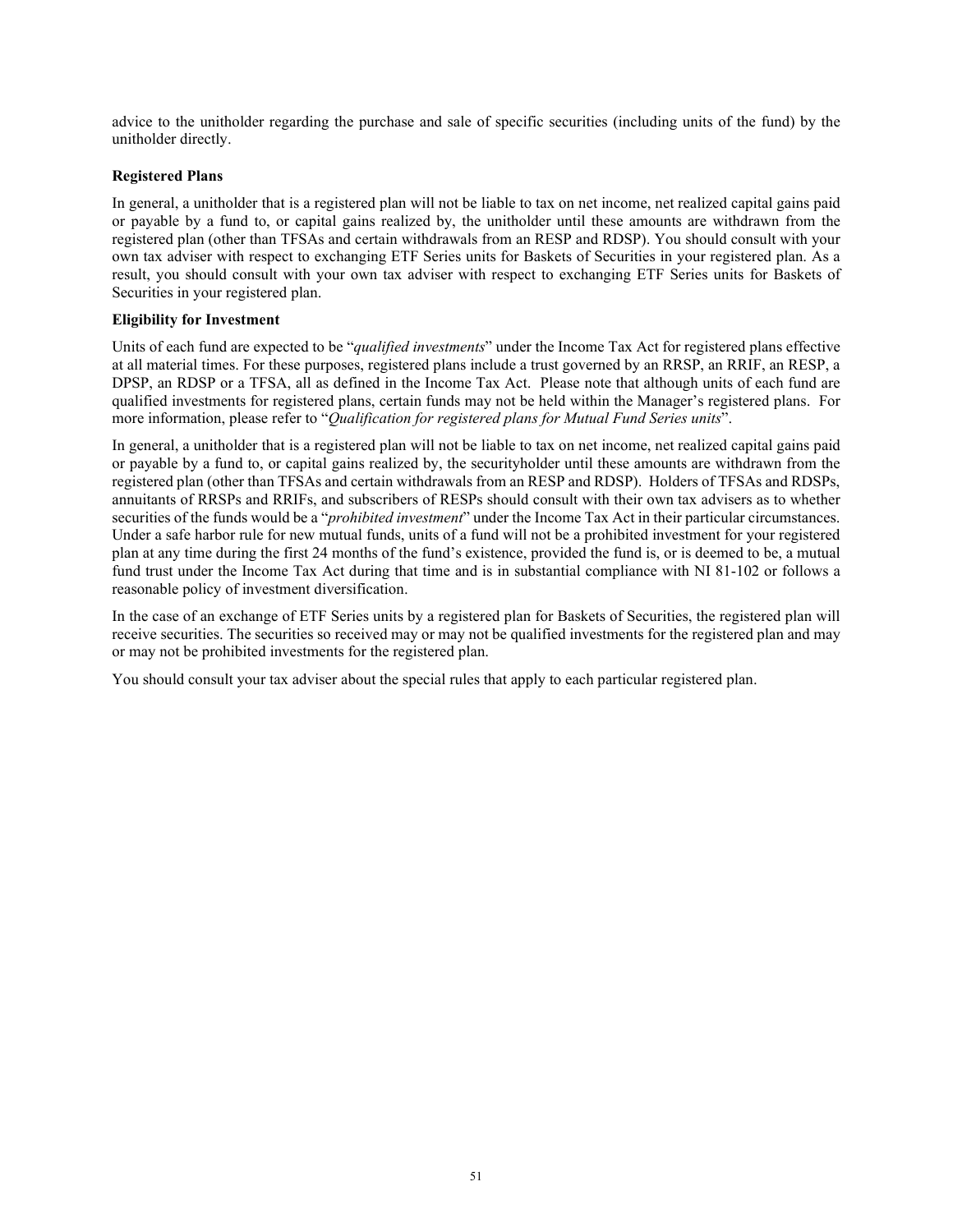## **TERMINATION OF THE FUNDS**

Subject to complying with applicable securities law, the Manager may terminate a fund at its discretion. In accordance with the terms of the Declaration of Trust and applicable securities law, unitholders of a fund will be provided 60 days' advance written notice of the fund's termination.

If a fund is terminated, the trustee is empowered to take all steps necessary to effect the termination of the fund. Prior to terminating a fund, the trustee may discharge all of the liabilities of the fund and distribute the net assets of fund to the unitholders.

Upon termination of a fund, each unitholder shall be entitled to receive out of the assets of the fund: (i) payment for that unitholder's units at the NAV per unit determined at the applicable Valuation Time on the termination date; plus (ii) where applicable, any net income and net realized capital gains that are owing to or otherwise attributable to such unitholder's units that have not otherwise been paid to such unitholder; less (iii) any applicable redemption charges and any taxes that are required to be deducted. Payment shall be made within two business days by cheque or other means of payment payable to such unitholder and drawn on the fund's bankers and may be mailed by ordinary post to such unitholder's last address appearing in the register of unitholders or may be delivered by such other means of delivery acceptable to both the Manager and such unitholder.

#### **Procedure on Termination**

The trustee shall be entitled to retain out of any assets of a fund, at the date of termination of the fund, full provision for all costs, charges, expenses, claims and demands incurred or believed by the trustee to be due or to become due in connection with or arising out of the termination of the fund and the distribution of its assets to the unitholders. Out of the moneys so retained, the trustee is entitled to be indemnified and saved harmless against all costs, charges, expenses, claims and demands.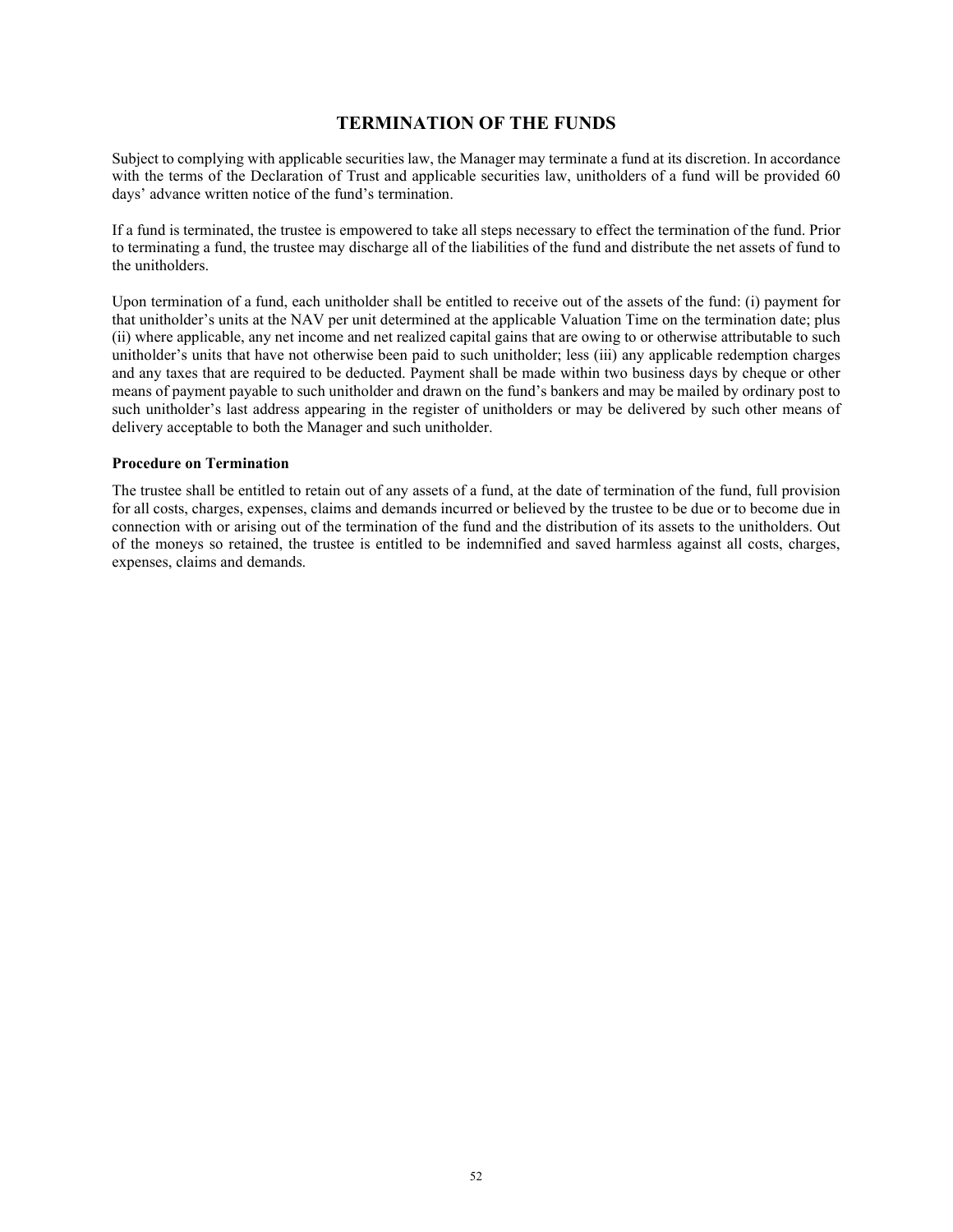# **MATERIAL CONTRACTS**

<span id="page-54-0"></span>The following are details about the material contracts of the funds. You can view copies of the contracts at the Manager's head office during regular business hours:

CI Investments Inc. 2 Queen Street East Twentieth Floor Toronto, Ontario M5C 3G7

#### **Declarations of Trust**

Each of the funds (other than CI Enhanced Short Duration Bond Fund) has been established as a mutual fund trust under the laws of Ontario pursuant to an amended and restated master declaration of trust dated April 21, 2020, as may be supplemented, amended or restated from time to time (the "*CI Declaration of Trust*"). CI Enhanced Short Duration Bond Fund has been established as a mutual fund trust under the laws of Ontario pursuant to an amended and restated declaration of trust dated April 21, 2021, as may be supplemented, amended and restated from time to time (the "*FSB Declaration of Trust*", and together with the CI Declaration of Trust, the "*Declarations of Trust*"). The Declarations of Trust set out the terms and conditions that apply to the funds. The Declarations of Trust may be amended from time to time to add or delete a mutual fund or to add or delete a new series of units.

#### **Management Agreement**

Under an amended and restated master management agreement dated July 18, 2008, as amended, between the Manager and the funds (except for CI Enhanced Short Duration Bond Fund) (the "*Master Management Agreement*"), the Manager is responsible for managing the investment portfolio of the funds. The schedule to the Master Management Agreement may be amended from time to time to add or delete a mutual fund or to add or delete a series of units. In the case of CI DoubleLine Funds, CI Enhanced Short Duration Bond Fund and CI Munro Global Growth Equity Fund, the Manager has engaged a portfolio sub-adviser to provide investment advice to the funds. You will find more information about the portfolio sub-adviser under "*Operation of the Funds – Portfolio Sub-Adviser*" section above. The Manager is responsible for the advice given by the portfolio sub-adviser.

The Master Management Agreement permits the Manager to resign as manager of any fund after giving 60 days' notice to the trustee or directors of the fund.

The Master Management Agreement permits investors to terminate the agreement if such resolution is approved by at least 66 2/3% of the votes cast at a meeting of unitholders called for that purpose by the trustee. To be valid, at least 33% of the units held by unitholders must be represented at the meeting.

Each fund is responsible for paying its management fees and applicable administration fees.

#### **Custodian Agreement**

CIBC Mellon Trust Company is the Custodian of the assets of the funds pursuant to a Custodial Services Agreement dated as of May 17, 2006, as supplemented, amended and restated from time to time.

You will find more information about the Custodian under "*Operation of the Funds – Custodian*" above.

#### **Investment Advisory Agreements**

The portfolio sub-adviser listed under "*Operation of the funds – Portfolio Sub-adviser*" above is responsible for managing the investment portfolio of the applicable fund(s) as specified in the section, pursuant to the investment advisory agreement referred to therein. The Manager considers the investment advisory agreement to be material to each applicable fund.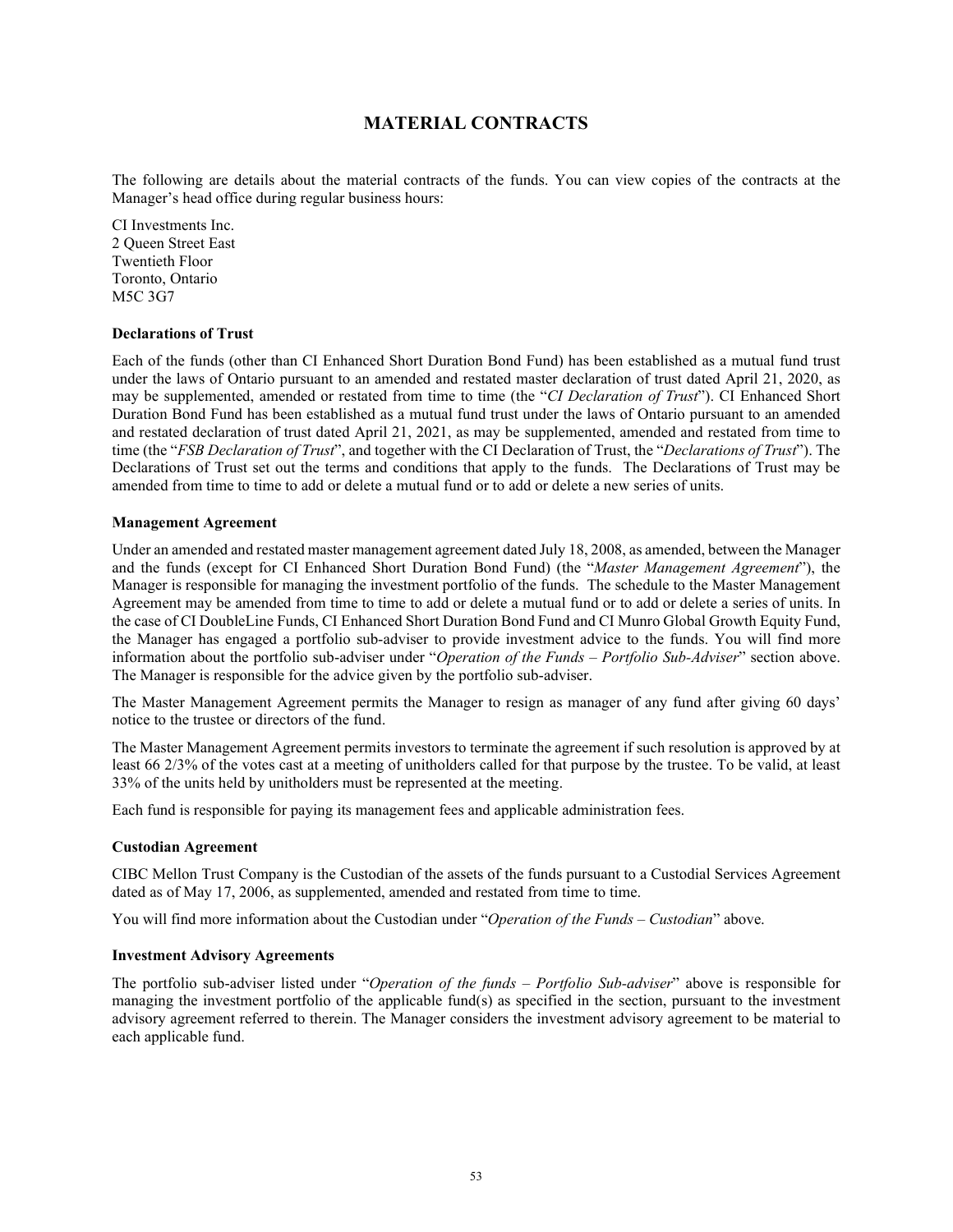# **LEGAL AND ADMINISTRATIVE PROCEEDINGS**

#### <span id="page-55-0"></span>**Class Action**

A motion to institute a class action proceeding against the Manager and other fund companies was filed in the Superior Court of the Province of Quebec on October 25, 2004, claiming a breach of fiduciary duty in respect of market timing practices. The claim, as amended, proposed a class of all Canadian residents who held securities in certain mutual funds managed by the Manager (the "*CI Funds*"). between January 1, 2000 and December 31, 2003 (the "*Quebec Class Action*"). The Superior Court of Quebec authorized the Quebec Class Action on September 17, 2010., however, the class in the Quebec Class Action is limited to residents of Quebec.

A proposed class action proceeding against the Manager and other fund companies was filed in the Superior Court of the Province of Ontario in December 2005 claiming inappropriate "*market timing transactions*" in certain mutual funds (the "*Ontario Class Action*"). The proceeding proposed a class of all Canadian residents, except for Quebec residents, who held securities in certain CI Funds between August 2000 and June 2003. On December 12, 2013, the Ontario Class Action was certified to proceed as a class action.

The Manager intends to vigorously defend the Quebec Class Action and the Ontario Class Action.

#### **2016 OSC Settlement**

In April 2015, the Manager discovered an administrative error affecting certain CI Funds. Approximately \$156.1 million of interest had not been properly recorded as an asset in the accounting records of the applicable CI Funds, on total assets of approximately \$9.8 billion as of May 29, 2015. The result was that the NAVs of the applicable CI Funds, and any mutual funds that had invested in the applicable CI Funds, had been understated for several years. The interest at all times remained in bank accounts as an asset of the applicable CI Funds and was never comingled with the property of the Manager. Once the error was discovered, the Manager, with the assistance of an independent consulting firm, undertook a comprehensive investigation into how the error occurred and developed a plan to put affected investors into the economic position they would have been in if the interest had been recorded (the "*Plan*"). The Manager also enhanced its systems and processes to help prevent similar errors from occurring in the future. The Manager self-reported the error to the Ontario Securities Commission ("*OSC*"). On February 10, 2016, the Manager entered into a no-contest settlement agreement with the OSC in connection with the administrative error. As part of the no-contest settlement agreement, the Manager agreed to, among other things, implement the Plan and make a voluntary payment of \$8 million (and \$50,000 towards costs) to the OSC.

## **ADDITIONAL INFORMATION REGARDING ETF SERIES UNITS**

<span id="page-55-1"></span>The funds have obtained relief from applicable securities laws in connection with the offering of ETF Series units to:

- relieve the funds from the requirement to prepare and file a long form prospectus for the ETF Series units in accordance with National Instrument 41-101 *General Prospectus Requirements* in the form prescribed by Form 41-101F2 *Information Required in an Investment Fund Prospectus*, subject to the terms of the relief, provided that the funds file a prospectus for the ETF Series units in accordance with the provisions of National Instrument 81- 101 *Mutual Fund Prospectus Disclosure*, other than the requirements pertaining to the filing of a fund facts document;
- relieve the funds from the requirement that a prospectus offering ETF Series units contain a certificate of the underwriters;
- relieve a person or company purchasing ETF Series units of a fund in the normal course through the facilities of the TSX or another exchange from the take-over bid requirements of Canadian securities legislation; and
- treat the ETF Series and the Mutual Fund Series of a fund as if such series were two separate funds in connection with their compliance with the provisions of Parts 9, 10 and 14 of NI 81-102.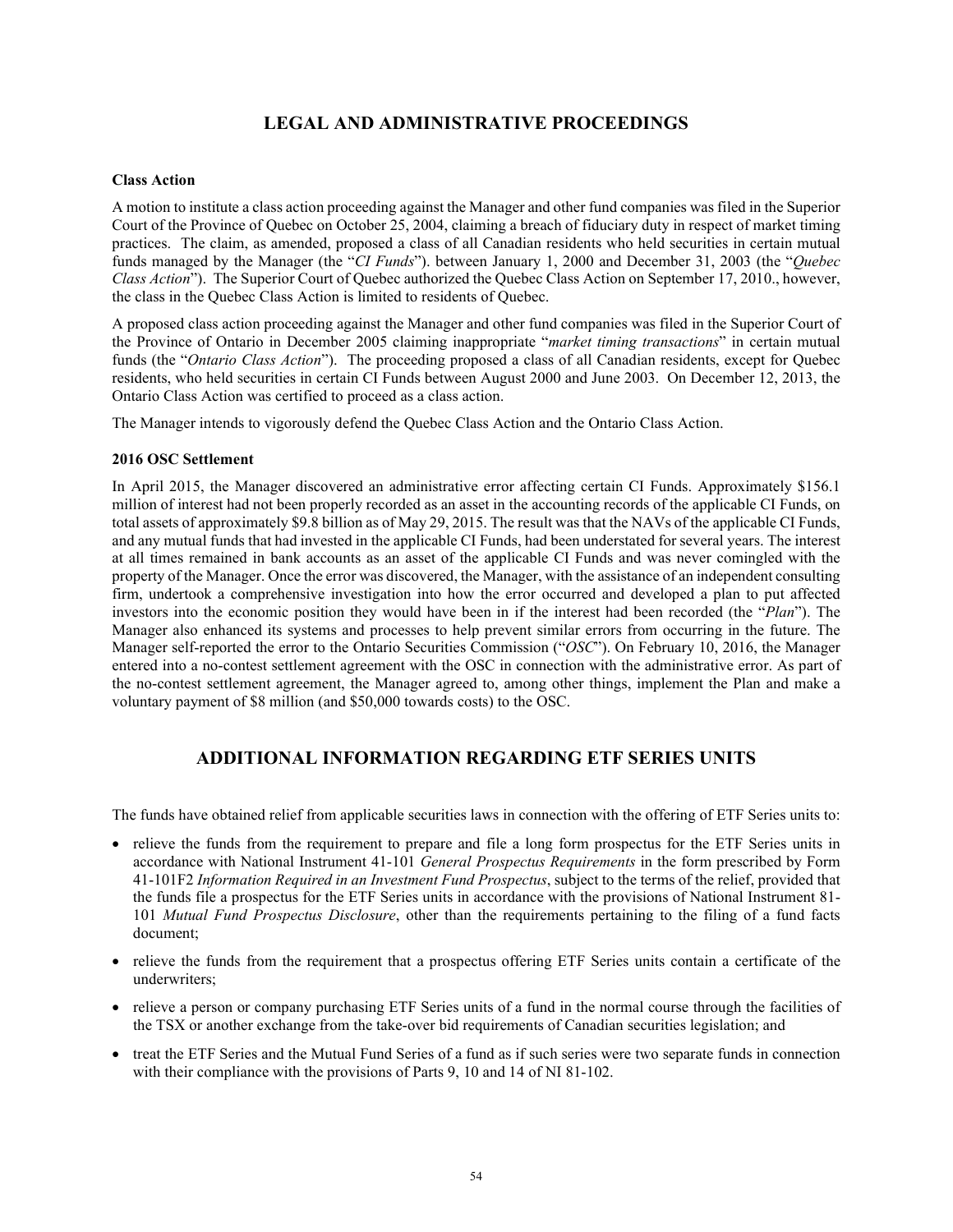# **SEVERAL DISCLOSURE**

<span id="page-56-0"></span>Since many attributes of the funds and their respective securities are identical and because there is a common manager, a single annual information form is being used to offer the securities. However, each fund is only responsible for the disclosure herein relating to it and assumes no responsibility or liability for any misrepresentation relating to any of the other funds.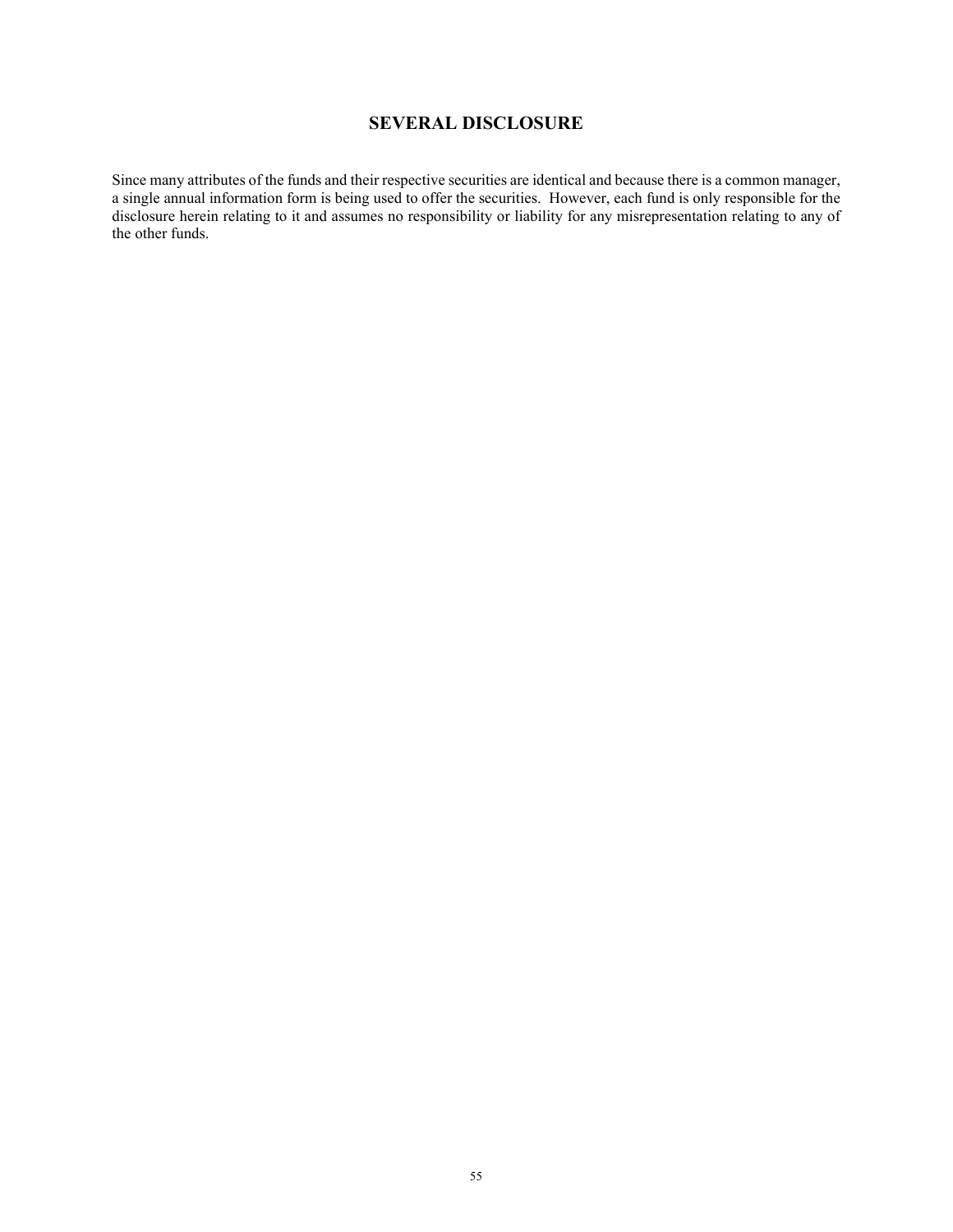## <span id="page-57-0"></span>**CERTIFICATE OF THE FUNDS, THE MANAGER AND THE PROMOTER**

This annual information form, together with the simplified prospectus and the documents incorporated by reference into the simplified prospectus, constitute full, true and plain disclosure of all material facts relating to the securities offered by the simplified prospectus, as required by the securities legislation of all the provinces and territories of Canada, and do not contain any misrepresentations.

DATED: April 21, 2021

*"Douglas J. Jamieson"*

Douglas J. Jamieson President, acting as Chief Executive Officer CI Investments Inc.

*"David Poster"*

David Poster Chief Financial Officer CI Investments Inc.

On behalf of the Board of Directors of CI Investments Inc. as manager, promoter and/or trustee

*"Darie Urbanky"*

Darie Urbanky Director

*"Edward Kelterborn"*

Edward Kelterborn Director

On behalf of CI Investments Inc., as promoter

*"Douglas J. Jamieson"*

Douglas J. Jamieson President, acting as Chief Executive Officer